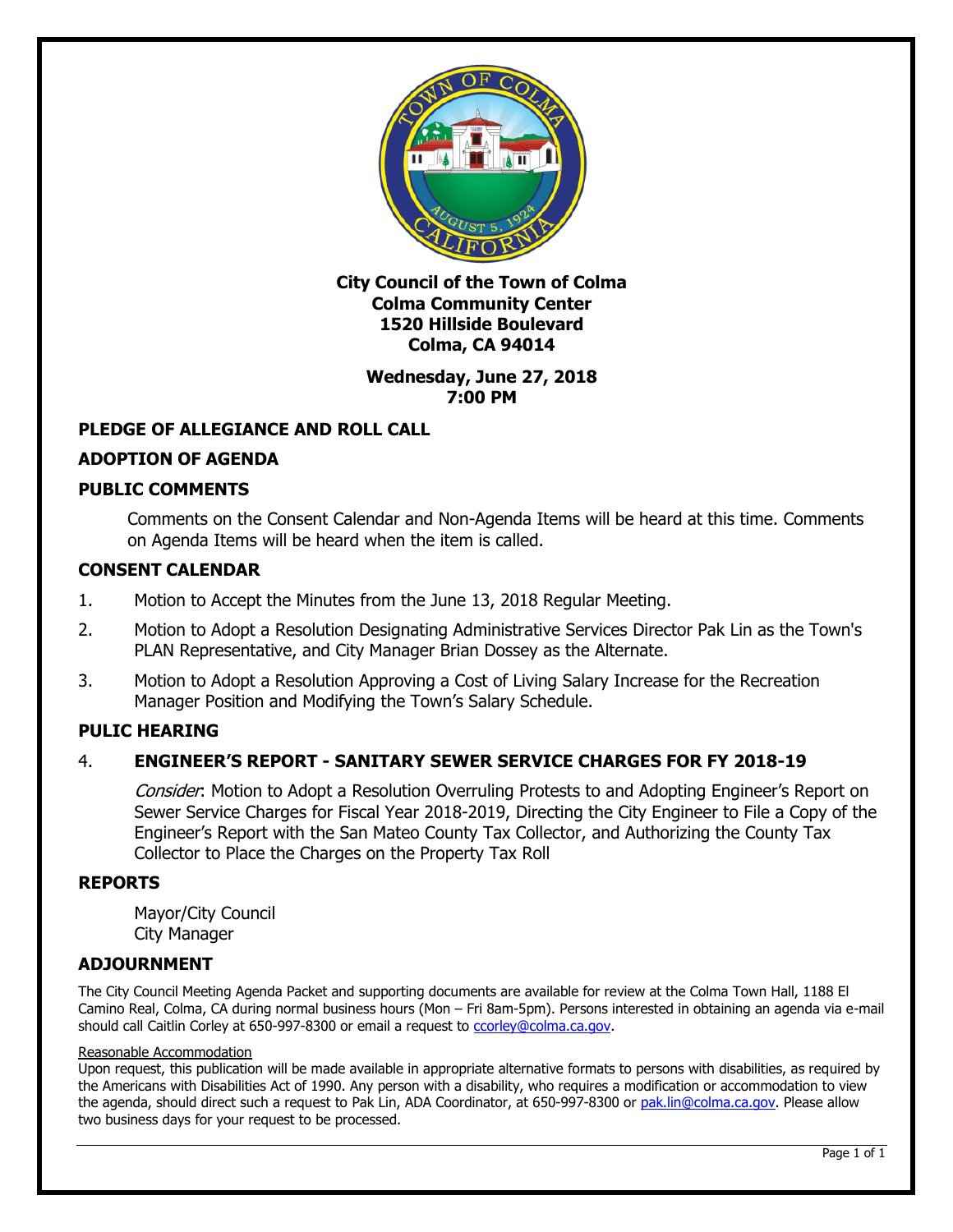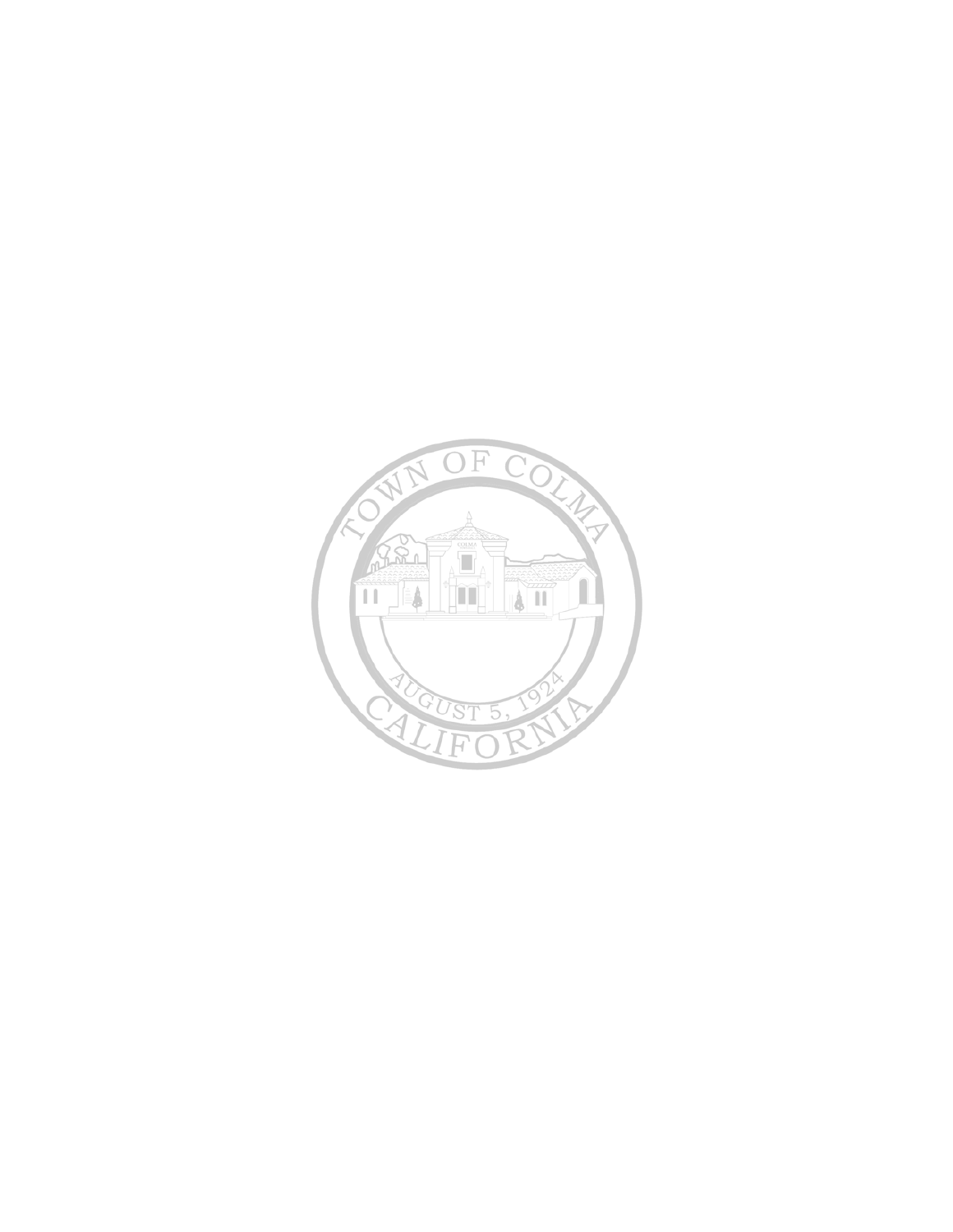## **MINUTES REGULAR MEETING** City Council of the Town of Colma Colma Community Center, 1520 Hillside Boulevard Colma, CA 94014 **Wednesday, June 13, 2018**

# **CALL TO ORDER – 7:00 PM**

Mayor Raquel Gonzalez called the Regular Meeting of the City Council to order at 7:05 p.m.

Council Present – Mayor Raquel "Rae" Gonzalez, Vice Mayor Joanne F. del Rosario, Council Members John Irish Goodwin, Diana Colvin and Helen Fisicaro were all present.

Staff Present – City Manager Brian Dossey, City Attorney Christopher Diaz, Chief of Police Kirk Stratton, Administrative Service Director Pak Lin, Recreation Coordinator Angelika Abellana, Director of Public Works Brad Donohue, City Planner Michael Laughlin, Financial Services Advisor Brian Moura and City Clerk Caitlin Corley were in attendance.

### **ADOPTION OF THE AGENDA**

Mayor Gonzalez asked if there were any changes to the agenda. None were requested. The Mayor asked for a motion to adopt the agenda.

**Action:** Vice Mayor del Rosario moved to adopt the agenda; the motion was seconded by Council Member Colvin and carried by the following vote:

| Name                   | Voting |           | Present, Not Voting | Absent            |  |
|------------------------|--------|-----------|---------------------|-------------------|--|
|                        | Aye    | <b>No</b> | Abstain             | Not Participating |  |
| Raquel Gonzalez, Mayor |        |           |                     |                   |  |
| Joanne F. del Rosario  |        |           |                     |                   |  |
| John Irish Goodwin     |        |           |                     |                   |  |
| Diana Colvin           |        |           |                     |                   |  |
| Helen Fisicaro         |        |           |                     |                   |  |
|                        |        | 0         |                     |                   |  |

### **PRESENTATION**

- **Recreation Coordinator Angelika Abellana introduced new recreation leader Krystal Siliezar.**
- **■** Mayor Gonzalez presented a proclamation in honor of Elder Abuse Awareness Day on June 15, 2018.
- Lucky Chances Casino is celebrating its 20<sup>th</sup> anniversary this month. The Colma Historical Association presented CEO Rommel Medina will a certificate and several gifts. Mayor Gonzalez presented him with a proclamation and a key pin.

## **PUBLIC COMMENTS**

Mayor Gonzalez opened the public comment period at 7:18 p.m. Resident Lisa Siriani made a comment on parking permits. The Mayor closed the public comment period at 7:22 p.m.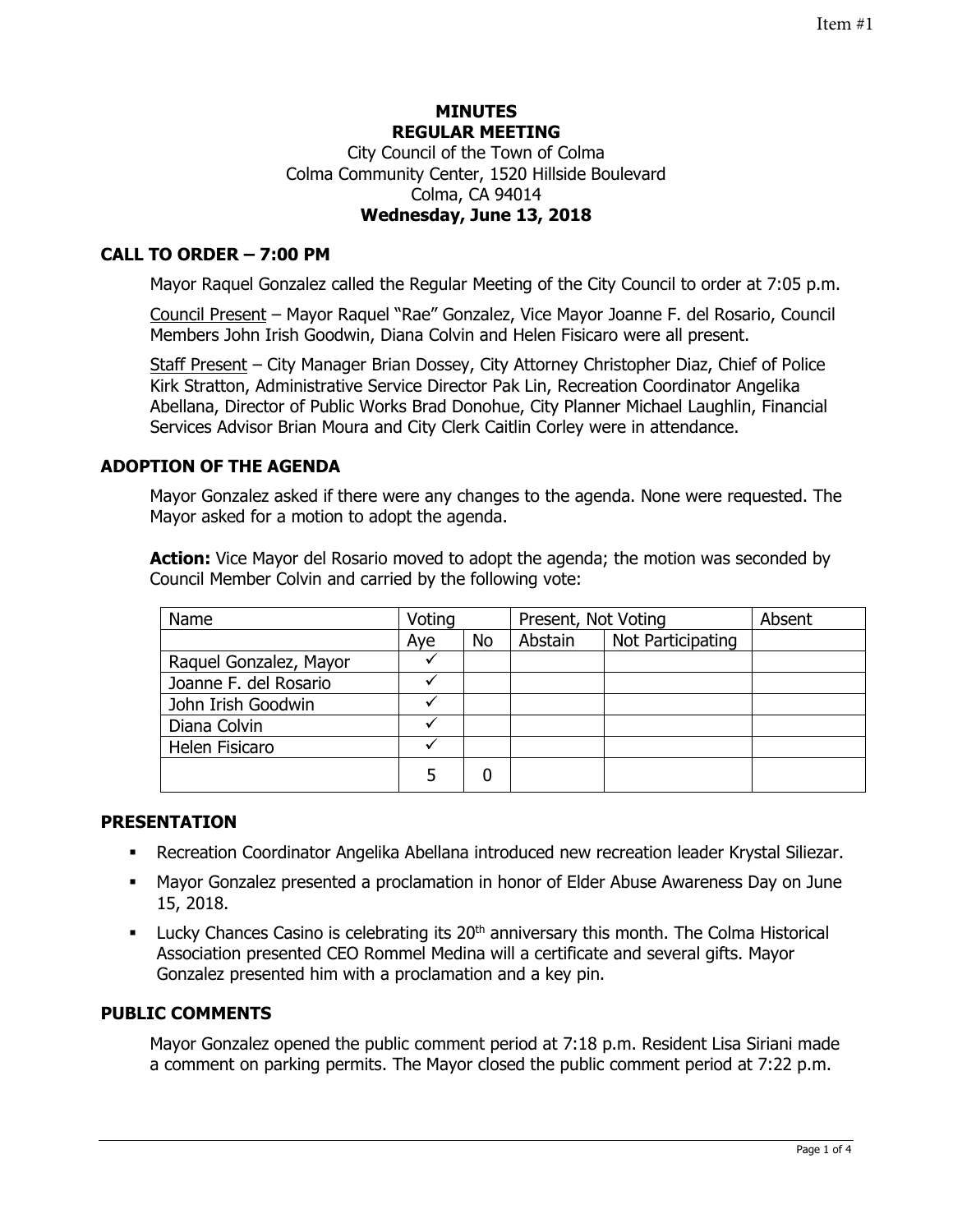# **CONSENT CALENDAR**

- 1. Motion to Approve Report of Checks Paid for May 2018.
- 2. Motion to Accept the Minutes from the May 23, 2018 Regular Meeting.
- 3. Motion to Adopt an Ordinance Repealing and Replacing Ordinance No. 767 Adopting an Amended Zoning Map and Approving a Planned Development Zone for 1670-1692 Mission Road (Rezoning Property From C/DR To PD/DR) (second reading).
- 4. Motion to Adopt an Ordinance Adopting an Amended Zoning Map and Approving a Planned Development Zone for 1055 El Camino Real (Rezoning Property from E/DR to E/DR(S)/PD) and Making CEQA Findings Pursuant to CEQA Guidelines 15183.3 and 15332 (second reading).
- 5. Motion to Receive and File Third Quarter Financial Report (July 2017 March 2018) and Direct Staff to Post a Copy the Town Website.
- 6. Motion to Adopt a Resolution Calling and Giving Notice of the General Municipal Election to be Held on November 6, 2018, for the Election of Two City Council Members and Related Matters.
- 7. Motion to Adopt a Resolution Approving a Memorandum of Understanding Between the City of Daly City Police Department and the Town of Colma, Authorizing the Colma Police Department's Participation on the Special Weapons and Tactics Response Team.
- 8. Motion to Adopt a Resolution Adopting Appropriations Limit for FY 2018-19.

**Action:** Vice Mayor del Rosario moved to approve the Consent Calendar items #1 through #8; the motion was seconded by Council Member Goodwin and carried by the following vote:

| Name                   | Voting |    | Present, Not Voting | Absent            |  |
|------------------------|--------|----|---------------------|-------------------|--|
|                        | Aye    | No | Abstain             | Not Participating |  |
| Raquel Gonzalez, Mayor |        |    |                     |                   |  |
| Joanne F. del Rosario  |        |    |                     |                   |  |
| John Irish Goodwin     |        |    |                     |                   |  |
| Diana Colvin           |        |    |                     |                   |  |
| Helen Fisicaro         |        |    |                     |                   |  |
|                        |        | 0  |                     |                   |  |

### **NEW BUSINESS**

# 9. **ADDITIONS AND AMENDMENTS TO THE COLMA PARKING CODE**

Director of Public Works Brad Donohue presented the staff report. Mayor Gonzalez opened the public comment period at 7:33 p.m. Resident Tom Taylor asked a question about the street sweeping route. The Mayor closed the public comment period. Council discussion followed. City Attorney Christopher Diaz noted that Section 5.3.8 should be changed to read "between the hours of 8:00 am and 6:00 pm, everyday."

**Action:** Council Member Fisicaro moved to Adopt a Resolution Amending Sections 4.1, 5.3, and 5.4 of the Colma Parking Code Relating to the Stopping, Standing or Parking of Vehicles in Various Locations Within the Town of Colma, with the noted change; the motion was seconded by Council Member Goodwin and carried by the following vote: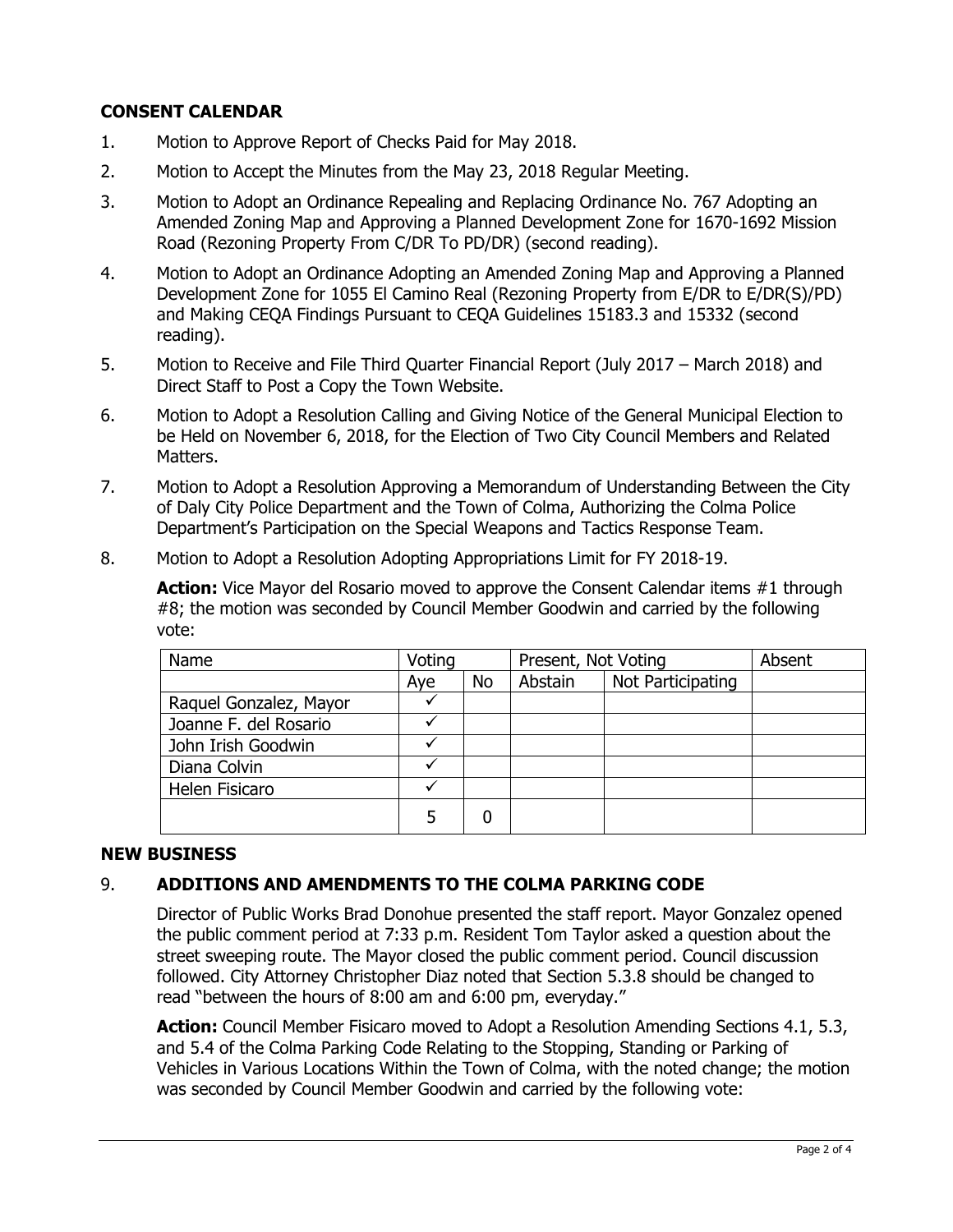| Name                   | Voting |           | Present, Not Voting | Absent            |  |
|------------------------|--------|-----------|---------------------|-------------------|--|
|                        | Aye    | <b>No</b> | Abstain             | Not Participating |  |
| Raquel Gonzalez, Mayor |        |           |                     |                   |  |
| Joanne F. del Rosario  |        |           |                     |                   |  |
| John Irish Goodwin     |        |           |                     |                   |  |
| Diana Colvin           |        |           |                     |                   |  |
| Helen Fisicaro         |        |           |                     |                   |  |
|                        | 5      |           |                     |                   |  |

# 10. **CONSIDERATION OF FY 2018-2019 PROPOSED BUGET**

City Manager Brian Dossey presented the staff report. Mayor Gonzalez opened the public comment hearing at 8:03 p.m. and seeing no one come forward to speak, she closed the public hearing. Council discussion followed.

**Action:** Council Member Fisicaro moved to Adopt a Resolution Appropriating Funds and Adopting the Annual Budget for Fiscal Year 2018 – 2019; the motion was seconded by Vice Mayor del Rosario carried by the following vote:

| Name                   | Voting<br>Present, Not Voting |           | Absent  |                   |  |
|------------------------|-------------------------------|-----------|---------|-------------------|--|
|                        | Aye                           | <b>No</b> | Abstain | Not Participating |  |
| Raquel Gonzalez, Mayor |                               |           |         |                   |  |
| Joanne F. del Rosario  |                               |           |         |                   |  |
| John Irish Goodwin     |                               |           |         |                   |  |
| Diana Colvin           |                               |           |         |                   |  |
| Helen Fisicaro         |                               |           |         |                   |  |
|                        |                               | 0         |         |                   |  |

### **COUNCIL CALENDARING**

The next Regular City Council Meetings will be on Wednesday, June 27, 2018 at 7:00 p.m. and Wednesday, July 11, 2018 at 7:00 p.m.

The Regular Meeting on Wednesday, August 8, 2018 will be cancelled. The Regular Meeting on Wednesday, August 22, 2018 will possibly be cancelled as well.

### **REPORTS**

There were no Council events to report.

City Manager Brian Dossey gave a report on the following topics:

- The San Mateo County Board of Supervisors approved a grant of \$500,000 in measure K funds to the Daly City Youth Health Center, which will benefit Colma youth.
- Blood Drive at the Colma Community Center Saturday, June 16, 2018
- Summer Day Camp starts on Monday, June 18, 2018.

### **ADJOURNMENT**

Mayor Gonzalez adjourned the meeting at 8:21 p.m. in memory of Josefina Melendez Cuesta, Colma resident; Manuel E. Lopez III, nephew of Sandie Arnott, San Mateo County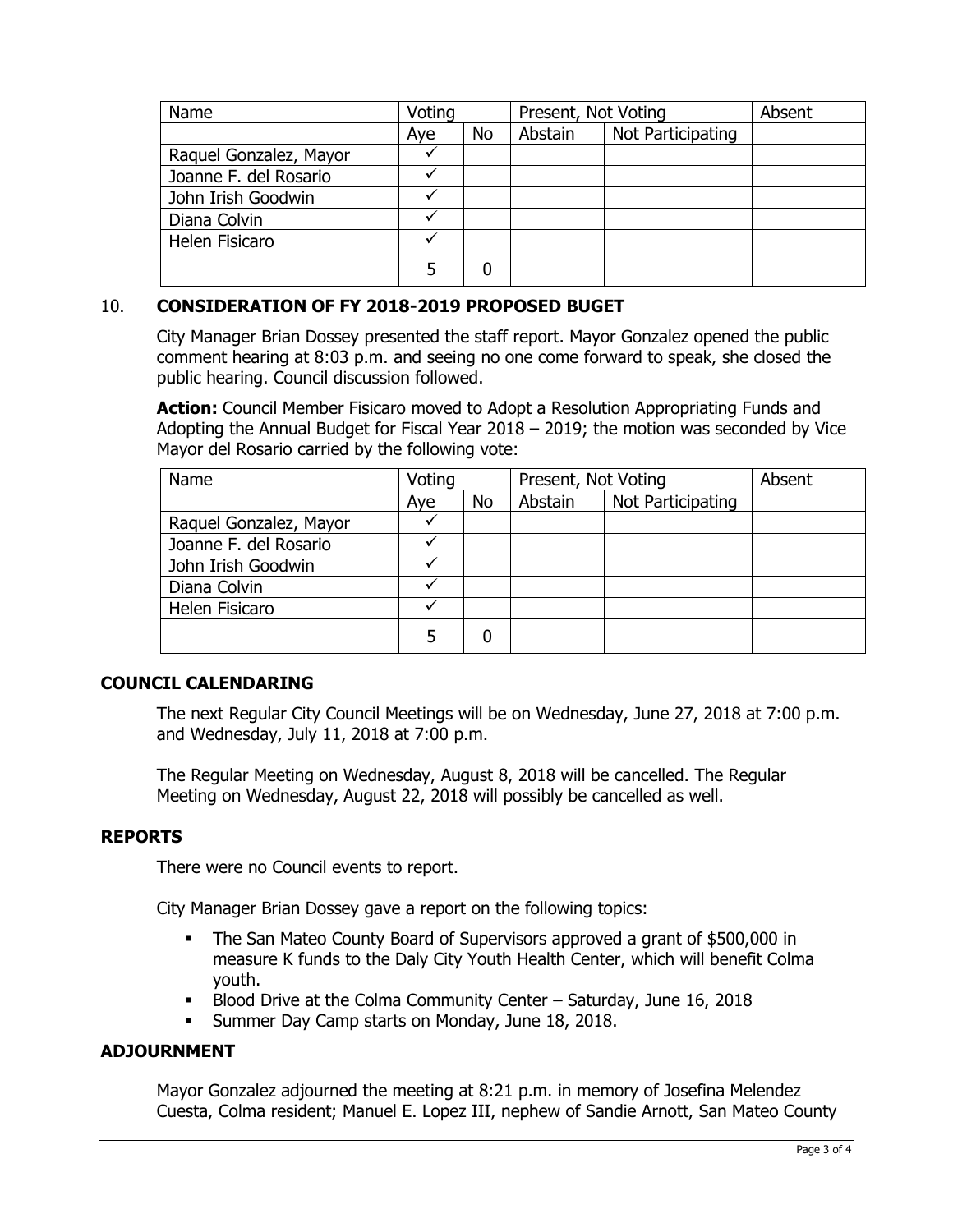Treasurer/Tax Collector; Vilma Parise, mother of recently retired Human Resources Manager Lori Burns; and Dwight Clark, 49ers Legend, who passed away recently after a long battle with ALS.

Respectfully submitted,

Caitlin Corley City Clerk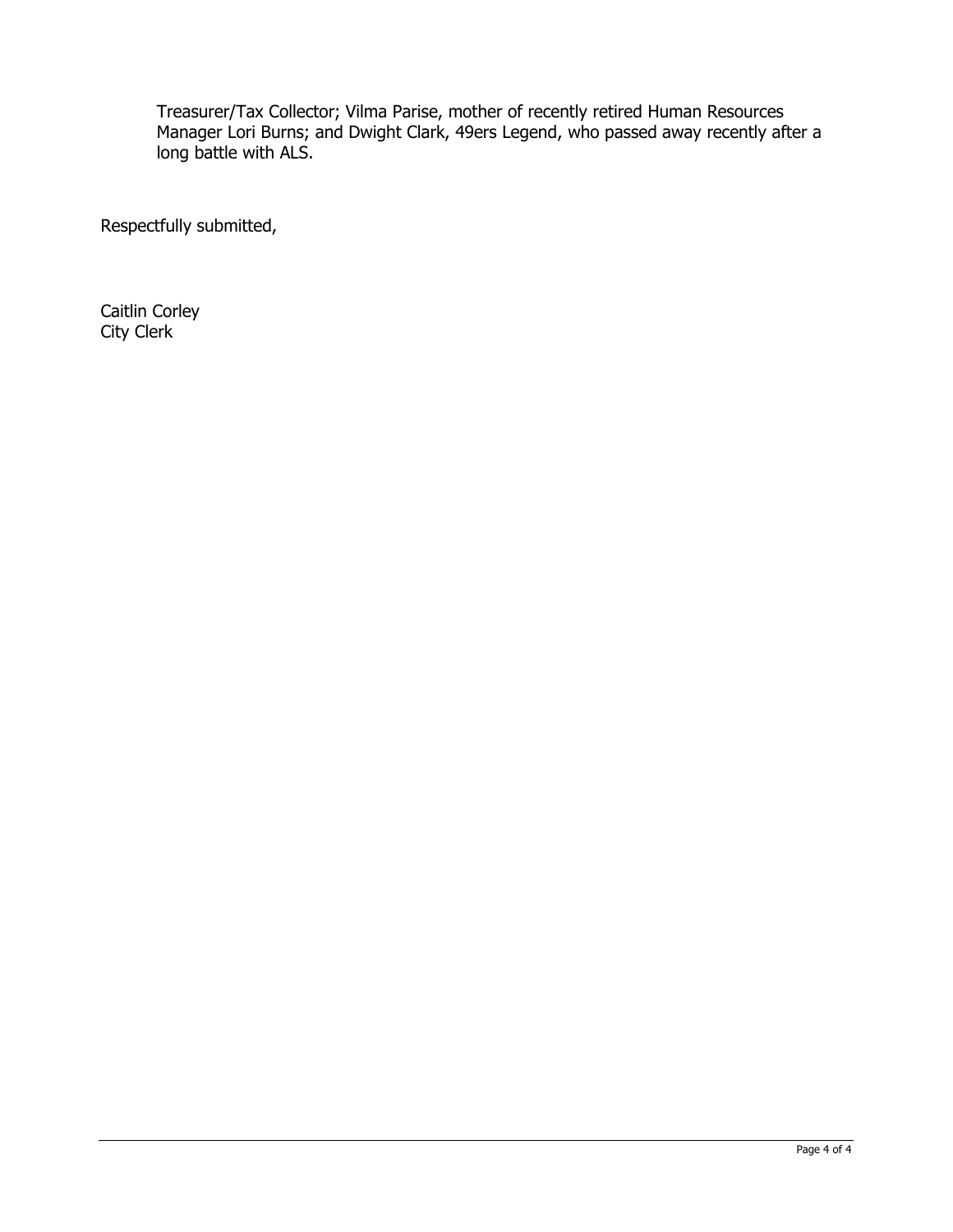

# **STAFF REPORT**

| TO:           | Mayor and Members of the City Council |
|---------------|---------------------------------------|
| FROM:         | Brian Dossey, City Manager            |
| MEETING DATE: | June 27, 2018                         |
| SUBJECT:      | Designation of PLAN Representative    |

# **RECOMMENDATION**

Staff recommends the City Council approve:

RESOLUTION DESIGNATING ADMINISTRATIVE SERVICES DIRECTOR PAK LIN AS THE TOWN'S PLAN REPRESENTATIVE, AND CITY MANAGER BRIAN DOSSEY AS THE ALTERNATE

### **EXECUTIVE SUMMARY**

The Town of Colma is a member of the Pooled Liability Assurance Network (PLAN). The PLAN has 28-member cities and is the Town's insurance pool. The PLAN's bylaws require the governing body of each member city to appoint its representative. Staff recommends the City Council appoint Administrative Services Director, Pak Lin as the Town's representative and City Manager, Brian Dossey as the alternate.

### **FISCAL IMPACT**

There is no fiscal impact associated with this action.

### **BACKGROUND**

The Town of Colma is a member of the Pooled Liability Assurance Network (PLAN). The PLAN is a non-profit corporation whose purpose is to benefit the citizens of each member community by establishing a stable, cost-effective self-insurance, risk sharing and risk management programs for its members.

Staff is recommending adoption of the attached resolution to comply with the PLAN bylaws.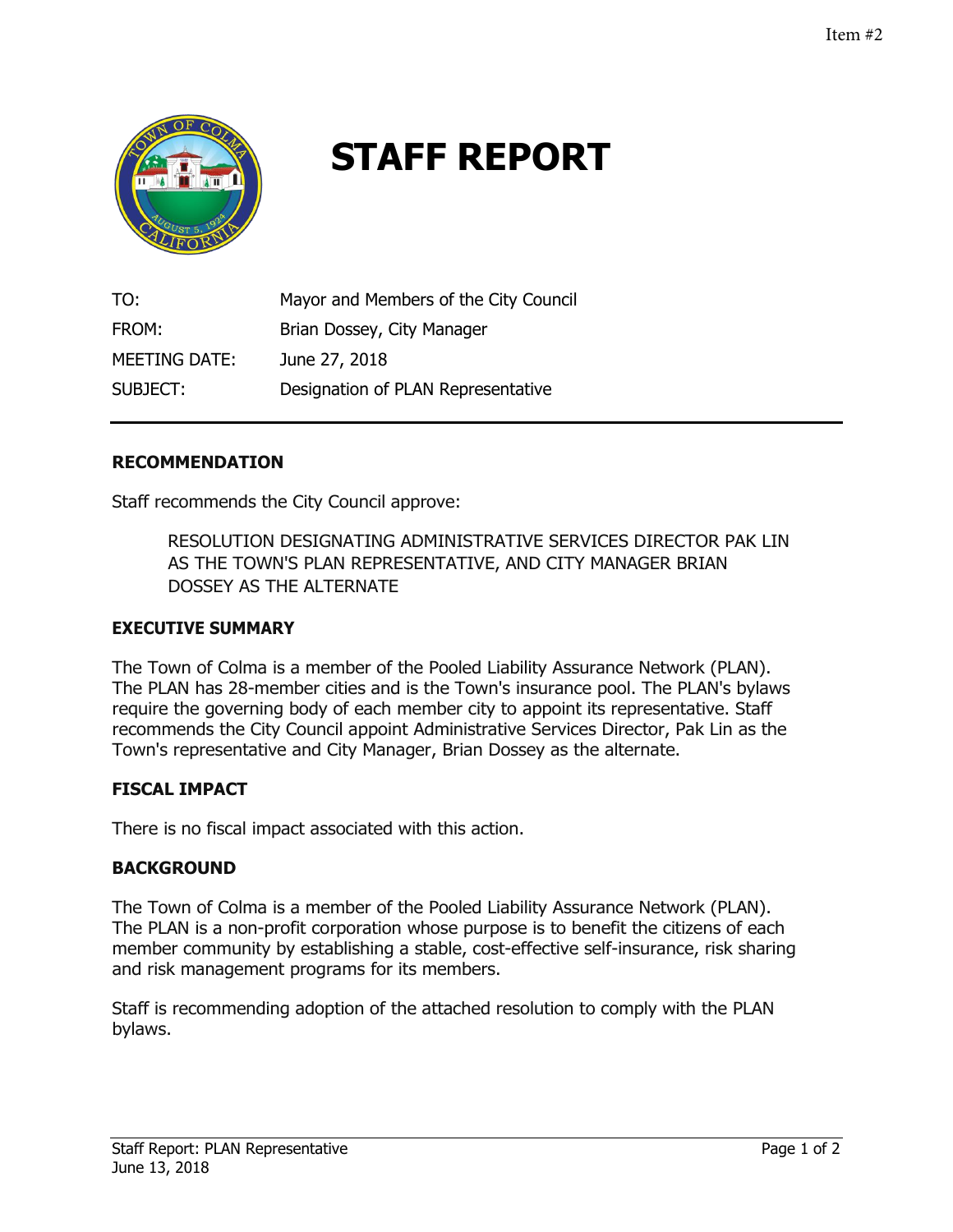# **ANALYSIS**

Over the past several years, the City Manager delegated responsibility for day-to-day claims management and the Town's Safety Committee to the Recreation Services Director/Administrative Services Director. With the promotion of the Administrative Services Director to City Manager in December 2017, staff is recommending the new Administrative Services Director assume day-to-day claims management, Risk Management and the Town's Safety Committee. The new Administrative Services Director served as the city representative to PLAN in her previous job.

# **Alternatives**

Staff has identified the following options for Council's consideration:

• The Council could appoint the City Manager as the representative and the Administrative Services Director as the alternate. The City Manager would attend PLAN meetings and cross-train the Administrative Services Director on risk management.

## **Values**

This action is consistent with the Council adopted value of Responsibility because it meets the requirements of the PLAN bylaws to which the Town committed, and it recognizes the Administrative Services Director's risk management skills.

# **CONCLUSION**

Staff recommends the City Council adopt a resolution designating Administrative Services, Director Pak Lin as the Town's PLAN representative, and City Manager, Brian Dossey as the alternate.

# **ATTACHMENTS**

A. Resolution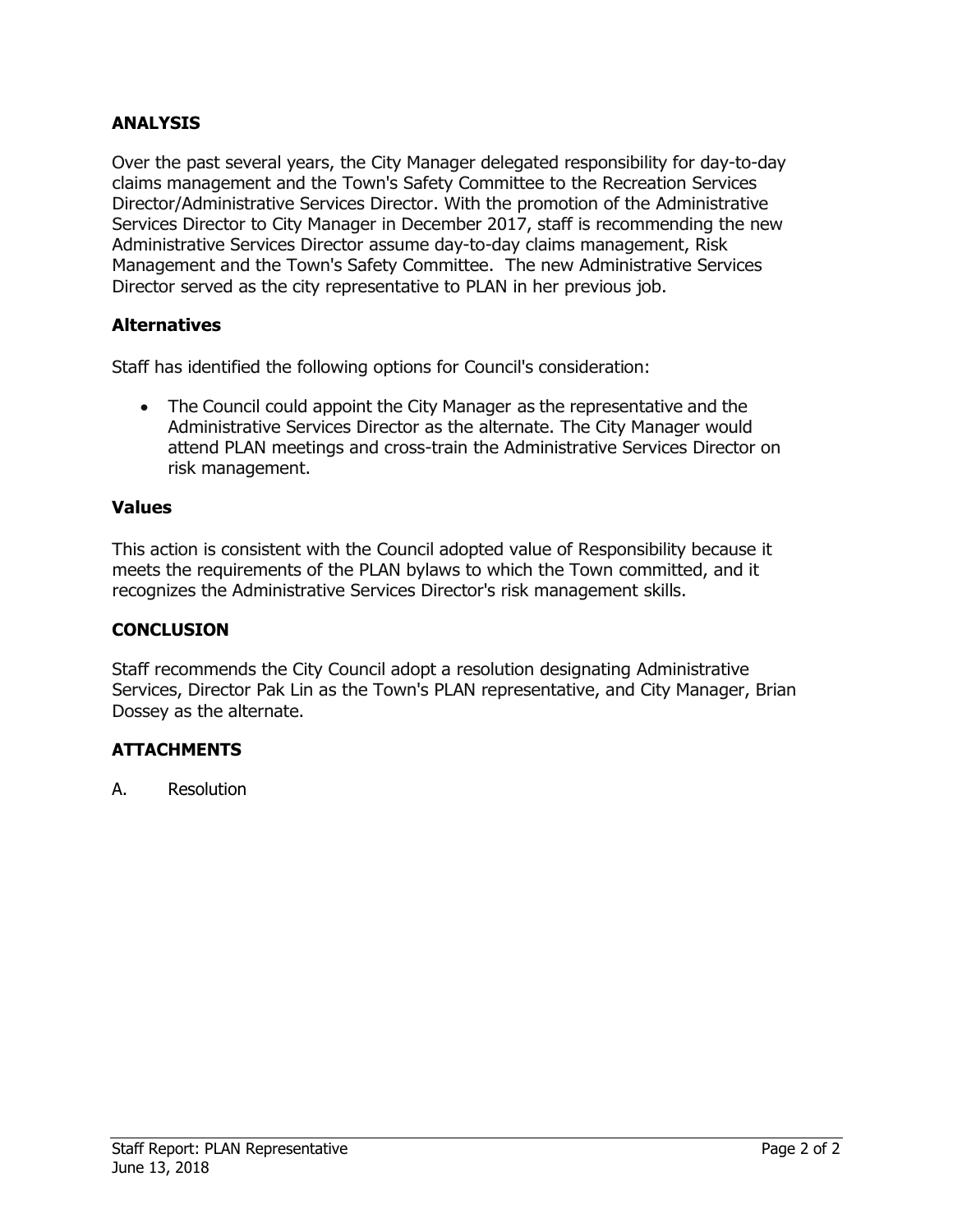## **RESOLUTION NO. 2018-\_\_\_ OF THE CITY COUNCIL OF THE TOWN OF COLMA**

### **RESOLUTION DESIGNATING ADMINISTRATIVE SERVICES DIRECTOR PAK LIN AS THE TOWN'S PLAN REPRESENTATIVE, AND CITY MANAGER BRIAN DOSSEY AS THE ALTERNATE**

The City Council of the Town of Colma does resolve as follows:

## **1. Background**

- (a) The Town of Colma is a member of the Pooled Liability Assurance Network (PLAN).
- (b) The PLAN has 28-member cities and is the Town's insurance pool.
- (c) The PLAN's bylaws require the governing body of each member city to appoint its representative.
- (d) Pak Lin, the Town's Administrative Services Director is ready, willing and capable to serve as the Town's representative and has done so in the past for other jurisdictions.

# **2. Order**

- (a) The City Council hereby designates Pak Lin, the Administrative Services Director, as the Town's PLAN representative.
- (b) The City Council hereby designates Brian Dossey, City Manager, as the Town's PLAN alternate representative.
- // // // // // // // // // // //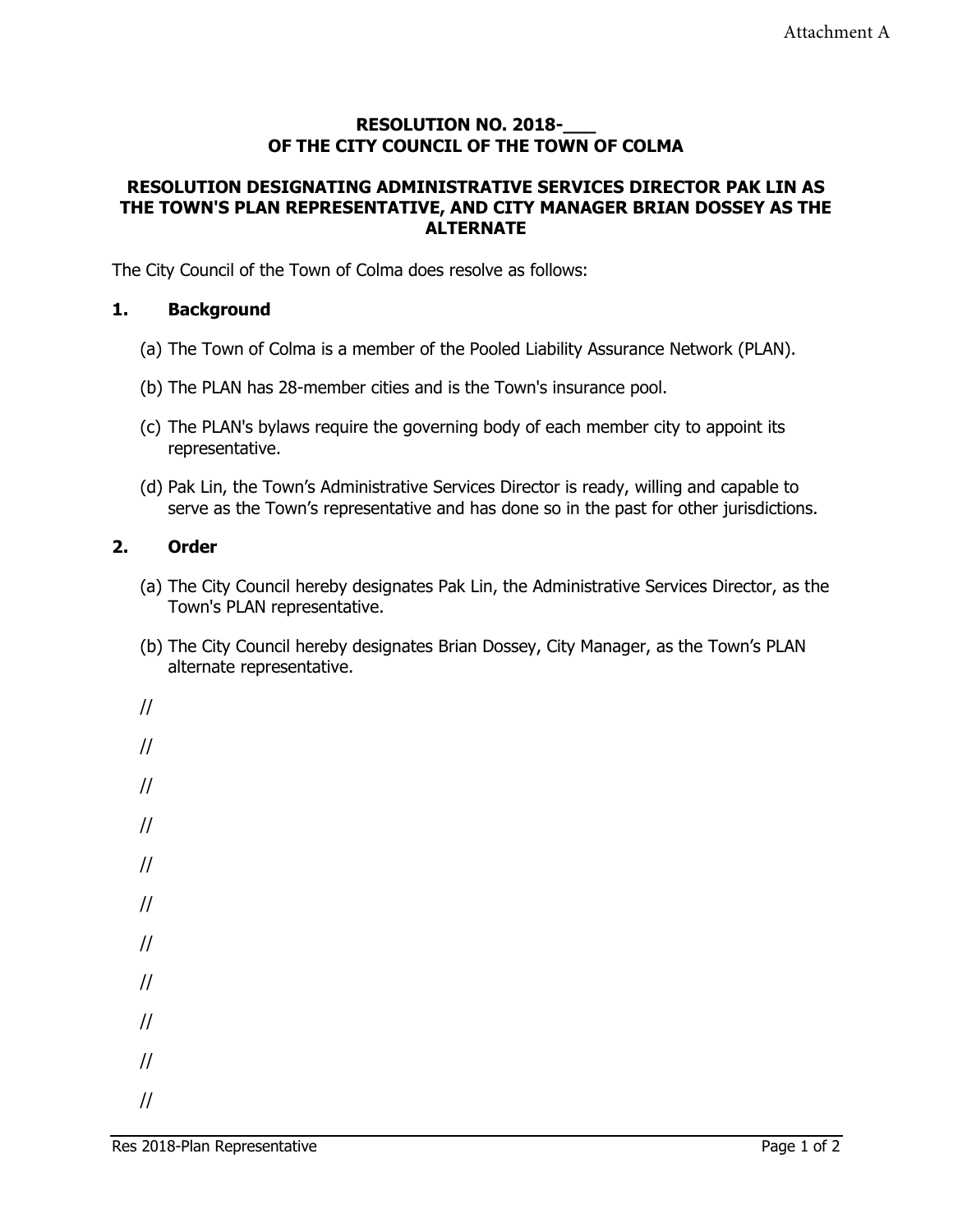# **Certification of Adoption**

I certify that the foregoing Resolution No. 2018-XX was duly adopted at a regular meeting of the City Council of the Town of Colma held on June 27, 2018, by the following vote:

| Name                   | Counted toward Quorum |           |         | Not Counted toward Quorum |        |  |
|------------------------|-----------------------|-----------|---------|---------------------------|--------|--|
|                        | Aye                   | <b>No</b> | Abstain | Present, Recused          | Absent |  |
| Raquel Gonzalez, Mayor | χ                     |           |         |                           |        |  |
| Helen Fisicaro         | x                     |           |         |                           |        |  |
| Joanne del Rosario     | Χ                     |           |         |                           |        |  |
| Diana Colvin           | x                     |           |         |                           |        |  |
| John Irish Goodwin     | Χ                     |           |         |                           |        |  |
| <b>Voting Tally</b>    | 5                     | 0         |         |                           |        |  |

Dated \_\_\_\_\_\_\_\_\_\_\_\_\_\_\_\_\_\_\_\_\_\_ \_\_\_\_\_\_\_\_\_\_\_\_\_\_\_\_\_\_\_\_\_\_\_\_\_\_\_\_\_\_\_\_\_\_\_

Raquel "Rae" Gonzalez, Mayor

Attest: \_\_\_\_\_\_\_\_\_\_\_\_\_\_\_\_\_\_\_\_\_\_\_\_\_\_\_\_

Caitlin Corley, City Clerk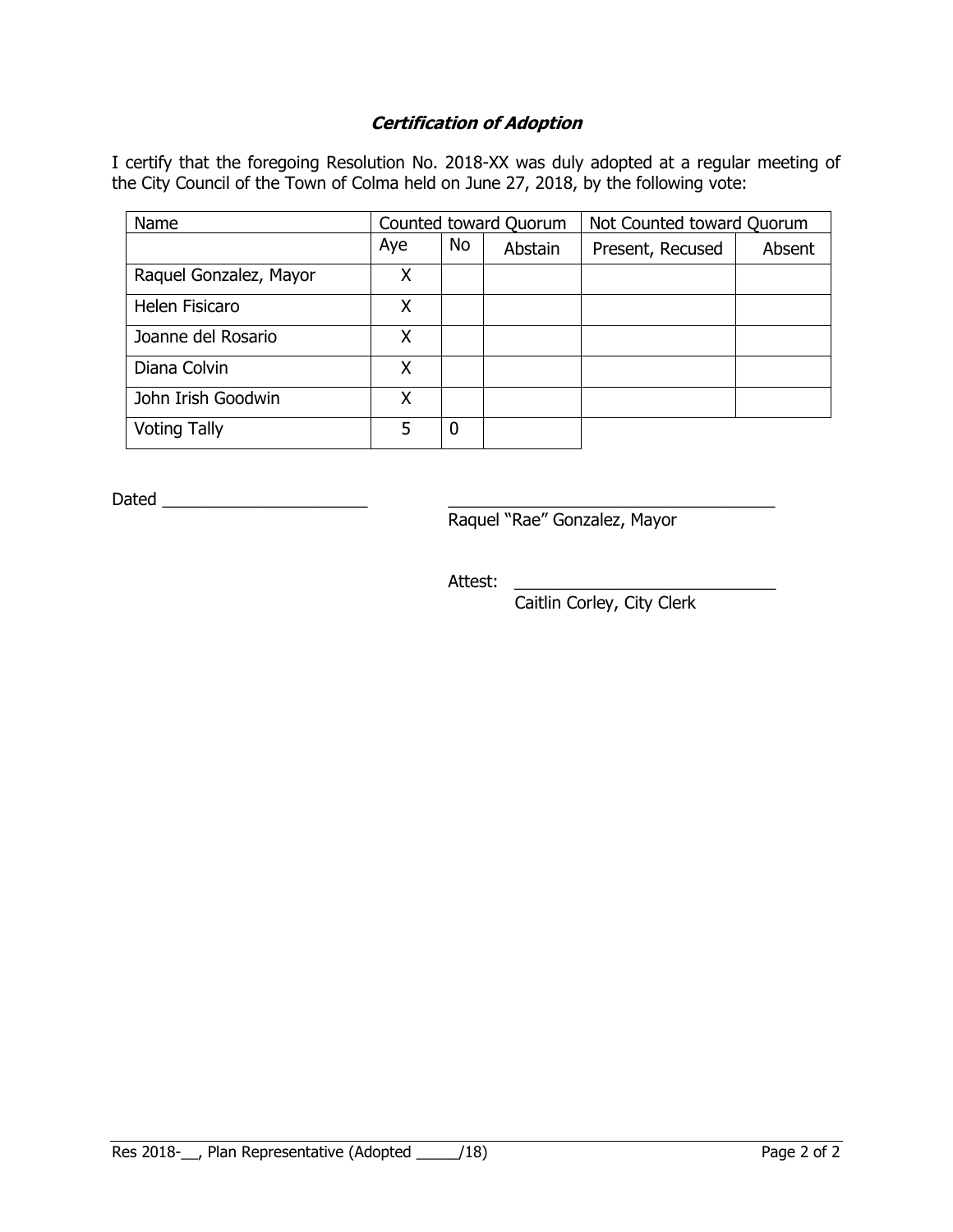

# **STAFF REPORT**

| TO:           | Mayor and Members of the City Council      |
|---------------|--------------------------------------------|
| FROM:         | Brian Dossey, City Manager                 |
| MEETING DATE: | June 27, 2018                              |
| SUBJECT:      | Recreation Manager Cost of Living Increase |

# **RECOMMENDATION**

Staff recommends the City Council approve:

RESOLUTION APPROVING A COST OF LIVING SALARY INCREASE FOR THE RECREATION MANAGER POSITION AND MODIFYING THE TOWN'S SALARY SCHEDULE

### **EXECUTIVE SUMMARY**

With the approval of the cost of living adjustments in February 2017 for unrepresented employees, the salary for the Recreation Coordinator position is encroaching on the Recreation Manager position salary. The Recreation Manager position was created in June 2017 after the approval of the COLA's and was not included in the February 2017 resolution to allow for cost of living adjustments.

Since the adoption of the resolution, the Recreation Coordinator salary position has increased ten percent while the Recreation Manager position salary has not received a salary adjustment. The Recreation Coordinator position is also scheduled to receive two more COLA's for a total salary increase of fourteen percent, between January 2016 and December 2018.

### **FISCAL IMPACT**

If the City Council provides the Recreation Manager position with the COLA's moving forward, the net impact to the Town in FY2018-19 is \$3,200 (\$2,800 in salary and \$400 in benefits). The proposed fiscal impact has been factored into the FY2018-19 budget in the Recreation Services Department.

### **BACKGROUND**

In June 2017 the Recreation Manager position was created to oversee day to day operations of the Recreation Department which allowed the Administrative Services Director greater flexibility managing Risk Management, Information Technology, Human Resources, Recreation and assigned project work.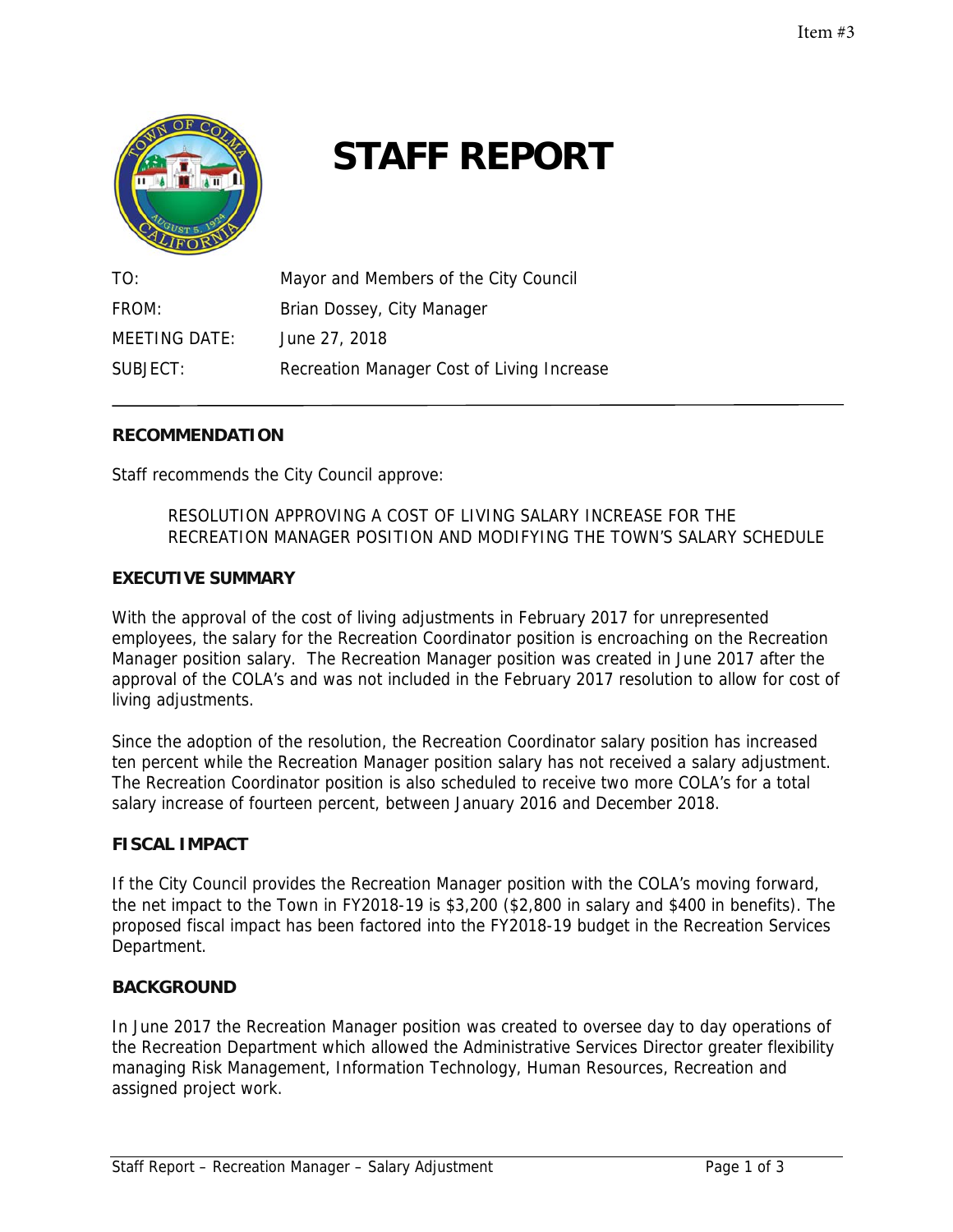The proposed salary schedule for the Recreation Manager position was competitive with the same classifications of nearby cities (specifically Brisbane, Belmont, and San Bruno). However, with the approval of the cost of living adjustments that were approved in February 2017, the Recreation Coordinator Position has received a ten percent increase. The increase has been phased in over time, going back to January 2016, however, the Recreation Coordinator salary is now impacting the Recreation Manager position. See tables below.

| <u>JUNI I JUNGULU UN DUUCHINGI UTALUTT</u> |                   |         |         |         |         |
|--------------------------------------------|-------------------|---------|---------|---------|---------|
| Hourly                                     | Step <sup>1</sup> | Step 2  | Step 3  | Step 4  | Step 5  |
| <b>Recreation Coordinator</b> $-2\%$       | \$32.74           | \$34.38 | \$36.10 | \$37.90 | \$39.79 |
| COLA                                       |                   |         |         |         |         |
| <b>Recreation Manager - No</b>             | \$39.13           | \$41.08 | \$43.34 | \$45.29 | \$47.56 |
| salary change                              |                   |         |         |         |         |

# **Salary Schedule on December 31, 2017**

#### **Salary Schedule on July 1, 2018**

| Hourly                                       | Step 1  | Step 2  | Step 3  | Step 4  | Step 5  |
|----------------------------------------------|---------|---------|---------|---------|---------|
| <b>Recreation Coordinator</b> $-2\%$<br>COLA | \$33.40 | \$35.07 | \$36.82 | \$38.66 | \$40.59 |
| <b>Recreation Manager - No</b>               | \$39.13 | \$41.08 | \$43.34 | \$45.29 | \$47.56 |
| salary change                                |         |         |         |         |         |

## **Salary Schedule on December 30, 2018**

| Hourly                             | Step <sup>1</sup> | Step 2  | Step 3  | Step 4  | Step 5  |
|------------------------------------|-------------------|---------|---------|---------|---------|
| <b>Recreation Coordinator - 2%</b> | \$34.07           | \$35.77 | \$37.56 | \$39.43 | \$41.40 |
| COLA                               |                   |         |         |         |         |
| <b>Recreation Manager - No</b>     | \$39.13           | \$41.08 | \$43.34 | \$45.29 | \$47.56 |
| salary change                      |                   |         |         |         |         |

The highlighted boxes indicate salary compaction.

Also, upon review of Recreation Manager positions in nearby cities, they too have received cost of living adjustments over the past year and are now receiving a higher salary.

Therefore, staff is recommending the City Council approve cost of living adjustments for the Recreation Manager position scheduled for July 1, 2018 and December 30, 2018. This will partially alleviate the salary compaction issue between the Recreation Coordinator and Recreation Manager positions.

# **ANALYSIS**

With the cost of living adjustments to the Recreation Coordinator position, the salary is now impacting the Recreation Manager position. To partially alleviate the salary compaction between the two positions, staff recommends the City Council approve a resolution that includes the Recreation Manager in the cost of living adjustments scheduled for July 1, 2018 (2%) and December 30, 2018 (2%), per the resolution dated February 2017. Please see the proposed salary schedule for the Recreation Manager position and how it compares to the Recreation Coordinator position below.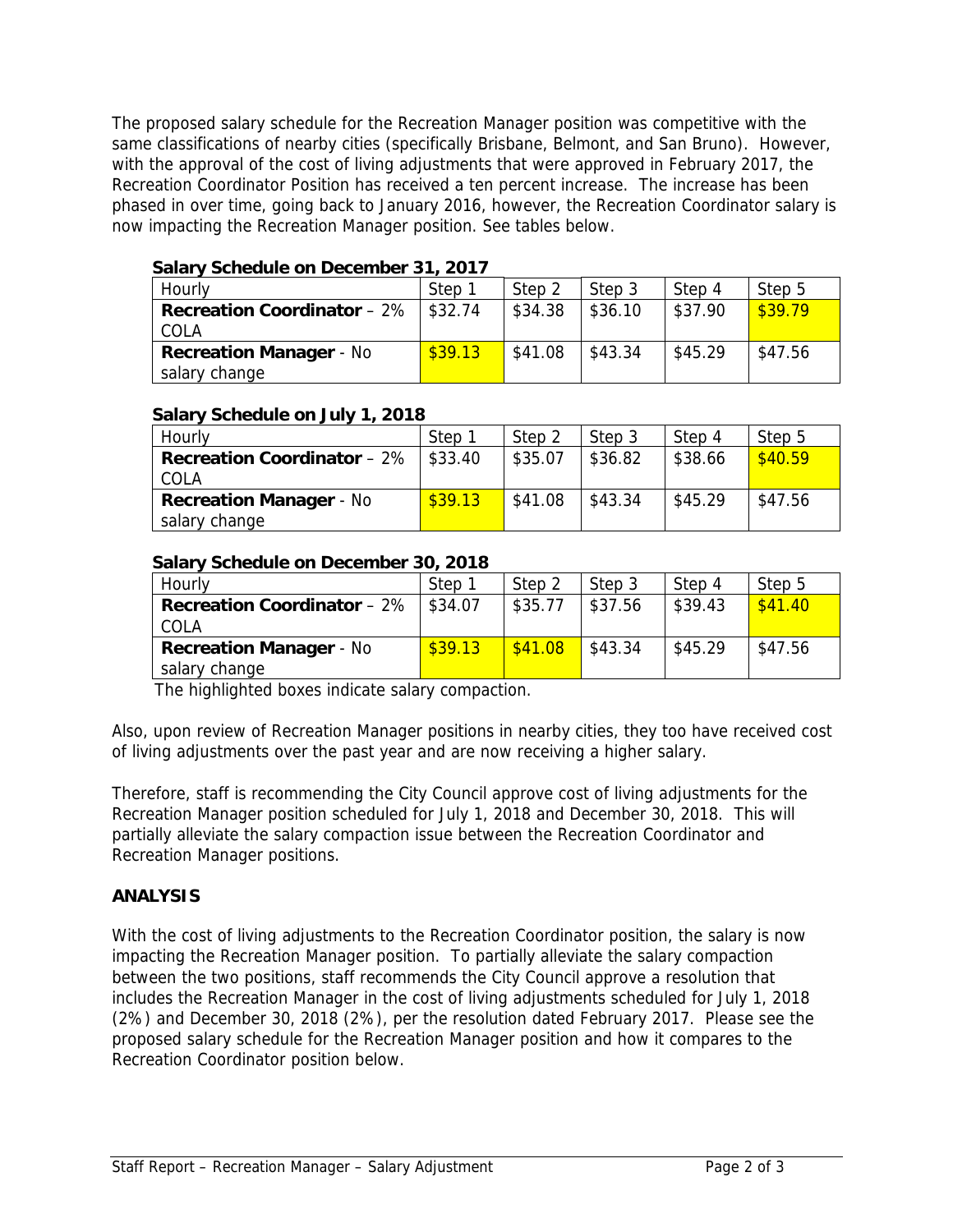| <u>FIUDUSEU NECIEALIUII MAHAYEI JAIAI VULIJUIV I, ZUTU</u> |         |         |         |         |         |  |  |  |
|------------------------------------------------------------|---------|---------|---------|---------|---------|--|--|--|
| Hourly                                                     | Step 1  | Step 2  | Step 3  | Step 4  | Step 5  |  |  |  |
| <b>Recreation Coordinator - 2%</b>                         | \$33.40 | \$35.07 | \$36.82 | \$38.66 | \$40.59 |  |  |  |
| COLA                                                       |         |         |         |         |         |  |  |  |
| <b>Recreation Manager</b> $-2\%$                           | \$39.91 | \$41.91 | \$44.00 | \$46.20 | \$48.51 |  |  |  |
| COLA                                                       |         |         |         |         |         |  |  |  |

# **Proposed Recreation Manager Salary on July 1, 2018**

#### **Proposed Recreation Manager Salary on December 30, 2018**

| Hourly                             | Step 1  | Step 2  | Step 3  | Step 4  | Step 5  |
|------------------------------------|---------|---------|---------|---------|---------|
| <b>Recreation Coordinator - 2%</b> | \$34.07 | \$35.77 | \$37.56 | \$39.43 | \$41.40 |
| COLA                               |         |         |         |         |         |
| <b>Recreation Manager</b> $-2\%$   | \$40.71 | \$42.75 | \$44.88 | \$47.13 | \$49.48 |
| COLA                               |         |         |         |         |         |

The highlighted boxes indicate salary compaction.

#### **Alternatives**

The Council could choose not to approve the cost of living adjustment for the Recreation Manager position. However, that is not recommended at this time.

#### **Values**

Adoption of the attached resolution is the **fair** course of action because the City Council will be treating this Recreation Manager position fairly in relation to the compaction issue. Adoption of the resolution is also the **responsible** course of action because the Council has considered the long term fiscal implications of this decision by prudently budgeting for the cost increase for this Recreation Manager position.

#### **CONCLUSION**

Staff recommends the City Council adopt the resolution.

### **ATTACHMENTS**

A. Resolution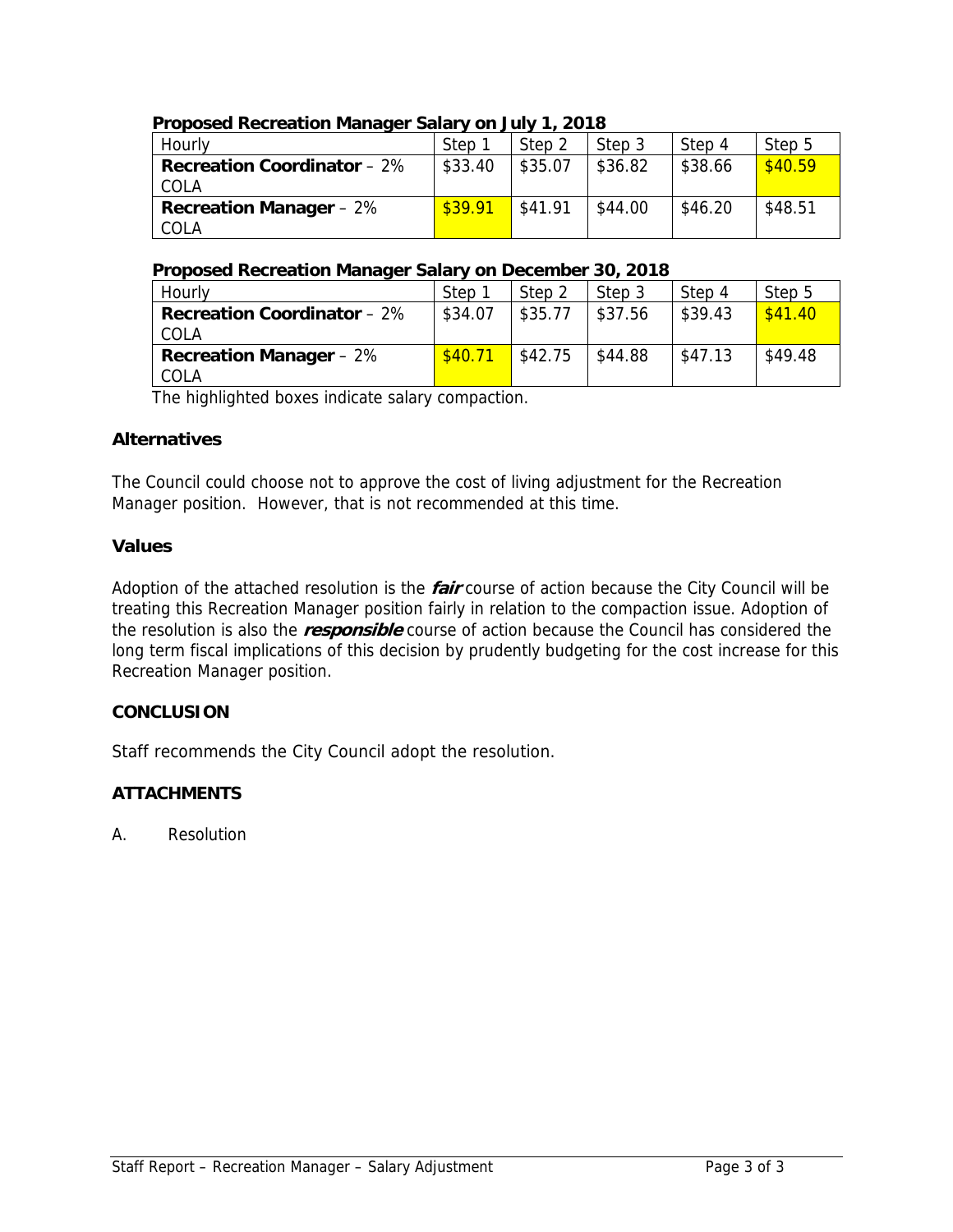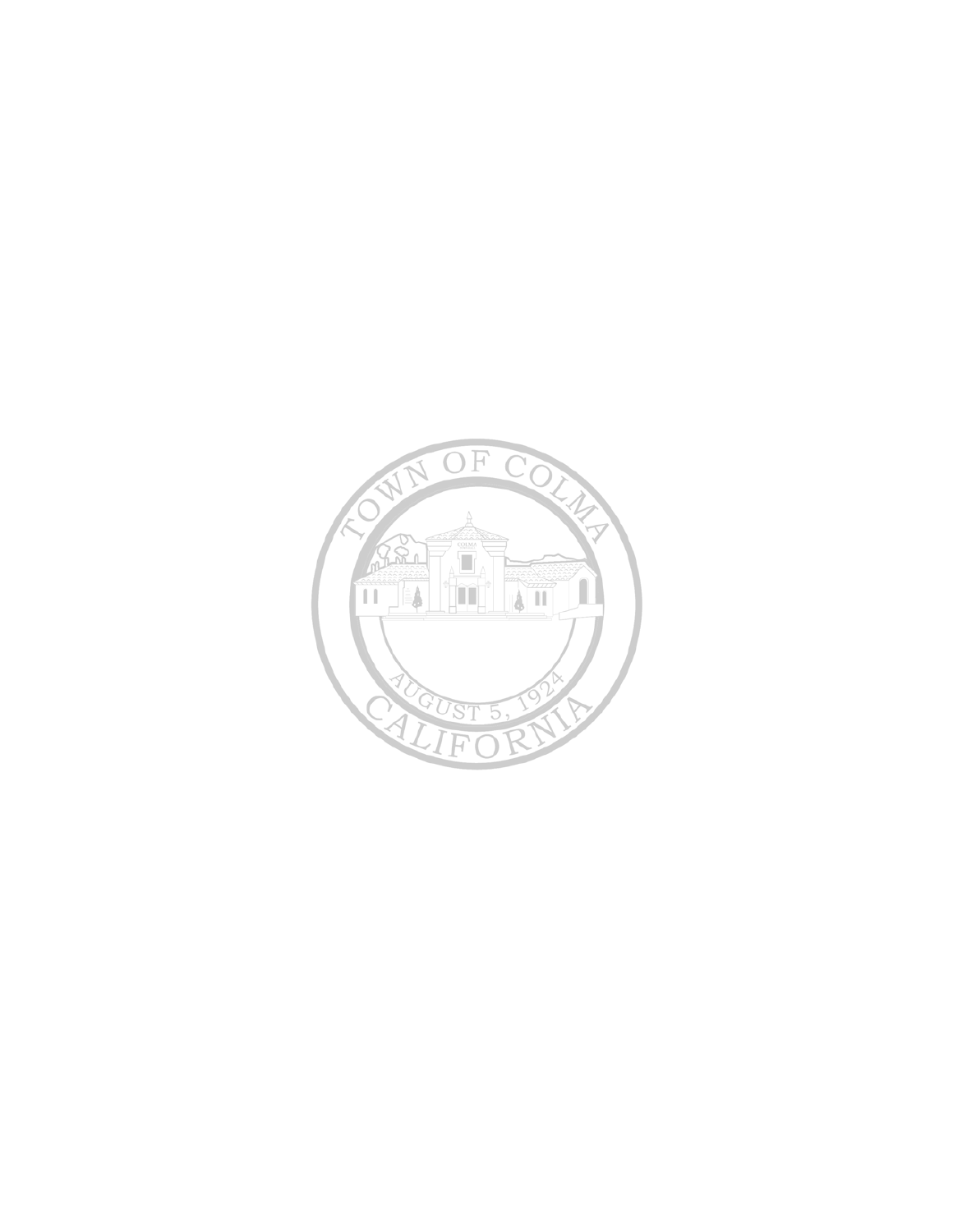#### **RESOLUTION NO. 2018-\_\_ OF THE CITY COUNCIL OF THE TOWN OF COLMA**

#### **RESOLUTION APPROVING A COST OF LIVING SALARY INCREASE FOR THE RECREATION MANAGER POSITION AND MODIFYING THE TOWN'S SALARY SCHEDULE**

The City Council of the Town of Colma does hereby resolve as follows:

## **1. Background.**

(a) In February of 2017, the City Council adopted Resolution No. 2017-06 to provide cost of living increases for certain unrepresented positions excluding the City Manager, Police Chief, and Administrative Services Director.

(b) Pursuant to Resolution No. 2017-06, the cost of living salary increases were a 2 percent pay increase every six months beginning January 1, 2016 through June 1, 2019 for a total increase of 14 percent over the three-and-a-half year period.

(c) For 2018, the remaining 2 percent salary increases will occur on July 1, 2018 and December 30, 2018.

(d) In June of 2017, the Town created the Recreation Manager position. At the time this position was created, it was not included in the salary increases authorized by Resolution No. 2017-06.

(e) The City Manager is now recommending, due to a compaction issue between the Recreation Manager salary and Recreation Coordinator salary, that the City Council approve future cost of living salary increases for the Recreation Manager position to occur at 2 percent on July 1, 2018 and December 30, 2018.

# **2. Order; Cost of Living Salary Increases for Certain Unrepresented Employees**

(a) The City Council hereby approves a cost of living increase for the Recreation Manager position at 2 percent to occur on both July 1, 2018 and December 30, 2018, for a total of 4 percent.

### **3. Salary Schedule Adopted.**

(a) The City Council hereby amends the Town's salary schedule to implement the salary increase for the Recreation Manager position.

(b) The amended salary schedule is attached hereto as Exhibit "A" and is hereby incorporated by this reference.

**4. No Contract.** Nothing herein shall be construed as a contract with any employee, and the City Council shall have the discretion to modify the respective salaries in accordance with any applicable state or local provisions.

**5. Effective Date.** This resolution shall become effective upon adoption.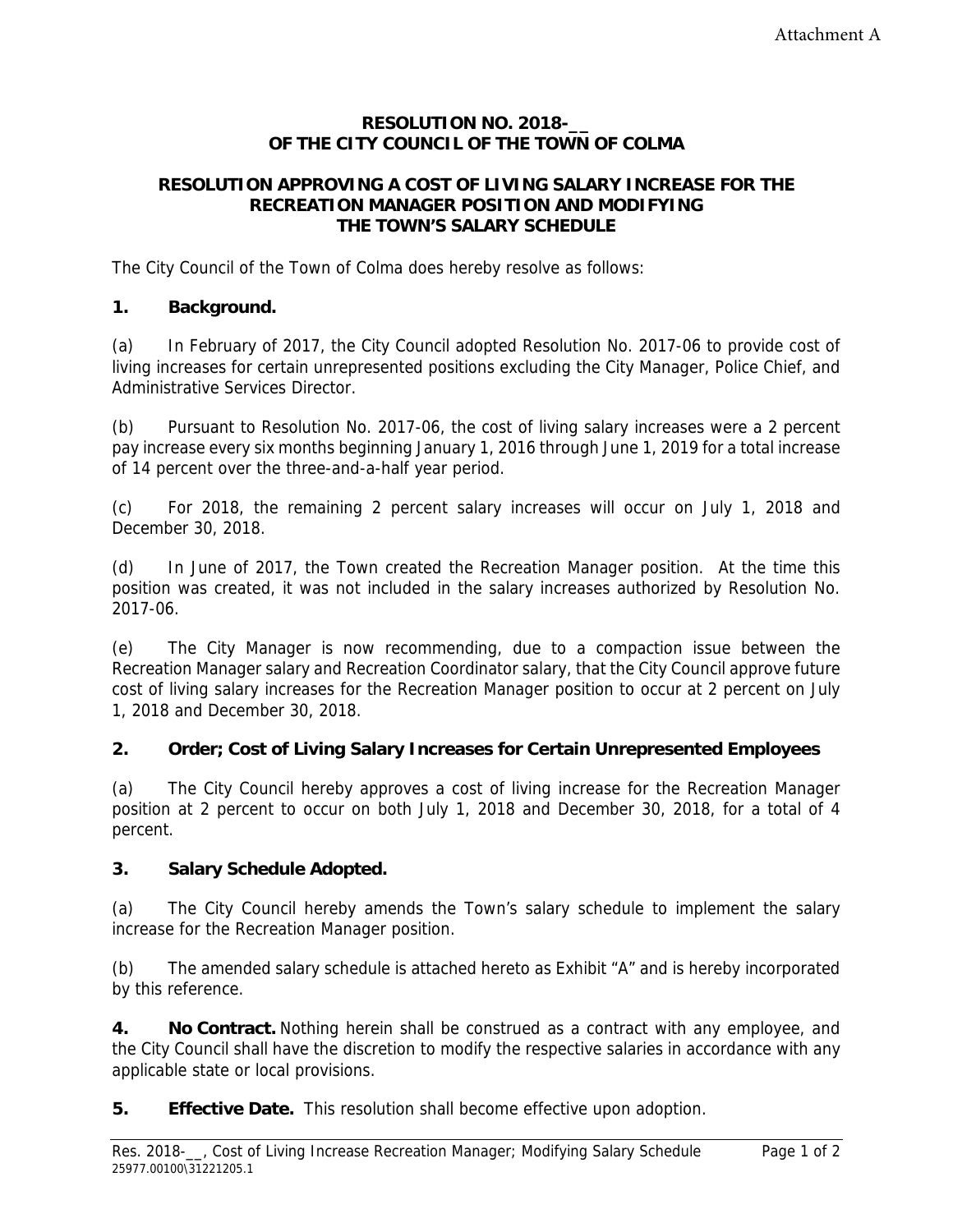# **Certification of Adoption**

I certify that the foregoing Resolution No. 2018-\_\_ was duly adopted at a regular meeting of said City Council held on June 27, 2018 by the following vote:

| Name                         | Voting |           | Present, Not Voting |                   | Absent |
|------------------------------|--------|-----------|---------------------|-------------------|--------|
|                              | Aye    | <b>No</b> | Abstain             | Not Participating |        |
| Raquel "Rae" Gonzalez, Mayor |        |           |                     |                   |        |
| Joanne F. del Rosario        |        |           |                     |                   |        |
| John Irish Goodwin           |        |           |                     |                   |        |
| Diana Colvin                 |        |           |                     |                   |        |
| Helen Fisicaro               |        |           |                     |                   |        |
| Voting Tally                 |        |           |                     |                   |        |

Dated \_\_\_\_\_\_\_\_\_\_\_\_\_\_\_\_\_\_\_\_\_\_ \_\_\_\_\_\_\_\_\_\_\_\_\_\_\_\_\_\_\_\_\_\_\_\_\_\_\_\_\_\_\_\_\_\_\_

Raquel Gonzalez, Mayor

Attest: \_\_\_\_\_\_\_\_\_\_\_\_\_\_\_\_\_\_\_\_\_\_\_\_\_\_\_\_

Caitlin Corley, City Clerk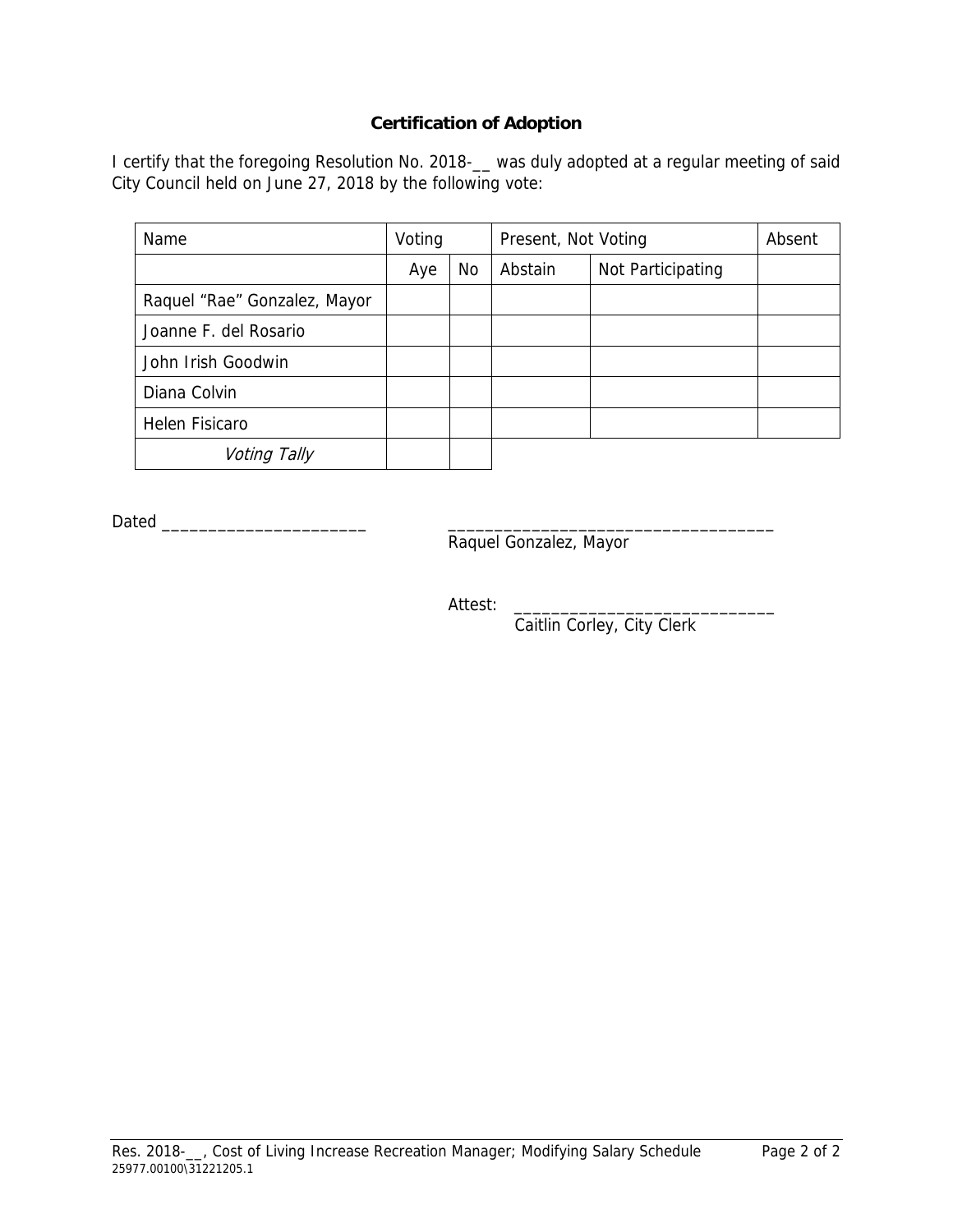

# **STAFF REPORT**

| TO:           | Mayor and Members of the City Council                                           |
|---------------|---------------------------------------------------------------------------------|
| FROM:         | Brad Donohue, Director of Public Works<br>Abdulkader Hashem, Associate Engineer |
| VIA:          | Brian Dossey, City Manager                                                      |
| MEETING DATE: | June 27, 2018                                                                   |
| SUBJECT:      | Engineer's Report - Sanitary Sewer Service Charges for FY 2018-19               |

# **RECOMMENDATION**

Staff recommends that the City Council adopt the following:

RESOLUTION OVERRULING PROTESTS TO AND ADOPTING ENGINEER'S REPORT ON SEWER SERVICE CHARGES FOR FISCAL YEAR 2018-2019, DIRECTING THE CITY ENGINEER TO FILE A COPY OF THE ENGINEER'S REPORT WITH THE SAN MATEO COUNTY TAX COLLECTOR, AND AUTHORIZING THE COUNTY TAX COLLECTOR TO PLACE THE CHARGES ON THE PROPERTY TAX ROLL

# **EXECUTIVE SUMMARY**

In order to place the sewer service charges charged by the Town of Colma on the property tax roll for collection by the San Mateo County tax collector, the City Engineer must prepare a written report (the "Engineer's Report") describing each parcel of real property receiving such sewer services, and the amount of the charge for each parcel for the subject year. This public hearing is to consider any protests to the Engineer's Report for FY 2018-19. For protests to be considered, protests must be submitted prior to the close of the public hearing on June 27, 2018. Protests apply only to the parcel for which the protest is made, and the City Council must consider each protest individually and decide whether to sustain or overrule the protest as to each protested parcel. Tabulation of inquiries and protests to the sewer charges, and recommended action is attached as Exhibit C to the Staff Report. If a majority of the owners of separate parcels subject to the sewer service charges files a protest against the Engineer's Report, the City may not place the sewer service charges on the County tax roll, and must instead collect such charges by billing customers directly. So long as no majority protest exists, the City Council may overrule any or all protests.

At the conclusion of the Public Hearing, if there is no majority protest, the City Council should adopt a Resolution to either: adopt the Engineer's Report as proposed, or as modified to address individual protests, and authorize the County Controller to place the charges on the property tax roll. The City Engineer is then directed to file the Engineer's Report, along with the Resolution and submit it to the County Assessor's Office who will then collect the approved sewer service charges through the property tax rolls.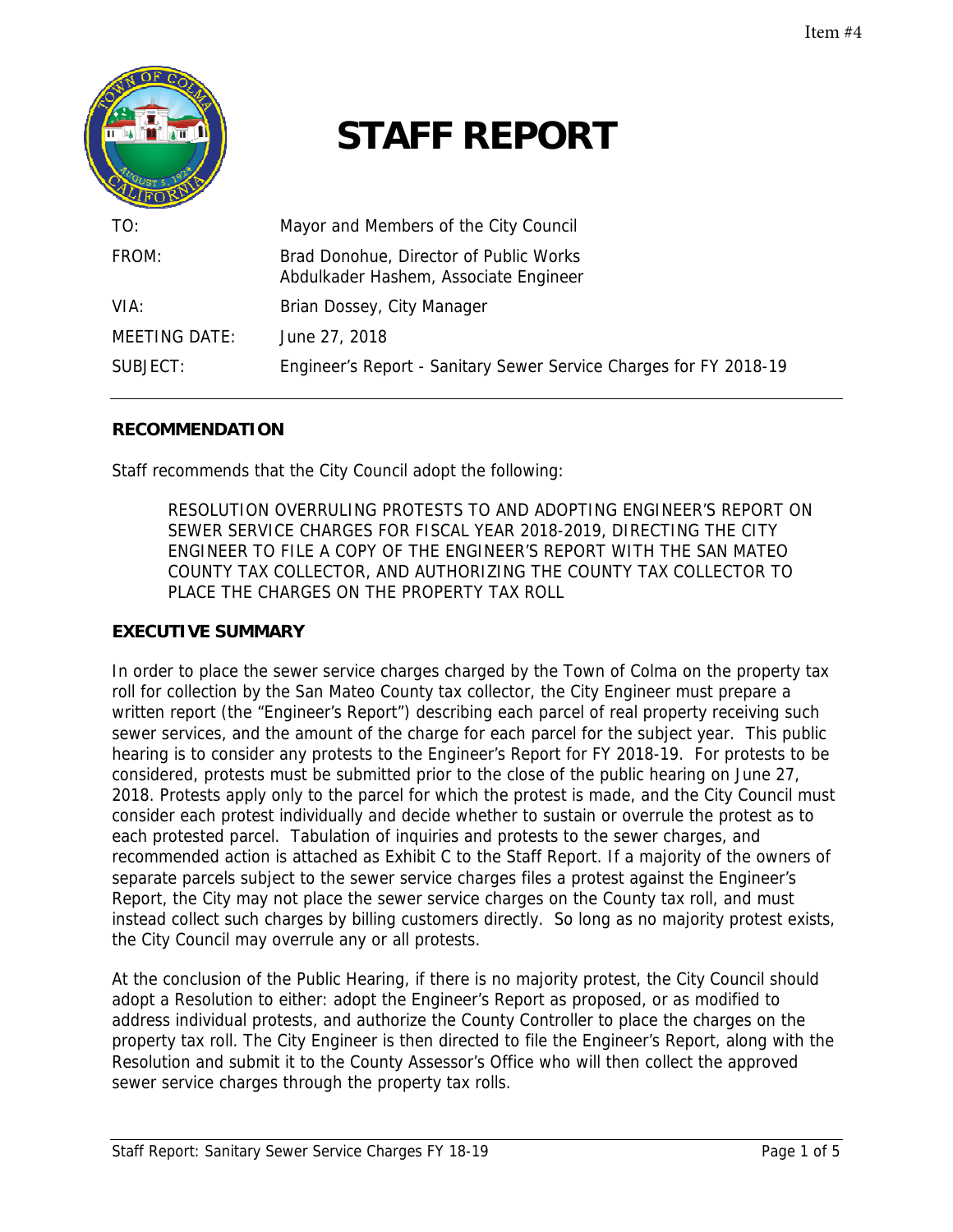If no protests are filed, the Council should adopt the proposed resolution with an instruction to the City Attorney to strike the alternative clauses which state that a protest was filed.

If protests are filed, and the City Council chooses to sustain some or all of them, the City Council should ask the City Attorney for advice on how to modify the draft resolution.

#### **FISCAL IMPACT**

The Town will be paying out to the City of South San Francisco and the North County San Mateo Sanitation District a total of \$898,925.52. After calculating the water incentive program and sewer charges for Town owned properties, the Town will be reimbursed through the County Tax Rolls \$825,940.53, leaving a net cost of \$72,984.99 to the Town for Town wide annual sanitary sewer charges.

Please see the summary of sewer charges from the Engineer's Report below:

#### **Amounts Payable to SSF and NSMCSD for Sewer Service:**

| Sewer Charges Payable to SSF:<br>Transfer of Charges for Village Serramonte Condominiums<br>(Daly City Jurisdiction Flows to SSF):<br>Net Sewer Charges Payable to SSF: | \$731,959.04<br>\$117,528.00<br>\$849,487.04 |
|-------------------------------------------------------------------------------------------------------------------------------------------------------------------------|----------------------------------------------|
| Sewer Charges Payable to NSMCSD:<br>Transfer of Charges for Village Serramonte Condominiums                                                                             | \$166,966.48<br>(\$117,528.00)               |
| (Daly City Jurisdiction Flows to SSF):<br>Net Sewer Charges Payable to NSMCSD:                                                                                          | \$49,438.48                                  |
|                                                                                                                                                                         |                                              |
| Total Sewer Charges for FY 2018-19:                                                                                                                                     | \$898,925.52                                 |
| Amount Town compensates for Water Conservation Incentive:                                                                                                               | (\$57,385.95)                                |
| Sewer Charges for Town Properties:                                                                                                                                      | (\$15,599.04)                                |
| Revenue from charges posted on Tax Rolls:                                                                                                                               | \$825,940.53                                 |

#### **BACKGROUND**

The Town of Colma contracts with the City of South San Francisco ("SSF") and the North San Mateo County Sanitation District ("District") to provide sanitary sewer services to all properties in the Town. The Town assesses sewer service charges against properties within the Town at the same rate that SSF or the District charges the Town for those properties.

The Town levies an annual sewer service charge on each property that utilizes, or has access to these sewer systems. Pursuant to section 5473 of the Health and Safety Code of the State of California, the Town has elected to collect the annual sewer service charges through the County of San Mateo Property Tax Rolls. Therefore, in accordance with the Health and Safety Code, the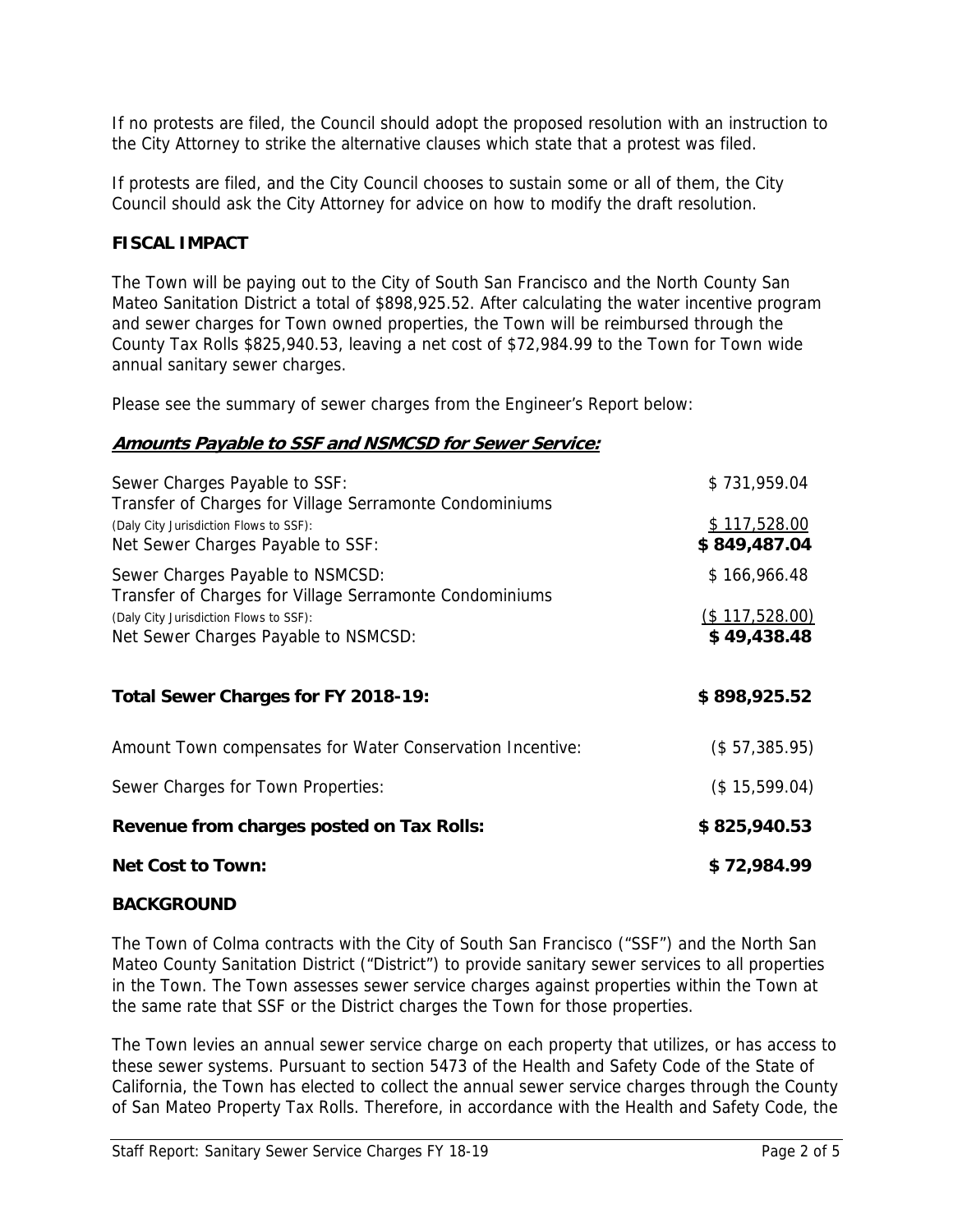City Engineer has prepared a report describing each parcel that receives sewer service and the amount of the service charge that will be assessed against each parcel for Fiscal Year 2017-18 (the "Engineer's Report" or "Report").

As required, the Engineer's Report has been on file with the office of the City Clerk for public review and comment for at least fifteen days prior to the Public Hearing on June 27, 2018. In addition, the required notice of public hearing and the proposed sewer charges was published in the local newspaper on June 4 and June 11, 2018; a courtesy copy of the notice with individual sewer charge was mailed to all affected property owners, residents, and business owners on May 25, 2018; and a copy of the notice was posted on the three official Town bulletin boards for at least 15 days prior to the Public Hearing.

# **ANALYSIS**

# **North San Mateo County Sanitation District "District" Sewer Rates**

In Fiscal Year 2017-18, the District approved increasing the sewer rates to all customers annually by 8% each year for the next 3 years.

On June 8<sup>th</sup>, 2016 The Town adopted an Ordinance amending Section 3.04.170 of the Colma Municipal Code "Fees for Sewer Service Provided through NSMCSD Sewer System" to allow for this pass-through rate increase for all properties connected to the District's system.

# **South San Francisco "SSF" Sewer Rates**

Under the agreement that the Town has with SSF, if sewer rate increases are not forwarded to the Town by April 1<sup>st</sup> of the current year, the Town will use the previous year's rate schedule. Because the Town did not receive notice of a rate increase by April 1, 2018, the Town will default to SSF's last years' (2017-18) sewer rates. For 2017-18, SSF increased their minimum sewer rate by 12.93% from the 2016-17 rates. Colma residents and businesses that are serviced by SSF will see a sanitary sewer rate increase of 13% in their base rate over last year rates.

On March 28th, 2018 The Town adopted an Ordinance amending Section 3.04.160 of the Colma Municipal Code "Fees for Sewer Service Provided through SSF Sewer System" to allow for this pass-through rate increase for all properties connected to SSF's sewer system for five-year period, effective July 1, 2018, with increases scheduled each July 1 thereafter, though and including July 1, 2022.

# **Water Conservation Incentive Program**

In July 2012, City Council approved a Water Conservation Incentive Program for all sewer service customers in Town. The proposed Program would grant each sewer service user a subsidy if the customer used the same amount of water or less compared to the average of the prior three years.

On May 9th, 2019, the City Council approved \$56,285 for Water Conservation Incentive Program for FY 2018-19. The Authorized Subsidy of \$56,285 would reduce the sewer service charge by 10.00% for each Eligible Customer.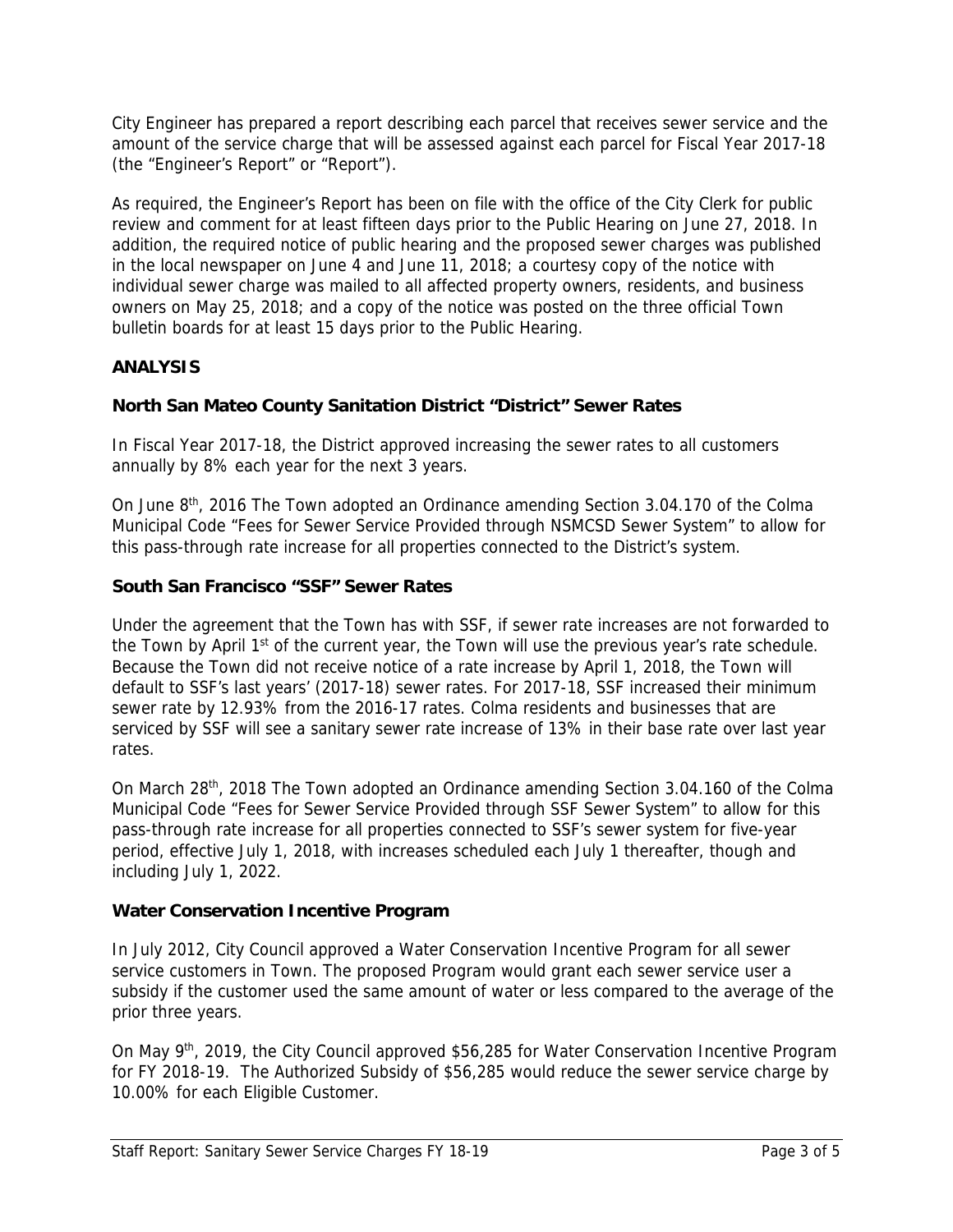The total incentive for qualified users was calculated to be \$57,385.95, which is \$1,100.95 above the Authorized Subsidy approved by the City Council. A summary of the incentive program is as follows:

| <b>User Type</b>                   | Total<br><b>Incentive</b> | Percentage<br>of Incentive |
|------------------------------------|---------------------------|----------------------------|
| <b>NSMCSD Residential</b><br>Users | \$7,198.35                | 12%                        |
| <b>NSMCSD Commercial</b><br>Users  | \$<br>454.34              | $1\%$                      |
| <b>SSF Residential Users</b>       | \$2,788.80                | 5%                         |
| <b>SSF Commercial Users</b>        | \$46,944.45               | 82%                        |
| <b>TOTAL</b>                       | \$57,385.95               | 100.00%                    |

# **Hearing on Engineer's Report to Consider Individual Protests**

The purpose of the hearing on the Engineer's Report is to hear individual protests to the Engineer's Report for each parcel of property within the Town of Colma subject to the sewer service charge. For example, a property owner might protest the classification for their property, or another owner might claim that an error was made in the calculation. However, protests cannot serve to contest the sewer rates, due to the fact that the time for lodging those protests expired when the Proposition 218 hearing was held in June 2016 for property owners served by NSMCSD, and in March 2018 for property owners served by SSF.

Each affected property owner has the right to file a written protest to the Engineer's Report any time prior to the conclusion of the public hearing on the Report on June 27, 2018. If the Council decides a protest(s) is valid, the Council should sustain the protest, and direct the City Engineer to amend the Engineer's Report or remove the charge in accordance with the Council's direction. If the Council decides that a protest is invalid, it should overrule the protest, and direct the City Engineer to file the Engineer's Report without change.

If there are any protests to the Engineer's Report submitted after the Council receives this Staff Report, the City Engineer will prepare a supplemental staff report detailing those protests. Written protests can be submitted until the close of the public hearing. If a protest is filed at the public hearing, staff will advise the Council at the meeting of their recommendation and, amend the Engineer's Report as directed by the City Council before submitting it to the County. If the attached Resolution needs to be amended to address any protests submitted at the hearing, the City Attorney will help guide the Council through that process.

If a majority of property owner's protest, then the Town cannot place the charges on the Tax Roll, but must collect the charges through an invoice-and-payment process.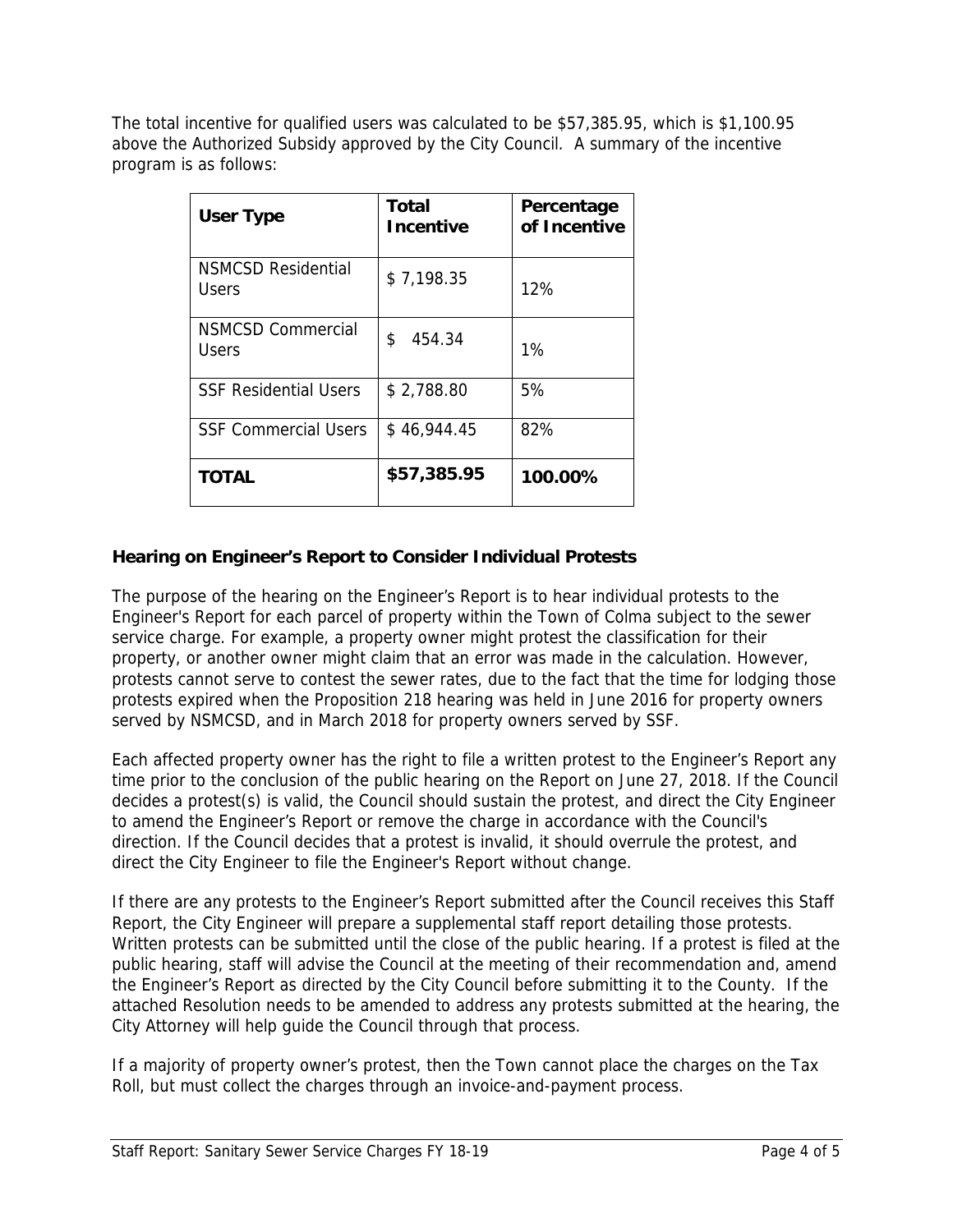To date the City Engineer's Office has received one inquiry and one protest. The inquiry that was received was not of a protest nature but sought an explanation on the classification of property within Town of Colma. The written protest was received in person prior to the Public Hearing and after this Staff Report has been submitted for distribution. Staff will submit to City Council copies of the written protest prior to the opening of the Public Hearing for adopting Engineer's Report on sewer service charges for fiscal year 2018-19.

## **Assessment on County Tax Rolls**

On or before August 10, the City Engineer will send the approved or amended Engineer's Report to the County with instructions to enter the amounts of the charges shown on the Report as assessments against the respective parcels on the roll for fiscal year 2017-18.

### **Values**

Before assessing a charge on the county tax rolls against any particular property in the Town of Colma, the City Council will have held a public hearing allowing the public to protest to the City Council the calculation of their annual sanitary sewer charge. Through this process, the City Council is being **fair** by allowing for a protest process where the Council can review and rule on each protest.

## **Sustainability Impact**

The Annual Sanitary Sewer Service Engineers Report provides detail on the results of the Water Conservation Incentive Program. By reviewing the results of the program, City Council can make intelligent decisions regarding future funding and incentive programs to reduce domestic water usage and ensure continued sustainability.

### **Alternatives**

As to each protest against the proposed sewer service charge, the City Council can either sustain or overrule the protest for that parcel. If the City Council sustains the protest, it can modify or remove the proposed charge for that parcel. The Town may also choose to collect the sewer service charges separately from the tax roll. This option will result in increased costs for technology and staff dedicated to billing, as well as a higher risk of errors. Additionally, this option will not allow the Town to place the sewer service charges as a lien against the subject property.

### **CONCLUSION**

Staff recommends the City Council adopt the attached Resolution to sustain or overrule protests to the Engineer's Report for FY 2018-19 and to adopt the Engineer's Report, to direct the City Engineer to file a copy of the Report with the County Tax Collector for collection on the San Mateo County tax rolls, and to authorize the County Tax Collector to place the charges on the property tax roll.

### **ATTACHMENTS**

- A. Resolution
- B. Engineer's Report Sewer Service Charges FY 2018-19
- C. Tabulation of inquiries and protests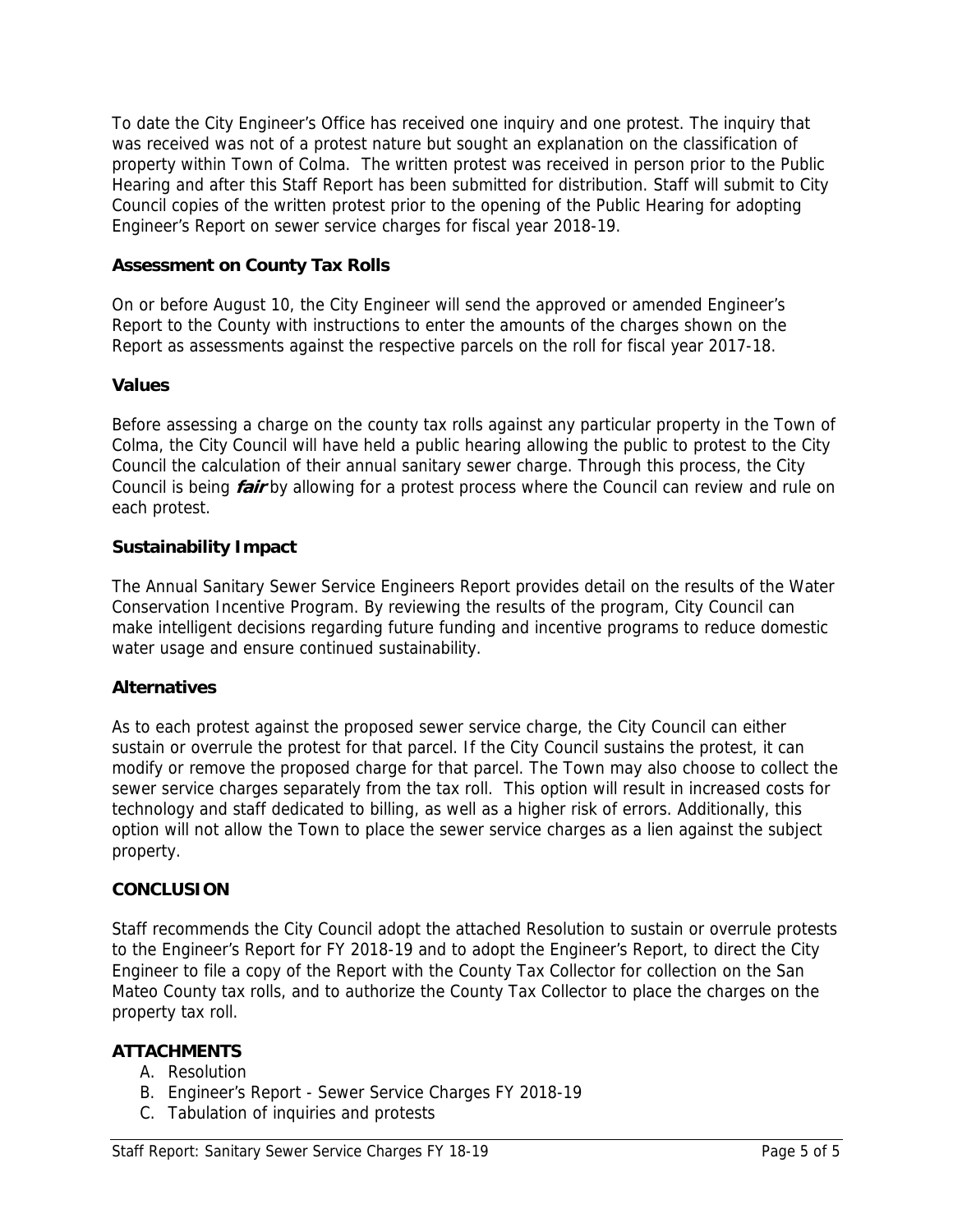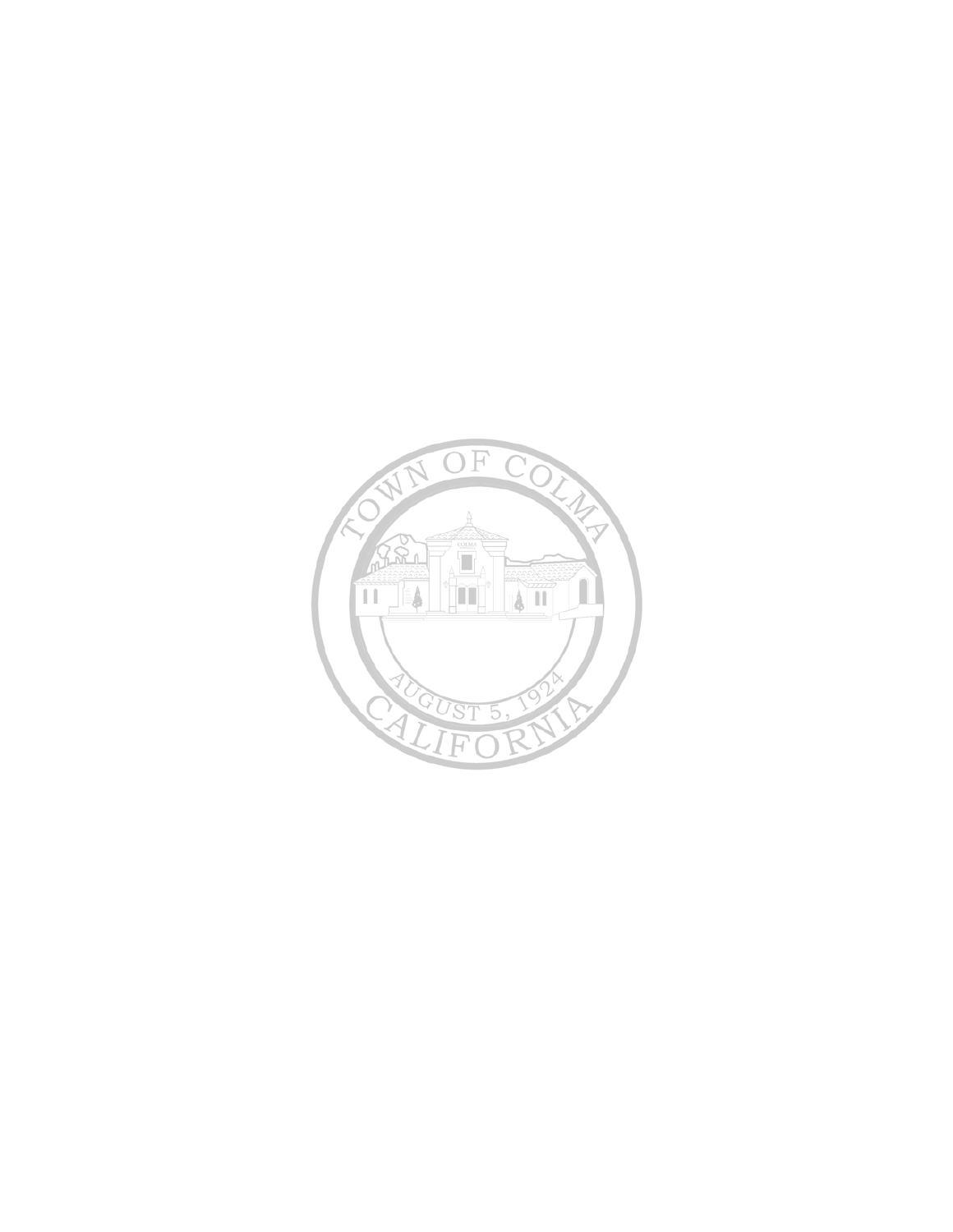## **RESOLUTION NO. 2018-\_\_ OF THE CITY COUNCIL OF THE TOWN OF COLMA**

## **RESOLUTION OVERRULING PROTESTS TO AND ADOPTING ENGINEER'S REPORT ON SEWER SERVICE CHARGES FOR FISCAL YEAR 2018-2019, AND DIRECTING THE CITY ENGINEER TO FILE A COPY OF THE ENGINEER'S REPORT WITH THE SAN MATEO COUNTY TAX COLLECTOR**

The City Council of the Town of Colma does hereby resolve:

# **1. Background**

(a) The City Council has, by Colma Municipal Code, Chapter Three, Subchapter Seven (Section 3.07.010, et seq.), otherwise known as the Colma Sewer Service Charge Code, provided for the collection of sewer service charges for each fiscal year on the tax rolls of San Mateo County, and has directed the preparation and filing of a written report for each fiscal year containing descriptions of each parcel of real property located in Colma receiving such sewer services and facilities, and the amount of the sewer service charge for each parcel for the fiscal year, computed in conformity with the charges prescribed by ordinance.

(b) Pursuant to Section 5473, et seq. of the California Health and Safety Code, the City Engineer prepared and filed a written report ("Report") with the City Clerk at least fifteen (15) days prior to June 27, 2018, which is the date set forth for the public hearing.

(c) Notice of the filing of the Report and the public hearing thereon was published in the San Mateo County Times on June 4, 2018, and June 11, 2018, in accordance with Health and Safety Code Section 5473.1 and Government Code Section 6066, and posted on the Town's three official bulletin boards.

(d) A Public Hearing on the Report was held on June 27, 2018, at which time, the City Council heard and considered all objections or protests, if any, to the Report.

# **2. Findings**

The City Council finds that:

(a) At the public hearing on June 27, 2018, no persons made any comments, objections or protests regarding the Report.

Alternate provision if one or more protests to individual parcels are filed. At the public hearing on June 27, 2018, **Exercise 2018** made and filed objections or protests regarding the Report, and the Council ruled thereon as follows: [specify]

(b) The owners of a majority of the separate parcels of property described in the Report did not file protests, and therefore the City Council is authorized to adopt the Report and to order that the charges set forth in the Report shall be collected on the tax roll of the County of San Mateo and shall constitute a lien against any parcel or parcels of land.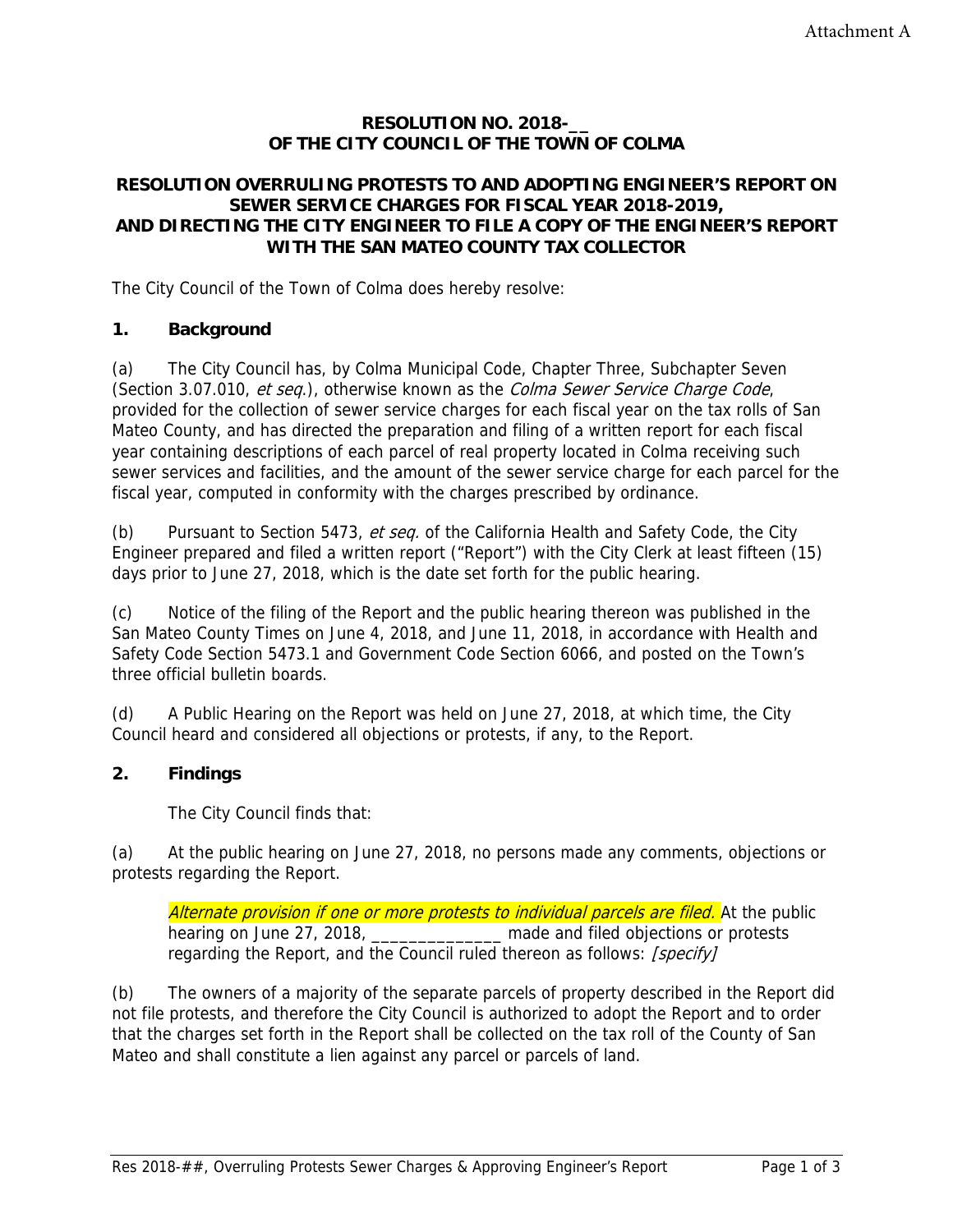## **3. Order**

Now, therefore, the City Council does hereby order that:

(a) The City Council hereby adopts the Report without any further revision, change, reduction or modification.

Alternate provision if one or more protests to individual parcels are filed and sustained: The City Engineer is directed to modify the Report by making any changes to sewer service charges necessary as a result of any protest sustained by the Council during the public hearing on the Report. The City Council hereby adopts the Report, as modified by the directive in Section 3(a) above, without any further revision, change, reduction or modification

(b) The charges set forth in the Report, as adopted, shall be collected on the tax roll of the County of San Mateo in the manner provided by law and shall constitute a lien against each parcel or parcels of land as specified therein.

Alternate provision if one or more protests to individual parcels are filed and sustained: The charges set forth in the Report, as so modified, shall be collected on the tax roll of the County of San Mateo in the manner provided by law and shall constitute a lien against each parcel or parcels of land as specified therein.

(c) The City Engineer is directed to file with the County Controller of San Mateo County on or before the July 31, 2018 a copy of the Report upon which shall be endorsed, over the Clerk's signature, a statement that the Report has been finally adopted by the City Council of the Town of Colma.

(d) The County Controller of San Mateo County shall, upon receipt of the Report, enter the amounts of the charges set forth in the Report against the respective lots or parcels as they appear on the assessment roll for the fiscal year.

//

//

- //
- //
- 
- //
- //
- //
- //
- 
- //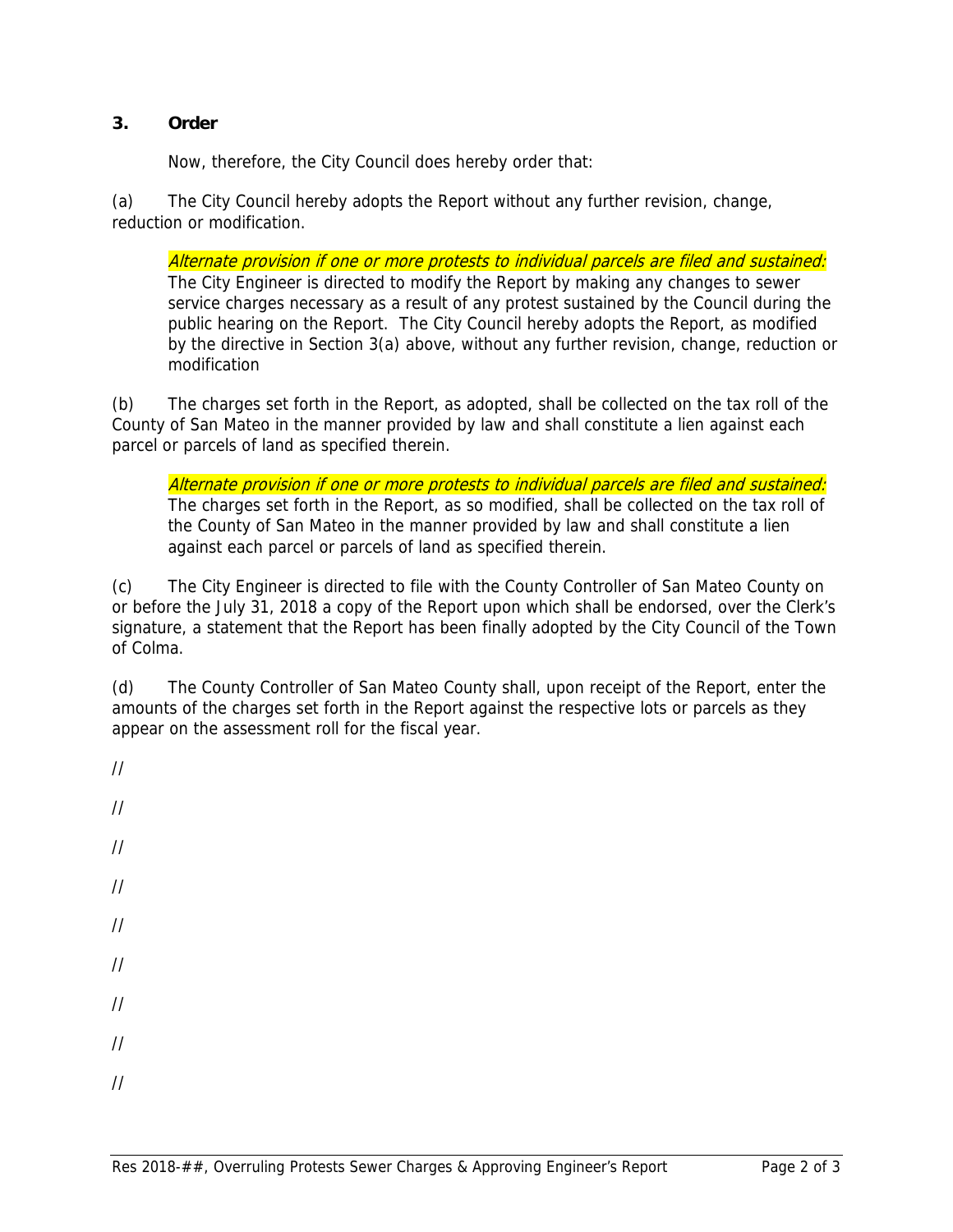# **Certification of Adoption**

I certify that the foregoing Resolution No. 2018-\_\_ was duly adopted at a special meeting of the City Council of the Town of Colma held on June  $27$ , 2018, by the following vote:

| Name                | Counted toward Quorum |  |                  | Not Counted toward Quorum |  |  |
|---------------------|-----------------------|--|------------------|---------------------------|--|--|
|                     | No<br>Abstain<br>Aye  |  | Present, Recused | Absent                    |  |  |
| Raquel Gonzalez     |                       |  |                  |                           |  |  |
| Joanne del Rosario  |                       |  |                  |                           |  |  |
| John Irish Goodwin  |                       |  |                  |                           |  |  |
| Diana Colvin        |                       |  |                  |                           |  |  |
| Helen Fisicaro      |                       |  |                  |                           |  |  |
| <b>Voting Tally</b> |                       |  |                  |                           |  |  |

Dated \_\_\_\_\_\_\_\_\_\_\_\_\_\_\_\_\_\_\_\_\_\_ \_\_\_\_\_\_\_\_\_\_\_\_\_\_\_\_\_\_\_\_\_\_\_\_\_\_\_\_\_\_\_\_\_\_\_

Raquel Gonzalez, Mayor

Attest: \_\_\_\_\_\_\_\_\_\_\_\_\_\_\_\_\_\_\_\_\_\_\_\_\_\_\_\_

Caitlin Corley, City Clerk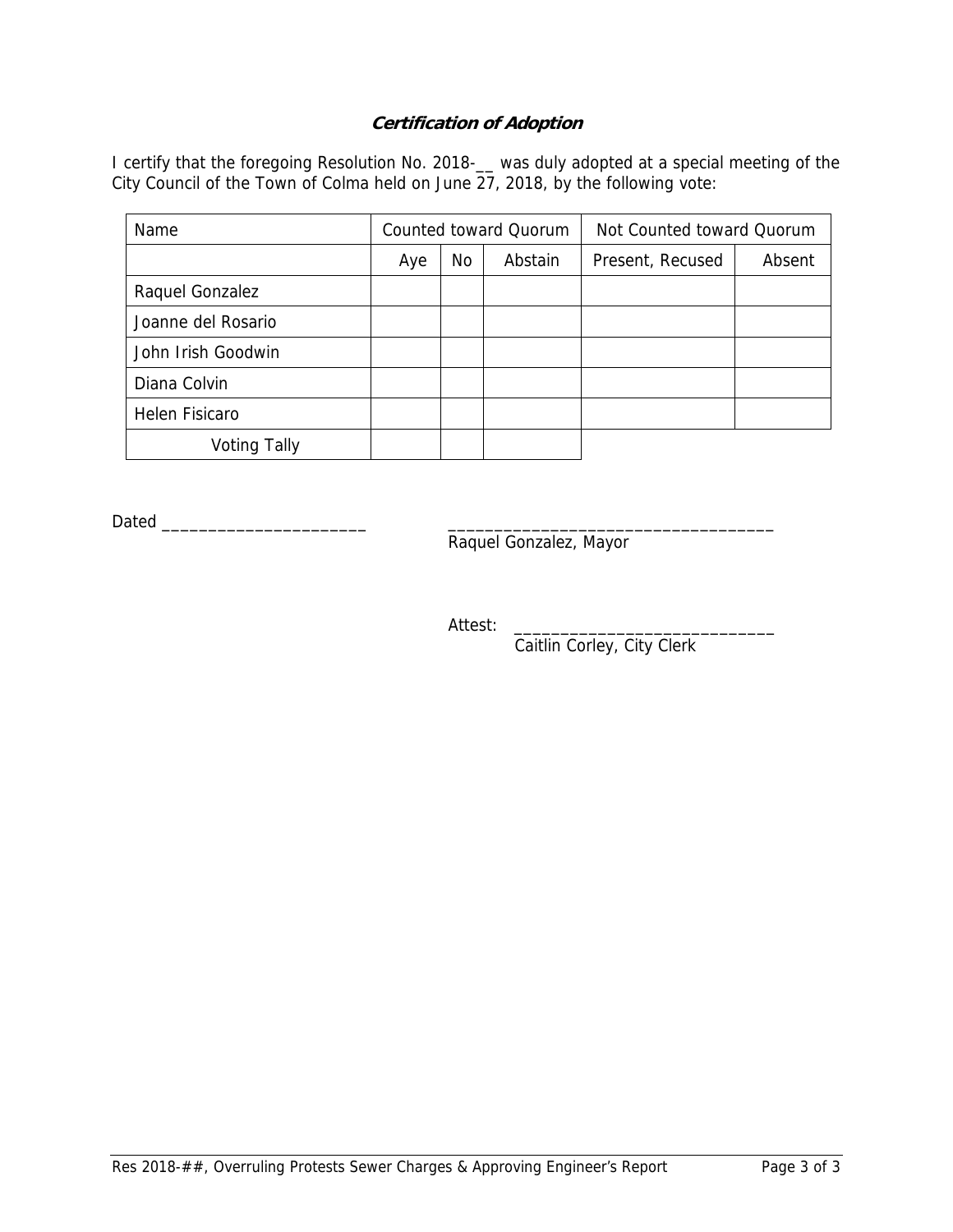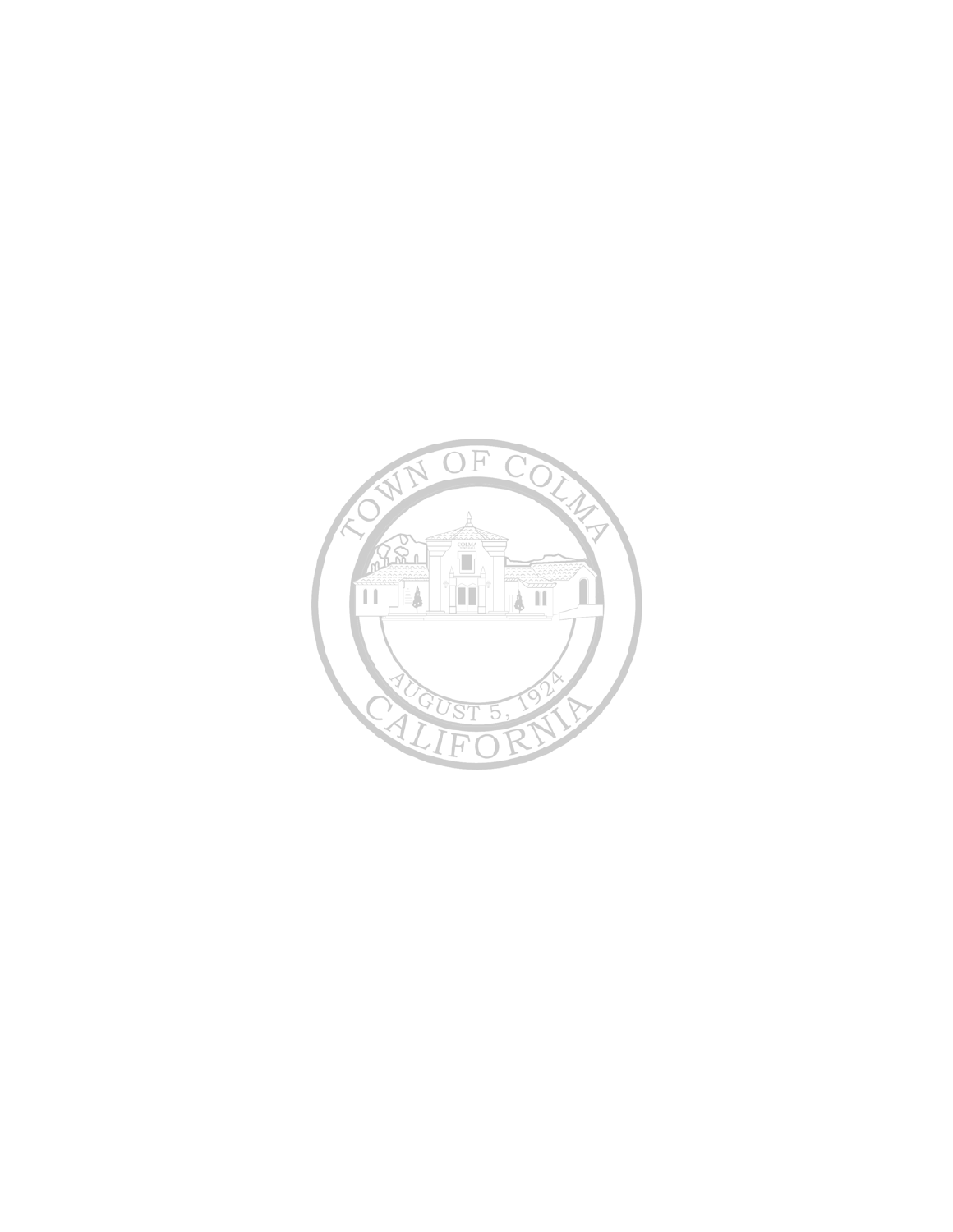| <b>APN</b>  | St. No. | <b>St. Name</b> | <b>Town Pays NSMCSD</b> | <b>Town Pays SSF</b>           | <b>Parcel Charge before</b><br>water conservation<br>incentive<br>(1) | <b>Water Conservation</b><br>Incentive<br>(2) | <b>Final Charge to</b><br><b>Property after water</b><br>conservation incentive<br>$[(1)-(2)]$ |
|-------------|---------|-----------------|-------------------------|--------------------------------|-----------------------------------------------------------------------|-----------------------------------------------|------------------------------------------------------------------------------------------------|
| 103-190-040 | 401     | <b>B</b> St     | \$189.12                | \$<br>$\blacksquare$           | \$189.12                                                              | \$18.91                                       | \$170.21                                                                                       |
| 103-190-030 | 403     | <b>B</b> St     | \$189.12                | \$<br>$\blacksquare$           | \$189.12                                                              | \$18.91                                       | \$170.21                                                                                       |
| 103-190-020 | 405     | <b>B</b> St     | \$330.96                | \$<br>$\blacksquare$           | \$330.96                                                              | \$33.10                                       | \$297.86                                                                                       |
| 103-190-010 | 407     | <b>B</b> St     | \$94.56                 | \$<br>$\overline{\phantom{a}}$ | \$94.56                                                               | \$9.46                                        | \$85.10                                                                                        |
| 008-125-320 | 409     | <b>B</b> St     | \$567.36                | \$<br>$\blacksquare$           | \$567.36                                                              | \$56.74                                       | \$510.62                                                                                       |
| 008-125-330 | 411     | <b>B</b> St     | \$378.24                | \$<br>$\sim$                   | \$378.24                                                              | \$37.82                                       | \$340.42                                                                                       |
| 008-125-340 | 413     | <b>B</b> St     | \$851.04                | \$<br>$\overline{a}$           | \$851.04                                                              | \$85.10                                       | \$765.94                                                                                       |
| 008-125-350 | 415     | <b>B</b> St     | \$992.88                | \$<br>$\blacksquare$           | \$992.88                                                              | \$99.29                                       | \$893.59                                                                                       |
| 008-126-240 | 416     | <b>B</b> St     | \$283.68                | \$<br>$\blacksquare$           | \$283.68                                                              | \$28.37                                       | \$255.31                                                                                       |
| 008-125-360 | 417     | <b>B</b> St     | \$425.52                | \$<br>$\blacksquare$           | \$425.52                                                              | \$0.00                                        | \$425.52                                                                                       |
| 008-126-250 | 418     | <b>B</b> St     | \$87.44                 | \$<br>$\overline{a}$           | \$87.44                                                               | \$8.74                                        | \$78.70                                                                                        |
| 008-125-370 | 419     | <b>B</b> St     | \$520.08                | \$<br>$\overline{\phantom{a}}$ | \$520.08                                                              | \$52.01                                       | \$468.07                                                                                       |
| 008-126-260 | 420     | <b>B</b> St     | \$1,607.52              | \$<br>$\overline{a}$           | \$1,607.52                                                            | \$160.75                                      | \$1,446.77                                                                                     |
| 008-126-220 | 424     | <b>B</b> St     | \$709.20                | \$<br>$\blacksquare$           | \$709.20                                                              | \$0.00                                        | \$709.20                                                                                       |
| 008-126-230 | 426     | <b>B</b> St     | \$472.80                | \$<br>$\overline{a}$           | \$472.80                                                              | \$0.00                                        | \$472.80                                                                                       |
| 008-126-320 | 430     | <b>B</b> St     | \$141.84                | \$<br>$\sim$                   | \$141.84                                                              | \$14.18                                       | \$127.66                                                                                       |
| 008-126-330 | 436     | <b>B</b> St     | \$189.12                | \$<br>$\overline{a}$           | \$189.12                                                              | \$18.91                                       | \$170.21                                                                                       |
| 008-126-340 | 438     | <b>B</b> St     | \$614.64                | \$<br>$\overline{\phantom{a}}$ | \$614.64                                                              | \$61.46                                       | \$553.18                                                                                       |
| 008-125-220 | 451     | <b>B</b> St     | \$330.96                | \$<br>$\overline{a}$           | \$330.96                                                              | \$0.00                                        | \$330.96                                                                                       |
| 008-125-210 | 453     | <b>B</b> St     | \$1,323.84              | \$<br>$\blacksquare$           | \$1,323.84                                                            | \$132.38                                      | \$1,191.46                                                                                     |
| 008-125-200 | 455     | <b>B</b> St     | \$803.76                | \$<br>$\overline{a}$           | \$803.76                                                              | \$0.00                                        | \$803.76                                                                                       |
| 008-125-190 | 461     | <b>B</b> St     | \$756.48                | \$<br>$\overline{a}$           | \$756.48                                                              | \$0.00                                        | \$756.48                                                                                       |
| 008-126-420 | 468     | <b>B</b> St     | \$189.12                | \$<br>$\blacksquare$           | \$189.12                                                              | \$0.00                                        | \$189.12                                                                                       |
| 008-125-260 | 469     | <b>B</b> St     | \$1,087.44              | \$<br>$\blacksquare$           | \$1,087.44                                                            | \$108.74                                      | \$978.70                                                                                       |
| 006-413-110 | 471     | <b>B</b> St     | \$567.36                | \$<br>$\overline{a}$           | \$567.36                                                              | \$0.00                                        | \$567.36                                                                                       |
| 006-411-010 | 472     | <b>B</b> St     | \$567.36                | \$<br>$\overline{a}$           | \$567.36                                                              | \$56.74                                       | \$510.62                                                                                       |
| 006-413-100 | 475     | <b>B</b> St     | \$472.80                | \$<br>$\overline{a}$           | \$472.80                                                              | \$0.00                                        | \$472.80                                                                                       |
| 006-411-020 | 476     | <b>B</b> St     | \$141.84                | \$<br>$\blacksquare$           | \$141.84                                                              | \$14.18                                       | \$127.66                                                                                       |
| 006-413-090 | 479     | <b>B</b> St     | \$472.80                | \$<br>$\overline{a}$           | \$472.80                                                              | \$47.28                                       | \$425.52                                                                                       |
| 006-411-030 | 480     | <b>B</b> St     | \$141.84                | \$<br>$\overline{a}$           | \$141.84                                                              | \$14.18                                       | \$127.66                                                                                       |
| 006-413-080 | 483     | <b>B</b> St     | \$141.84                | \$<br>$\overline{a}$           | \$141.84                                                              | \$14.18                                       | \$127.66                                                                                       |
| 006-411-040 | 484     | <b>B</b> St     | \$425.52                | \$<br>$\blacksquare$           | \$425.52                                                              | \$0.00                                        | \$425.52                                                                                       |
| 006-411-050 | 488     | <b>B</b> St     | \$330.96                | \$<br>$\overline{a}$           | \$330.96                                                              | \$0.00                                        | \$330.96                                                                                       |
| 006-411-060 | 492     | <b>B</b> St     | \$803.76                | \$<br>$\overline{a}$           | \$803.76                                                              | \$0.00                                        | \$803.76                                                                                       |
| 006-414-140 | 503     | <b>B</b> St     | \$236.40                | \$<br>$\overline{a}$           | \$236.40                                                              | \$0.00                                        | \$236.40                                                                                       |
| 006-412-010 | 504     | <b>B</b> St     | \$520.08                | \$<br>$\overline{\phantom{a}}$ | \$520.08                                                              | \$52.01                                       | \$468.07                                                                                       |
| 006-414-130 | 507     | <b>B</b> St     | \$661.92                | \$<br>$\sim$                   | \$661.92                                                              | \$0.00                                        | \$661.92                                                                                       |
| 006-412-020 | 508     | <b>B</b> St     | \$141.84                | \$                             | \$141.84                                                              | \$14.18                                       | \$127.66                                                                                       |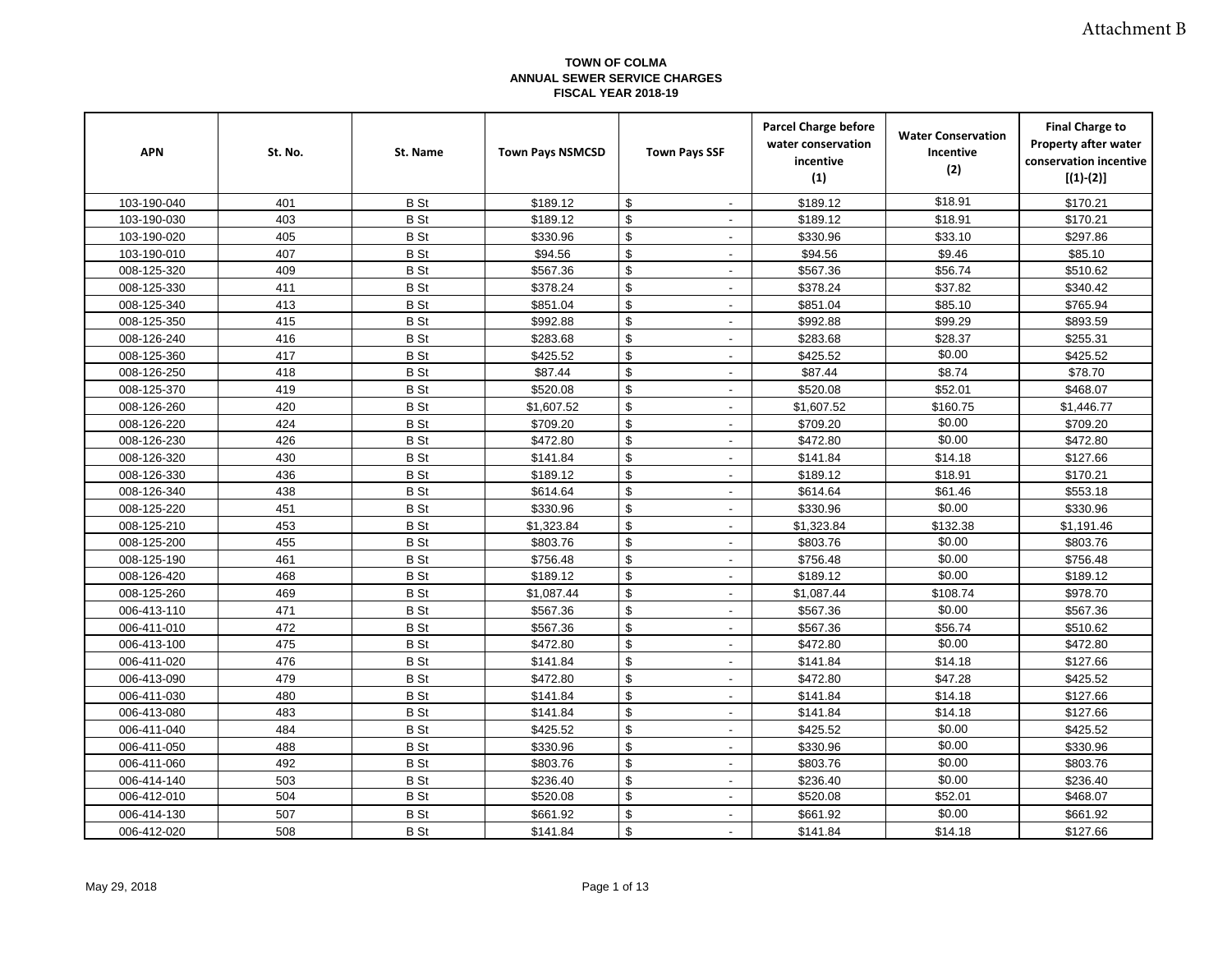| <b>APN</b>  | St. No. | St. Name    | <b>Town Pays NSMCSD</b> |                         | <b>Town Pays SSF</b>     | <b>Parcel Charge before</b><br>water conservation<br>incentive<br>(1) | <b>Water Conservation</b><br>Incentive<br>(2) | <b>Final Charge to</b><br><b>Property after water</b><br>conservation incentive<br>$[(1)-(2)]$ |
|-------------|---------|-------------|-------------------------|-------------------------|--------------------------|-----------------------------------------------------------------------|-----------------------------------------------|------------------------------------------------------------------------------------------------|
| 006-414-120 | 511     | <b>B</b> St | \$425.52                | \$                      |                          | \$425.52                                                              | \$42.55                                       | \$382.97                                                                                       |
| 006-412-030 | 512     | <b>B</b> St | \$94.56                 | \$                      |                          | \$94.56                                                               | \$9.46                                        | \$85.10                                                                                        |
| 006-414-110 | 515     | <b>B</b> St | \$567.36                | $\sqrt[6]{\frac{1}{2}}$ | $\sim$                   | \$567.36                                                              | \$0.00                                        | \$567.36                                                                                       |
| 006-412-040 | 516     | <b>B</b> St | \$141.84                | \$                      | $\blacksquare$           | \$141.84                                                              | \$0.00                                        | \$141.84                                                                                       |
| 006-414-100 | 519     | <b>B</b> St | \$87.44                 | \$                      | $\ddot{\phantom{a}}$     | \$87.44                                                               | \$8.74                                        | \$78.70                                                                                        |
| 006-412-050 | 520     | <b>B</b> St | \$803.76                | \$                      | $\overline{\phantom{a}}$ | \$803.76                                                              | \$0.00                                        | \$803.76                                                                                       |
| 006-414-090 | 523     | <b>B</b> St | \$378.24                | \$                      | $\blacksquare$           | \$378.24                                                              | \$0.00                                        | \$378.24                                                                                       |
| 006-412-060 | 524     | <b>B</b> St | \$189.12                | \$                      | $\blacksquare$           | \$189.12                                                              | \$18.91                                       | \$170.21                                                                                       |
| 006-414-080 | 527     | <b>B</b> St | \$141.84                | \$                      | $\sim$                   | \$141.84                                                              | \$14.18                                       | \$127.66                                                                                       |
| 006-412-070 | 528     | <b>B</b> St | \$803.76                | \$                      |                          | \$803.76                                                              | \$0.00                                        | \$803.76                                                                                       |
| 006-414-070 | 531     | <b>B</b> St | \$378.24                | \$                      | $\sim$                   | \$378.24                                                              | \$37.82                                       | \$340.42                                                                                       |
| 006-412-080 | 532     | <b>B</b> St | \$283.68                | \$                      | $\blacksquare$           | \$283.68                                                              | \$28.37                                       | \$255.31                                                                                       |
| 006-412-090 | 536     | <b>B</b> St | \$330.96                | \$                      | $\sim$                   | \$330.96                                                              | \$0.00                                        | \$330.96                                                                                       |
| 006-412-100 | 540     | <b>B</b> St | \$709.20                | \$                      |                          | \$709.20                                                              | \$70.92                                       | \$638.28                                                                                       |
| 008-126-270 | 401     | C St        | \$803.76                | \$                      | $\overline{\phantom{a}}$ | \$803.76                                                              | \$0.00                                        | \$803.76                                                                                       |
| 008-126-280 | 409     | C St        | \$1,040.16              | \$                      | $\blacksquare$           | \$1,040.16                                                            | \$104.02                                      | \$936.14                                                                                       |
| 008-126-280 | 411     | C St        | \$1,418.40              | \$                      | $\overline{\phantom{a}}$ | \$1,418.40                                                            | \$141.84                                      | \$1,276.56                                                                                     |
| 008-126-280 | 413     | C St        | \$945.60                | \$                      | $\sim$                   | \$945.60                                                              | \$0.00                                        | \$945.60                                                                                       |
| 008-126-290 | 415     | C St B      | \$614.64                | \$                      | $\overline{\phantom{a}}$ | \$614.64                                                              | \$61.46                                       | \$553.18                                                                                       |
| 008-126-300 | 417     | C St        | \$330.96                | \$                      | $\overline{a}$           | \$330.96                                                              | \$33.10                                       | \$297.86                                                                                       |
| 008-126-310 | 419     | C St B      | \$756.48                | \$                      | $\blacksquare$           | \$756.48                                                              | \$75.65                                       | \$680.83                                                                                       |
| 008-126-130 | 421-423 | C St        | \$378.24                | \$                      | $\blacksquare$           | \$378.24                                                              | \$37.82                                       | \$340.42                                                                                       |
| 008-126-120 | 427-431 | C St        | \$425.52                | \$                      | $\overline{\phantom{a}}$ | \$425.52                                                              | \$42.55                                       | \$382.97                                                                                       |
| 008-126-110 | 435     | C St        | \$1,654.80              | \$                      | $\blacksquare$           | \$1,654.80                                                            | \$165.48                                      | \$1,489.32                                                                                     |
| 008-127-050 | 438     | C St        | \$709.20                | \$                      | $\blacksquare$           | \$709.20                                                              | \$0.00                                        | \$709.20                                                                                       |
| 008-127-050 | 440     | C St        | \$661.92                | \$                      | $\mathbf{r}$             | \$661.92                                                              | \$66.19                                       | \$595.73                                                                                       |
| 008-126-090 | 441     | C St        | \$1,040.16              | \$                      | $\sim$                   | \$1,040.16                                                            | \$104.02                                      | \$936.14                                                                                       |
| 008-127-200 | 442     | C St        | \$851.04                | \$                      | $\overline{a}$           | \$851.04                                                              | \$0.00                                        | \$851.04                                                                                       |
| 008-126-080 | 445     | C St        | \$1,465.68              | \$                      | $\blacksquare$           | \$1,465.68                                                            | \$0.00                                        | \$1,465.68                                                                                     |
| 008-127-210 | 446     | C St        | \$141.84                | \$                      | $\mathbf{r}$             | \$141.84                                                              | \$14.18                                       | \$127.66                                                                                       |
| 008-126-070 | 449     | $C$ St      | \$236.40                | \$                      | $\blacksquare$           | \$236.40                                                              | \$23.64                                       | \$212.76                                                                                       |
| 008-126-060 | 455     | C St        | \$567.36                | \$                      | $\ddot{\phantom{a}}$     | \$567.36                                                              | \$56.74                                       | \$510.62                                                                                       |
| 008-127-070 | 464     | C St        | \$614.64                | \$                      | $\blacksquare$           | \$614.64                                                              | \$61.46                                       | \$553.18                                                                                       |
| 008-127-080 | 466     | C St        | \$236.40                | $\sqrt[6]{\frac{1}{2}}$ | $\sim$                   | \$236.40                                                              | \$0.00                                        | \$236.40                                                                                       |
| 008-126-050 | 467     | C St        | \$851.04                | \$                      | $\blacksquare$           | \$851.04                                                              | \$0.00                                        | \$851.04                                                                                       |
| 006-411-120 | 471     | C St        | \$567.36                | \$                      | $\sim$                   | \$567.36                                                              | \$56.74                                       | \$510.62                                                                                       |
| 006-387-130 | 472     | C St        | \$567.36                | \$                      |                          | \$567.36                                                              | \$0.00                                        | \$567.36                                                                                       |
| 006-411-110 | 475     | C St        | \$425.52                | \$                      |                          | \$425.52                                                              | \$0.00                                        | \$425.52                                                                                       |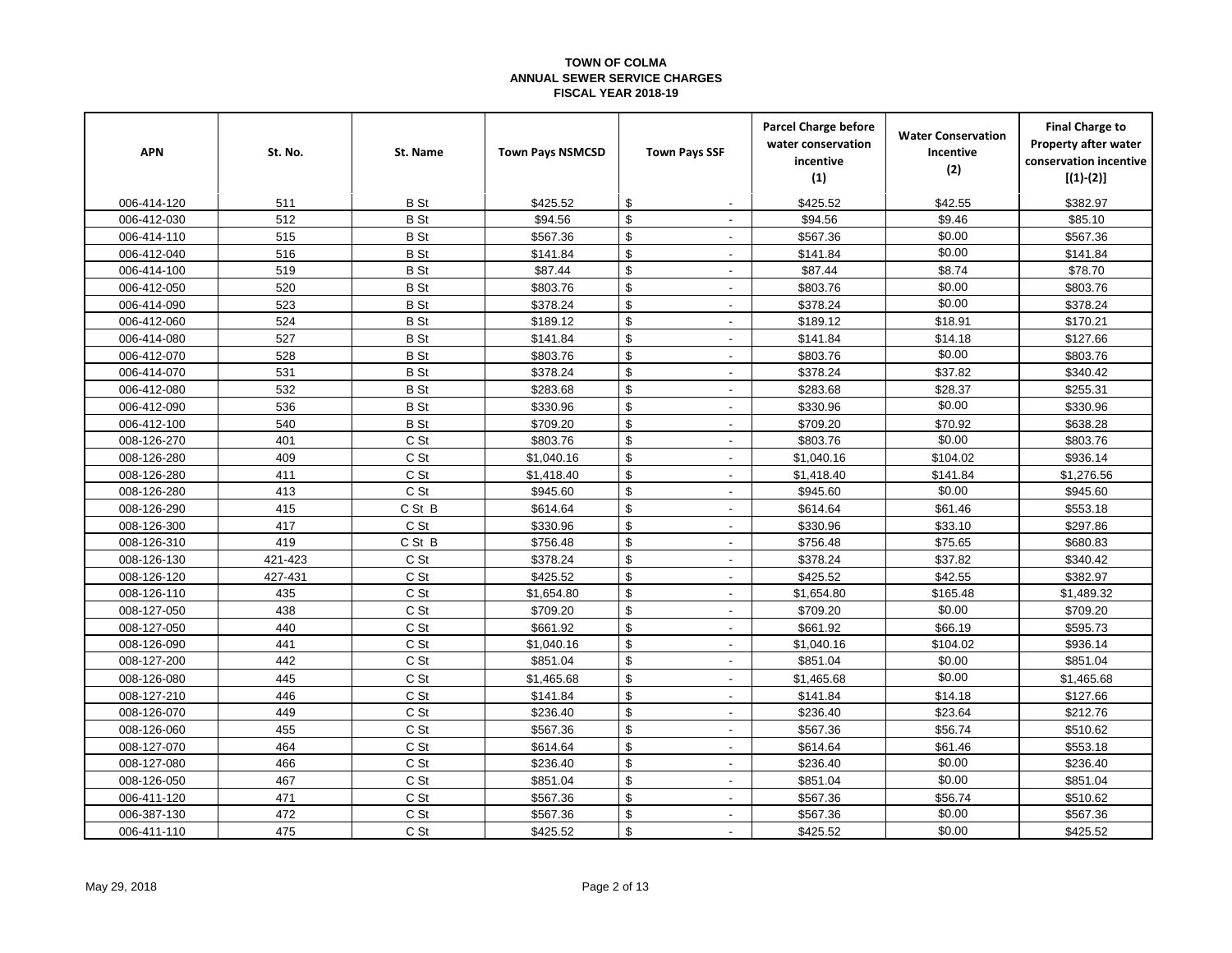| <b>APN</b>  | St. No. | St. Name | <b>Town Pays NSMCSD</b> | <b>Town Pays SSF</b>           | <b>Parcel Charge before</b><br>water conservation<br>incentive<br>(1) | <b>Water Conservation</b><br><b>Incentive</b><br>(2) | <b>Final Charge to</b><br><b>Property after water</b><br>conservation incentive<br>$[(1)-(2)]$ |
|-------------|---------|----------|-------------------------|--------------------------------|-----------------------------------------------------------------------|------------------------------------------------------|------------------------------------------------------------------------------------------------|
| 006-387-020 | 476     | C St     | \$851.04                | \$<br>$\blacksquare$           | \$851.04                                                              | \$0.00                                               | \$851.04                                                                                       |
| 006-411-100 | 479     | C St     | \$992.88                | \$                             | \$992.88                                                              | \$0.00                                               | \$992.88                                                                                       |
| 006-387-030 | 480     | C St     | \$661.92                | \$<br>$\sim$                   | \$661.92                                                              | \$0.00                                               | \$661.92                                                                                       |
| 006-411-090 | 483     | $C$ St   | \$283.68                | \$<br>$\blacksquare$           | \$283.68                                                              | \$28.37                                              | \$255.31                                                                                       |
| 006-387-040 | 484     | C St     | \$520.08                | \$<br>$\overline{a}$           | \$520.08                                                              | \$0.00                                               | \$520.08                                                                                       |
| 006-411-080 | 487     | $C$ St   | \$378.24                | \$<br>$\overline{a}$           | \$378.24                                                              | \$0.00                                               | \$378.24                                                                                       |
| 006-411-070 | 491     | C St     | \$283.68                | \$<br>$\overline{a}$           | \$283.68                                                              | \$28.37                                              | \$255.31                                                                                       |
| 006-387-050 | 492     | C St     | \$94.56                 | \$<br>$\blacksquare$           | \$94.56                                                               | \$9.46                                               | \$85.10                                                                                        |
| 006-412-230 | 503     | C St     | \$141.84                | \$<br>$\overline{a}$           | \$141.84                                                              | \$14.18                                              | \$127.66                                                                                       |
| 006-388-010 | 504     | C St     | \$189.12                | \$                             | \$189.12                                                              | \$18.91                                              | \$170.21                                                                                       |
| 006-412-220 | 507     | $C$ St   | \$94.56                 | \$<br>$\blacksquare$           | \$94.56                                                               | \$9.46                                               | \$85.10                                                                                        |
| 006-388-020 | 508     | $C$ St   | \$330.96                | \$<br>$\blacksquare$           | \$330.96                                                              | \$0.00                                               | \$330.96                                                                                       |
| 006-412-210 | 511     | C St     | \$87.44                 | \$<br>$\blacksquare$           | \$87.44                                                               | \$8.74                                               | \$78.70                                                                                        |
| 006-388-030 | 512     | $C$ St   | \$1,276.56              | \$<br>$\overline{a}$           | \$1,276.56                                                            | \$0.00                                               | \$1,276.56                                                                                     |
| 006-412-200 | 515     | C St     | \$141.84                | \$<br>$\blacksquare$           | \$141.84                                                              | \$14.18                                              | \$127.66                                                                                       |
| 006-388-040 | 516     | C St     | \$472.80                | \$<br>$\blacksquare$           | \$472.80                                                              | \$0.00                                               | \$472.80                                                                                       |
| 006-412-190 | 519     | $C$ St   | \$520.08                | \$<br>$\overline{\phantom{0}}$ | \$520.08                                                              | \$52.01                                              | \$468.07                                                                                       |
| 006-388-050 | 520     | C St     | \$141.84                | \$<br>$\blacksquare$           | \$141.84                                                              | \$14.18                                              | \$127.66                                                                                       |
| 006-412-180 | 523     | C St     | \$614.64                | \$<br>$\overline{\phantom{a}}$ | \$614.64                                                              | \$0.00                                               | \$614.64                                                                                       |
| 006-388-060 | 524     | C St     | \$425.52                | \$<br>$\overline{a}$           | \$425.52                                                              | \$42.55                                              | \$382.97                                                                                       |
| 006-412-170 | 527     | C St     | \$236.40                | \$<br>$\overline{\phantom{a}}$ | \$236.40                                                              | \$0.00                                               | \$236.40                                                                                       |
| 006-388-070 | 528     | C St     | \$425.52                | \$<br>$\blacksquare$           | \$425.52                                                              | \$42.55                                              | \$382.97                                                                                       |
| 006-412-160 | 531     | C St     | \$709.20                | \$<br>$\blacksquare$           | \$709.20                                                              | \$0.00                                               | \$709.20                                                                                       |
| 006-388-080 | 532     | $C$ St   | \$756.48                | \$<br>$\overline{\phantom{a}}$ | \$756.48                                                              | \$0.00                                               | \$756.48                                                                                       |
| 006-412-150 | 535     | C St     | \$330.96                | \$<br>$\blacksquare$           | \$330.96                                                              | \$0.00                                               | \$330.96                                                                                       |
| 006-388-090 | 536     | C St     | \$614.64                | \$<br>$\blacksquare$           | \$614.64                                                              | \$0.00                                               | \$614.64                                                                                       |
| 006-412-140 | 539     | C St     | \$94.56                 | \$<br>$\overline{\phantom{a}}$ | \$94.56                                                               | \$0.00                                               | \$94.56                                                                                        |
| 006-388-100 | 540     | C St     | \$378.24                | \$<br>$\blacksquare$           | \$378.24                                                              | \$0.00                                               | \$378.24                                                                                       |
| 006-412-130 | 543     | $C$ St   | \$614.64                | \$<br>$\overline{a}$           | \$614.64                                                              | \$0.00                                               | \$614.64                                                                                       |
| 006-388-110 | 544     | C St     | \$756.48                | \$<br>$\blacksquare$           | \$756.48                                                              | \$75.65                                              | \$680.83                                                                                       |
| 006-412-120 | 547     | C St     | \$236.40                | \$<br>$\blacksquare$           | \$236.40                                                              | \$0.00                                               | \$236.40                                                                                       |
| 006-388-120 | 548     | C St     | \$236.40                | \$<br>$\sim$                   | \$236.40                                                              | \$23.64                                              | \$212.76                                                                                       |
| 006-412-110 | 551     | $C$ St   | \$189.12                | \$<br>$\overline{a}$           | \$189.12                                                              | \$0.00                                               | \$189.12                                                                                       |
| 006-388-130 | 552     | C St     | \$472.80                | \$<br>$\overline{a}$           | \$472.80                                                              | \$47.28                                              | \$425.52                                                                                       |
| 006-388-140 | 556     | C St     | \$614.64                | \$<br>$\blacksquare$           | \$614.64                                                              | \$61.46                                              | \$553.18                                                                                       |
| 006-388-150 | 560     | C St     | \$520.08                | \$<br>$\overline{a}$           | \$520.08                                                              | \$52.01                                              | \$468.07                                                                                       |
| 006-388-160 | 564     | $C$ St   | \$567.36                | \$<br>$\blacksquare$           | \$567.36                                                              | \$0.00                                               | \$567.36                                                                                       |
| 008-126-290 | 415     | C St A   | \$1,182.00              | \$<br>$\overline{a}$           | \$1,182.00                                                            | \$0.00                                               | \$1,182.00                                                                                     |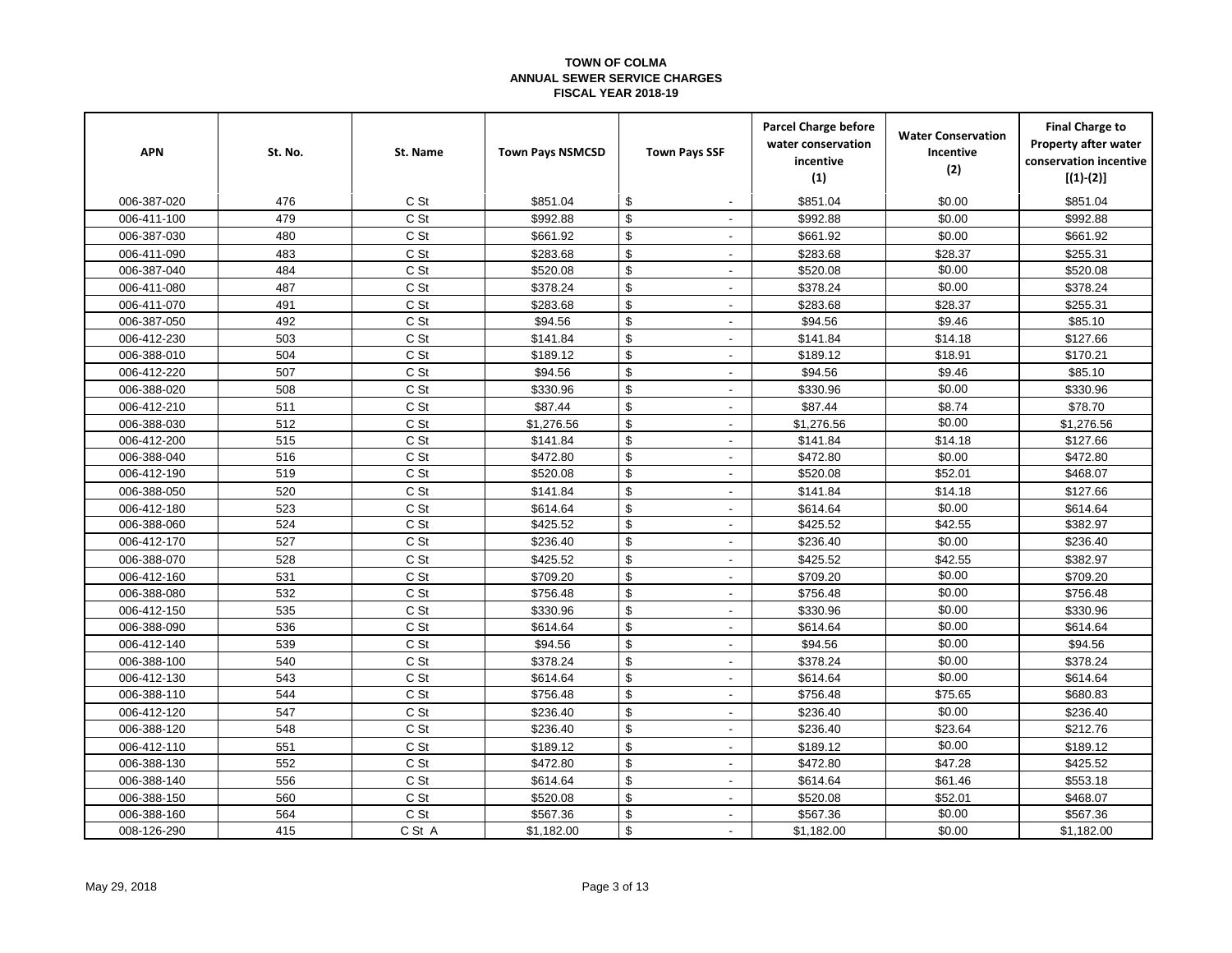| <b>APN</b>  | St. No.        | St. Name           | <b>Town Pays NSMCSD</b>        | <b>Town Pays SSF</b>                      | <b>Parcel Charge before</b><br>water conservation<br>incentive<br>(1) | <b>Water Conservation</b><br>Incentive<br>(2) | <b>Final Charge to</b><br><b>Property after water</b><br>conservation incentive<br>$[(1)-(2)]$ |
|-------------|----------------|--------------------|--------------------------------|-------------------------------------------|-----------------------------------------------------------------------|-----------------------------------------------|------------------------------------------------------------------------------------------------|
| 008-126-300 | 417            | C St A             | \$567.36                       | \$                                        | \$567.36                                                              | \$0.00                                        | \$567.36                                                                                       |
| 008-126-310 | 419            | C St A             | \$992.88                       | \$                                        | \$992.88                                                              | \$99.29                                       | \$893.59                                                                                       |
| 008-127-280 | 420            | C St A             | \$141.84                       | $\sqrt[6]{\frac{1}{2}}$<br>$\sim$         | \$141.84                                                              | \$14.18                                       | \$127.66                                                                                       |
| 008-127-280 | 420            | C St B             | \$803.76                       | $\,$<br>$\overline{\phantom{a}}$          | \$803.76                                                              | \$80.38                                       | \$723.38                                                                                       |
| 008-127-270 | 422            | C St A             | \$330.96                       | $\sqrt[6]{\frac{1}{2}}$<br>$\blacksquare$ | \$330.96                                                              | \$33.10                                       | \$297.86                                                                                       |
| 008-127-270 | 422            | C St B             | \$1,040.16                     | \$<br>$\overline{a}$                      | \$1,040.16                                                            | \$0.00                                        | \$1,040.16                                                                                     |
| 008-127-260 | 424            | C St A             | \$520.08                       | \$<br>$\sim$                              | \$520.08                                                              | \$0.00                                        | \$520.08                                                                                       |
| 008-127-260 | 424            | C St B             | \$472.80                       | \$<br>$\overline{\phantom{a}}$            | \$472.80                                                              | \$47.28                                       | \$425.52                                                                                       |
| 008-127-250 | 426            | C St A             | \$851.04                       | \$<br>$\blacksquare$                      | \$851.04                                                              | \$85.10                                       | \$765.94                                                                                       |
| 008-127-250 | 426            | C St B             | \$945.60                       | \$                                        | \$945.60                                                              | \$0.00                                        | \$945.60                                                                                       |
| 006-413-070 | 350            | Clark Ave          | \$520.08                       | \$<br>$\sim$                              | \$520.08                                                              | \$0.00                                        | \$520.08                                                                                       |
| 006-384-060 | 450            | Clark Ave          | \$614.64                       | \$<br>$\blacksquare$                      | \$614.64                                                              | \$0.00                                        | \$614.64                                                                                       |
| 006-384-070 | 550            | Clark Ave          | \$1,229.28                     | \$<br>$\sim$                              | \$1,229.28                                                            | \$122.93                                      | \$1,106.35                                                                                     |
| 006-381-040 | 560            | Clark Ave          | \$87.44                        | \$                                        | \$87.44                                                               | \$8.74                                        | \$78.70                                                                                        |
| 006-381-050 | 570            | Clark Ave          | \$94.56                        | \$<br>$\sim$                              | \$94.56                                                               | \$9.46                                        | \$85.10                                                                                        |
| 006-381-060 | 580            | Clark Ave          | \$1,134.72                     | \$<br>$\blacksquare$                      | \$1,134.72                                                            | \$0.00                                        | \$1,134.72                                                                                     |
| 006-381-070 | Clark &        | F St               | \$614.64                       | \$                                        | \$614.64                                                              | \$61.46                                       | \$553.18                                                                                       |
| 008-421-180 | 205            | <b>Collins Ave</b> | \$                             | \$1,087.42                                | \$1,087.42                                                            | \$0.00                                        | \$1,087.42                                                                                     |
| 008-421-190 | 207            | <b>Collins Ave</b> | \$<br>$\sim$                   | \$4,790.15                                | \$4,790.15                                                            | \$0.00                                        | \$4,790.15                                                                                     |
| 008-421-150 | 245            | <b>Collins Ave</b> | \$                             | \$8,378.82                                | \$8,378.82                                                            | \$837.88                                      | \$7,540.94                                                                                     |
| 010-421-180 | 248            | Collins Ave        | \$                             | \$664.00                                  | \$664.00                                                              | \$0.00                                        | \$664.00                                                                                       |
| 010-421-160 | 480            | <b>Collins Ave</b> | $\mathbb S$                    | \$1,800.34                                | \$1,800.34                                                            | \$180.03                                      | \$1,620.30                                                                                     |
| 010-421-200 | 500            | Collins Ave        | \$<br>$\overline{\phantom{a}}$ | \$2,403.50                                | \$2,403.50                                                            | \$0.00                                        | \$2,403.50                                                                                     |
| 010-421-190 | 530            | <b>Collins Ave</b> | $\,$<br>$\sim$                 | \$664.00                                  | \$664.00                                                              | \$66.40                                       | \$597.60                                                                                       |
| 008-403-040 | 1000           | Collins Ave        | $\mathbb S$                    | \$1,732.08                                | \$1,732.08                                                            | \$173.21                                      | \$1,558.87                                                                                     |
| 008-403-020 | 1500           | <b>Collins Ave</b> | $\mathbb S$                    | \$18,867.51                               | \$18,867.51                                                           | \$0.00                                        | \$18,867.51                                                                                    |
| 008-322-320 | 1 to 17        | Colma Blvd         | \$<br>$\sim$                   | \$4,863.47                                | \$4,863.47                                                            | \$0.00                                        | \$4,863.47                                                                                     |
| 008-322-550 | 2              | Colma Blvd         | \$                             | \$12,824.20                               | \$12,824.20                                                           | \$0.00                                        | \$12,824.20                                                                                    |
| 008-322-550 | $\overline{2}$ | Colma Blvd         | \$                             | \$936.43                                  | \$936.43                                                              | \$93.64                                       | \$842.79                                                                                       |
| 008-322-470 | 19             | Colma Blvd         | \$<br>$\sim$                   | \$861.77                                  | \$861.77                                                              | \$86.18                                       | \$775.60                                                                                       |
| 008-322-480 | 27-39          | Colma Blvd         | \$<br>$\sim$                   | \$1,134.81                                | \$1,134.81                                                            | \$113.48                                      | \$1,021.33                                                                                     |
| 008-322-480 | 41-53          | Colma Blvd         | $\,$<br>$\sim$                 | \$3,122.86                                | \$3,122.86                                                            | \$312.29                                      | \$2,810.57                                                                                     |
| 008-322-480 | 55-63          | Colma Blvd         | $$\mathbb{S}$$                 | \$870.30                                  | \$870.30                                                              | \$0.00                                        | \$870.30                                                                                       |
| 008-322-290 | 65             | Colma Blvd         | \$                             | \$2,807.16                                | \$2,807.16                                                            | \$0.00                                        | \$2,807.16                                                                                     |
| 008-322-490 | 75             | Colma Blvd         | \$<br>$\sim$                   | \$793.51                                  | \$793.51                                                              | \$79.35                                       | \$714.16                                                                                       |
| 008-322-270 | 81             | Colma Blvd         | \$<br>$\overline{\phantom{a}}$ | \$3,651.87                                | \$3,651.87                                                            | \$365.19                                      | \$3,286.68                                                                                     |
| 008-322-500 | 91             | Colma Blvd         | \$                             | \$7,226.94                                | \$7,226.94                                                            | \$722.69                                      | \$6,504.25                                                                                     |
| 008-322-500 | 91             | Colma Blvd         | $$\mathbb{S}$$                 | \$1,697.28                                | \$1,697.28                                                            | \$0.00                                        | \$1,697.28                                                                                     |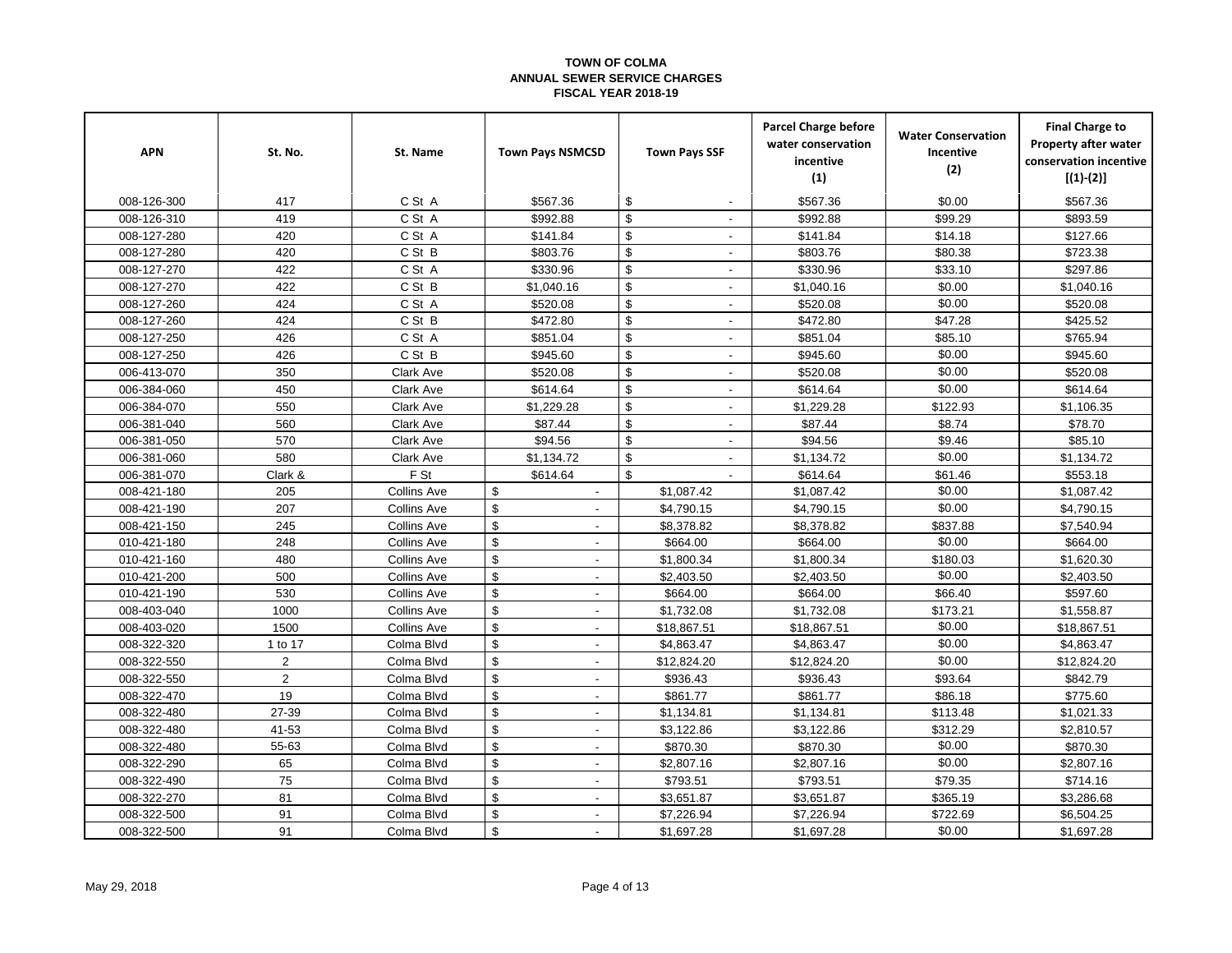| <b>APN</b>  | St. No. | St. Name   | <b>Town Pays NSMCSD</b> | <b>Town Pays SSF</b>       | <b>Parcel Charge before</b><br>water conservation<br>incentive<br>(1) | <b>Water Conservation</b><br><b>Incentive</b><br>(2) | <b>Final Charge to</b><br><b>Property after water</b><br>conservation incentive<br>$[(1)-(2)]$ |
|-------------|---------|------------|-------------------------|----------------------------|-----------------------------------------------------------------------|------------------------------------------------------|------------------------------------------------------------------------------------------------|
| 008-322-330 | 101     | Colma Blvd | \$                      | \$664.00                   | \$664.00                                                              | \$0.00                                               | \$664.00                                                                                       |
| 008-322-340 | 111     | Colma Blvd | \$                      | \$11,490.80                | \$11,490.80                                                           | \$1,149.08                                           | \$10,341.72                                                                                    |
| 008-322-340 | 115-119 | Colma Blvd | \$                      | \$1,877.13                 | \$1,877.13                                                            | \$0.00                                               | \$1,877.13                                                                                     |
| 008-322-510 | 121-123 | Colma Blvd | \$<br>$\blacksquare$    | \$767.92                   | \$767.92                                                              | \$0.00                                               | \$767.92                                                                                       |
| 008-322-560 | 200     | Colma Blvd | \$<br>$\sim$            | \$1,919.79                 | \$1,919.79                                                            | \$191.98                                             | \$1,727.81                                                                                     |
| 008-143-020 | 430     | D St       | \$803.76                | \$                         | \$803.76                                                              | \$80.38                                              | \$723.38                                                                                       |
| 008-127-160 | 433     | D St       | \$472.80                | \$<br>$\sim$               | \$472.80                                                              | \$0.00                                               | \$472.80                                                                                       |
| 008-143-030 | 434     | D St       | \$945.60                | \$<br>$\blacksquare$       | \$945.60                                                              | \$0.00                                               | \$945.60                                                                                       |
| 008-127-150 | 435     | D St       | \$520.08                | \$<br>$\overline{a}$       | \$520.08                                                              | \$52.01                                              | \$468.07                                                                                       |
| 008-143-060 | 436     | D St       | \$567.36                | \$                         | \$567.36                                                              | \$56.74                                              | \$510.62                                                                                       |
| 008-143-040 | 438     | D St       | \$141.84                | \$<br>$\sim$               | \$141.84                                                              | \$14.18                                              | \$127.66                                                                                       |
| 008-127-140 | 439     | D St       | \$283.68                | \$<br>$\blacksquare$       | \$283.68                                                              | \$0.00                                               | \$283.68                                                                                       |
| 008-143-050 | 442     | D St       | \$425.52                | \$<br>$\blacksquare$       | \$425.52                                                              | \$0.00                                               | \$425.52                                                                                       |
| 008-127-240 | 443     | D St       | \$1,323.84              | \$<br>$\blacksquare$       | \$1,323.84                                                            | \$0.00                                               | \$1,323.84                                                                                     |
| 008-143-070 | 448     | D St       | \$992.88                | \$<br>$\blacksquare$       | \$992.88                                                              | \$99.29                                              | \$893.59                                                                                       |
| 008-143-080 | 452     | D St       | \$425.52                | \$<br>$\blacksquare$       | \$425.52                                                              | \$42.55                                              | \$382.97                                                                                       |
| 008-127-230 | 455     | D St       | \$283.68                | \$<br>$\overline{a}$       | \$283.68                                                              | \$0.00                                               | \$283.68                                                                                       |
| 008-143-090 | 456     | D St       | \$378.24                | \$<br>$\blacksquare$       | \$378.24                                                              | \$37.82                                              | \$340.42                                                                                       |
| 008-127-220 | 459     | D St       | \$283.68                | \$<br>$\blacksquare$       | \$283.68                                                              | \$28.37                                              | \$255.31                                                                                       |
| 008-143-100 | 460     | D St       | \$992.88                | \$<br>$\blacksquare$       | \$992.88                                                              | \$0.00                                               | \$992.88                                                                                       |
| 008-127-110 | 463     | D St       | \$283.68                | \$<br>$\blacksquare$       | \$283.68                                                              | \$28.37                                              | \$255.31                                                                                       |
| 008-143-110 | 464     | D St       | \$1,371.12              | \$<br>$\blacksquare$       | \$1,371.12                                                            | \$0.00                                               | \$1,371.12                                                                                     |
| 008-127-100 | 467     | D St       | \$614.64                | \$<br>$\blacksquare$       | \$614.64                                                              | \$0.00                                               | \$614.64                                                                                       |
| 008-143-450 | 468     | D St       | \$1,229.28              | \$<br>$\overline{a}$       | \$1,229.28                                                            | \$122.93                                             | \$1,106.35                                                                                     |
| 006-387-120 | 471     | D St       | \$425.52                | \$<br>$\overline{a}$       | \$425.52                                                              | \$42.55                                              | \$382.97                                                                                       |
| 008-143-460 | 472     | D St       | \$1,134.72              | \$<br>$\overline{a}$       | \$1,134.72                                                            | \$0.00                                               | \$1,134.72                                                                                     |
| 006-387-110 | 475     | D St       | \$236.40                | \$<br>$\sim$               | \$236.40                                                              | \$23.64                                              | \$212.76                                                                                       |
| 008-143-440 | 476     | D St       | \$283.68                | \$<br>$\overline{a}$       | \$283.68                                                              | \$0.00                                               | \$283.68                                                                                       |
| 006-387-100 | 479     | D St       | \$283.68                | \$<br>$\overline{a}$       | \$283.68                                                              | \$0.00                                               | \$283.68                                                                                       |
| 006-384-020 | 480     | D St       | \$1,465.68              | \$<br>$\overline{a}$       | \$1,465.68                                                            | \$0.00                                               | \$1,465.68                                                                                     |
| 006-387-090 | 483     | D St       | \$472.80                | \$<br>$\sim$               | \$472.80                                                              | \$0.00                                               | \$472.80                                                                                       |
| 006-384-030 | 484     | D St       | \$378.24                | \$<br>$\overline{a}$       | \$378.24                                                              | \$0.00                                               | \$378.24                                                                                       |
| 006-387-140 | 487     | D St       | \$614.64                | \$<br>$\blacksquare$       | \$614.64                                                              | \$0.00                                               | \$614.64                                                                                       |
| 006-384-040 | 488     | D St       | \$567.36                | \$<br>$\overline{a}$       | \$567.36                                                              | \$0.00                                               | \$567.36                                                                                       |
| 006-384-050 | 490     | D St       | \$614.64                | \$<br>$\blacksquare$       | \$614.64                                                              | \$0.00                                               | \$614.64                                                                                       |
| 006-387-060 | 491     | D St       | \$1,985.76              | \$<br>$\ddot{\phantom{a}}$ | \$1,985.76                                                            | \$198.58                                             | \$1,787.18                                                                                     |
| 006-388-360 | 503     | D St       | \$283.68                | \$<br>$\blacksquare$       | \$283.68                                                              | \$0.00                                               | \$283.68                                                                                       |
| 006-388-350 | 507     | D St       | \$330.96                | \$<br>$\overline{a}$       | \$330.96                                                              | \$0.00                                               | \$330.96                                                                                       |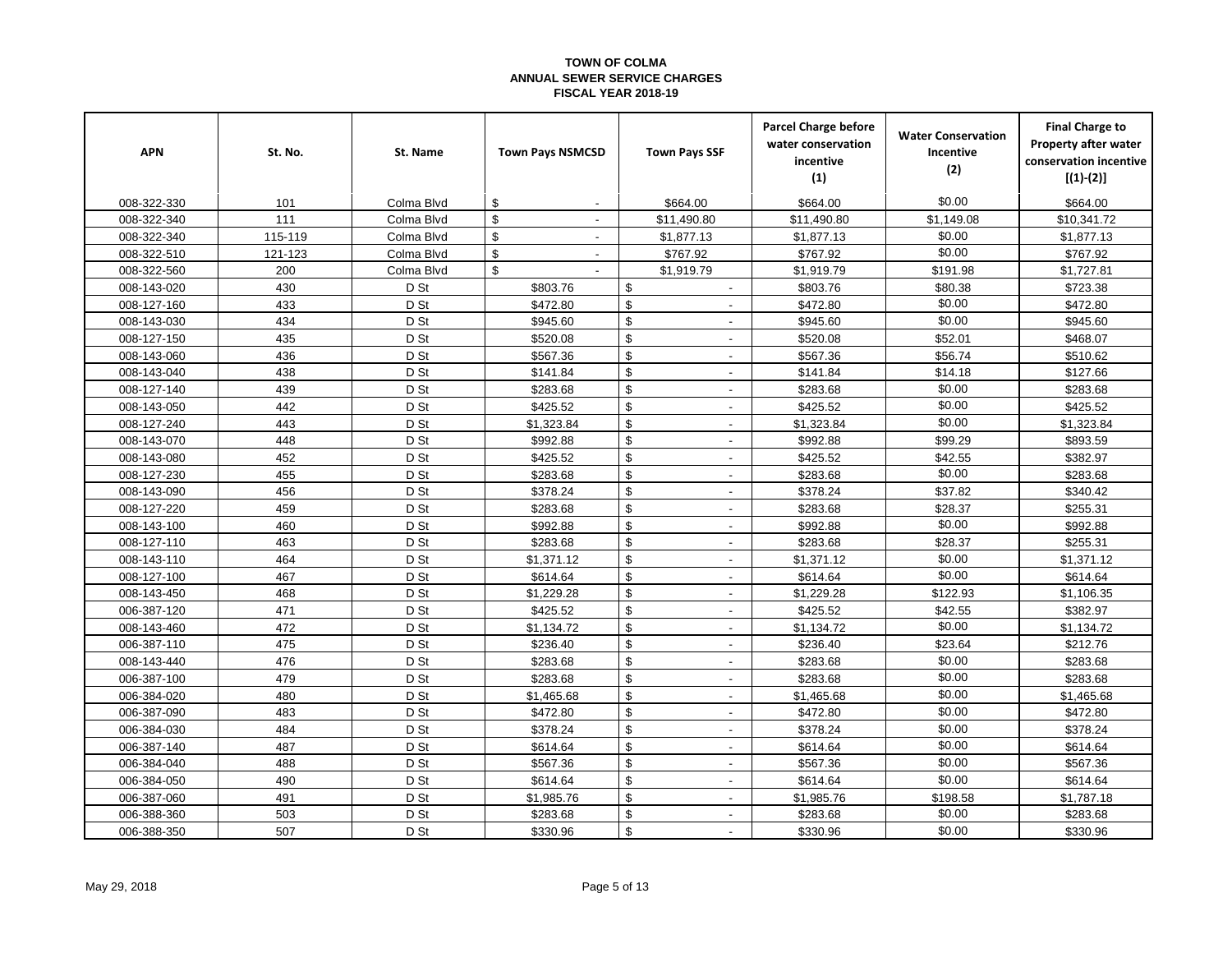| <b>APN</b>  | St. No. | St. Name | <b>Town Pays NSMCSD</b> | <b>Town Pays SSF</b>           | <b>Parcel Charge before</b><br>water conservation<br>incentive<br>(1) | <b>Water Conservation</b><br><b>Incentive</b><br>(2) | <b>Final Charge to</b><br><b>Property after water</b><br>conservation incentive<br>$[(1)-(2)]$ |
|-------------|---------|----------|-------------------------|--------------------------------|-----------------------------------------------------------------------|------------------------------------------------------|------------------------------------------------------------------------------------------------|
| 006-388-340 | 511     | D St     | \$189.12                | \$                             | \$189.12                                                              | \$0.00                                               | \$189.12                                                                                       |
| 006-388-330 | 515     | D St     | \$520.08                | \$                             | \$520.08                                                              | \$52.01                                              | \$468.07                                                                                       |
| 006-388-320 | 519     | D St     | \$189.12                | \$<br>$\overline{a}$           | \$189.12                                                              | \$0.00                                               | \$189.12                                                                                       |
| 006-388-310 | 523     | D St     | \$236.40                | \$<br>$\blacksquare$           | \$236.40                                                              | \$0.00                                               | \$236.40                                                                                       |
| 006-388-300 | 527     | D St     | \$851.04                | \$<br>$\overline{a}$           | \$851.04                                                              | \$0.00                                               | \$851.04                                                                                       |
| 006-388-290 | 531     | D St     | \$520.08                | \$<br>$\overline{a}$           | \$520.08                                                              | \$52.01                                              | \$468.07                                                                                       |
| 006-388-280 | 535     | D St     | \$472.80                | \$<br>÷.                       | \$472.80                                                              | \$0.00                                               | \$472.80                                                                                       |
| 006-388-270 | 539     | D St     | \$661.92                | \$<br>$\blacksquare$           | \$661.92                                                              | \$66.19                                              | \$595.73                                                                                       |
| 006-388-260 | 543     | D St     | \$283.68                | \$<br>$\overline{a}$           | \$283.68                                                              | \$28.37                                              | \$255.31                                                                                       |
| 006-388-250 | 547     | D St     | \$614.64                | \$<br>$\blacksquare$           | \$614.64                                                              | \$61.46                                              | \$553.18                                                                                       |
| 006-388-240 | 551     | D St     | \$803.76                | \$<br>$\overline{\phantom{a}}$ | \$803.76                                                              | \$0.00                                               | \$803.76                                                                                       |
| 006-388-230 | 555     | D St     | \$425.52                | \$<br>$\blacksquare$           | \$425.52                                                              | \$42.55                                              | \$382.97                                                                                       |
| 006-388-220 | 559     | D St     | \$520.08                | \$<br>$\blacksquare$           | \$520.08                                                              | \$52.01                                              | \$468.07                                                                                       |
| 006-388-210 | 563     | D St     | \$94.56                 | \$<br>$\blacksquare$           | \$94.56                                                               | \$9.46                                               | \$85.10                                                                                        |
| 006-388-200 | 567     | D St     | \$520.08                | \$<br>$\blacksquare$           | \$520.08                                                              | \$52.01                                              | \$468.07                                                                                       |
| 006-388-190 | 571     | D St     | \$378.24                | \$<br>$\blacksquare$           | \$378.24                                                              | \$0.00                                               | \$378.24                                                                                       |
| 006-388-180 | 575     | D St     | \$141.84                | \$<br>$\overline{a}$           | \$141.84                                                              | \$0.00                                               | \$141.84                                                                                       |
| 006-388-170 | 579     | D St     | \$87.44                 | \$<br>$\blacksquare$           | \$87.44                                                               | \$8.74                                               | \$78.70                                                                                        |
| 008-143-310 | 401     | E St     | \$1,182.00              | \$<br>$\blacksquare$           | \$1,182.00                                                            | \$118.20                                             | \$1,063.80                                                                                     |
| 008-143-320 | 415     | E St     | \$756.48                | \$<br>$\blacksquare$           | \$756.48                                                              | \$75.65                                              | \$680.83                                                                                       |
| 008-143-320 | 417     | E St     | \$803.76                | \$<br>$\blacksquare$           | \$803.76                                                              | \$80.38                                              | \$723.38                                                                                       |
| 008-144-290 | 412-416 | E St     | \$2,553.12              | \$<br>$\blacksquare$           | \$2,553.12                                                            | \$0.00                                               | \$2,553.12                                                                                     |
| 008-143-340 | 419     | E St     | \$283.68                | \$<br>$\blacksquare$           | \$283.68                                                              | \$28.37                                              | \$255.31                                                                                       |
| 008-143-340 | 421     | E St     | \$425.52                | \$<br>$\overline{a}$           | \$425.52                                                              | \$42.55                                              | \$382.97                                                                                       |
| 008-143-350 | 423     | E St     | \$283.68                | \$<br>$\overline{a}$           | \$283.68                                                              | \$28.37                                              | \$255.31                                                                                       |
| 008-143-350 | 425     | E St     | \$141.84                | \$<br>$\overline{a}$           | \$141.84                                                              | \$14.18                                              | \$127.66                                                                                       |
| 008-143-360 | 427     | E St     | \$803.76                | \$<br>$\blacksquare$           | \$803.76                                                              | \$0.00                                               | \$803.76                                                                                       |
| 008-143-360 | 429     | E St     | \$614.64                | \$<br>$\overline{a}$           | \$614.64                                                              | \$61.46                                              | \$553.18                                                                                       |
| 008-143-180 | 435     | E St     | \$472.80                | \$<br>$\overline{a}$           | \$472.80                                                              | \$0.00                                               | \$472.80                                                                                       |
| 008-143-160 | 441     | E St     | \$283.68                | \$<br>$\overline{a}$           | \$283.68                                                              | \$28.37                                              | \$255.31                                                                                       |
| 008-144-120 | 444     | E St     | \$87.44                 | \$<br>$\sim$                   | \$87.44                                                               | \$8.74                                               | \$78.70                                                                                        |
| 008-143-250 | 445     | E St     | \$1,371.12              | \$<br>$\overline{a}$           | \$1,371.12                                                            | \$0.00                                               | \$1,371.12                                                                                     |
| 008-144-100 | 448     | E St     | \$1,749.36              | \$<br>$\blacksquare$           | \$1,749.36                                                            | \$0.00                                               | \$1,749.36                                                                                     |
| 008-143-270 | 455     | E St     | \$614.64                | \$<br>$\overline{a}$           | \$614.64                                                              | \$0.00                                               | \$614.64                                                                                       |
| 008-144-090 | 460     | E St     | \$803.76                | \$<br>$\blacksquare$           | \$803.76                                                              | \$80.38                                              | \$723.38                                                                                       |
| 008-143-140 | 461     | E St     | \$756.48                | \$<br>$\ddot{\phantom{a}}$     | \$756.48                                                              | \$75.65                                              | \$680.83                                                                                       |
| 008-144-240 | 462     | E St     | \$1,040.16              | \$<br>$\blacksquare$           | \$1,040.16                                                            | \$104.02                                             | \$936.14                                                                                       |
| 008-143-390 | 463     | E St     | \$992.88                | \$<br>$\overline{a}$           | \$992.88                                                              | \$99.29                                              | \$893.59                                                                                       |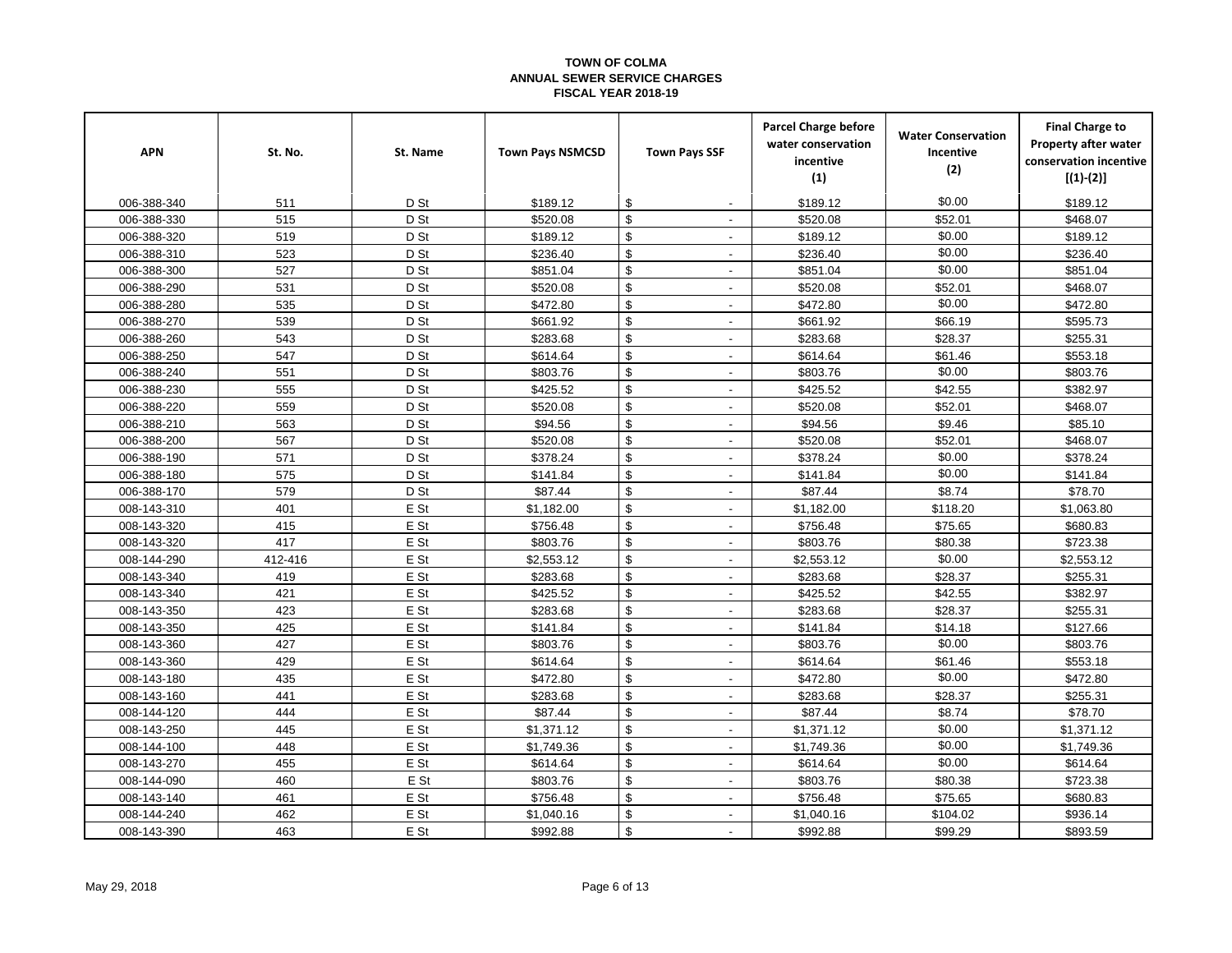| <b>APN</b>  | St. No. | St. Name               | <b>Town Pays NSMCSD</b>                    | <b>Town Pays SSF</b>           | <b>Parcel Charge before</b><br>water conservation<br>incentive<br>(1) | <b>Water Conservation</b><br><b>Incentive</b><br>(2) | <b>Final Charge to</b><br><b>Property after water</b><br>conservation incentive<br>$[(1)-(2)]$ |
|-------------|---------|------------------------|--------------------------------------------|--------------------------------|-----------------------------------------------------------------------|------------------------------------------------------|------------------------------------------------------------------------------------------------|
| 008-143-400 | 465     | E St A                 | \$472.80                                   | \$<br>$\blacksquare$           | \$472.80                                                              | \$0.00                                               | \$472.80                                                                                       |
| 008-144-220 | 466     | E St A                 | \$94.56                                    | \$<br>$\blacksquare$           | \$94.56                                                               | \$9.46                                               | \$85.10                                                                                        |
| 008-143-470 | 467     | E St                   | \$709.20                                   | \$<br>$\blacksquare$           | \$709.20                                                              | \$0.00                                               | \$709.20                                                                                       |
| 008-143-480 | 469     | E St                   | \$520.08                                   | \$<br>$\blacksquare$           | \$520.08                                                              | \$52.01                                              | \$468.07                                                                                       |
| 008-143-420 | 471     | E St                   | \$330.96                                   | \$<br>$\overline{a}$           | \$330.96                                                              | \$0.00                                               | \$330.96                                                                                       |
| 006-381-030 | 478     | E St                   | \$378.24                                   | \$<br>$\overline{a}$           | \$378.24                                                              | \$0.00                                               | \$378.24                                                                                       |
| 006-384-080 | 483     | E St                   | \$898.32                                   | \$<br>$\overline{a}$           | \$898.32                                                              | \$0.00                                               | \$898.32                                                                                       |
| 006-381-040 | 490     | E St                   | \$472.80                                   | \$<br>$\blacksquare$           | \$472.80                                                              | \$0.00                                               | \$472.80                                                                                       |
| 008-144-110 | 446     | E St                   | \$2,647.68                                 | \$<br>$\overline{a}$           | \$2,647.68                                                            | \$0.00                                               | \$2,647.68                                                                                     |
| 008-143-280 | 449     | E St                   | \$898.32                                   | \$                             | \$898.32                                                              | \$89.83                                              | \$808.49                                                                                       |
| 008-144-230 | 464     | E Street A             | \$1,040.16                                 | \$<br>$\blacksquare$           | \$1,040.16                                                            | \$0.00                                               | \$1,040.16                                                                                     |
| 008-143-400 | 465     | E St                   | \$330.96                                   | \$<br>$\blacksquare$           | \$330.96                                                              | \$0.00                                               | \$330.96                                                                                       |
| 008-144-220 | 466     | E St                   | \$378.24                                   | \$<br>$\overline{\phantom{a}}$ | \$378.24                                                              | \$37.82                                              | \$340.42                                                                                       |
| 008-322-520 | 1000    | El Camino Real         | \$898.32                                   | \$                             | \$898.32                                                              | \$0.00                                               | \$898.32                                                                                       |
| 008-392-190 | 1150    | El Camino Real         | \$<br>$\blacksquare$                       | \$665.53                       | \$665.53                                                              | \$66.55                                              | \$598.97                                                                                       |
| 011-341-720 | 1171    | El Camino- On Hillside | \$                                         | \$664.00                       | \$664.00                                                              | \$66.40                                              | \$597.60                                                                                       |
| 008-392-240 | 1174    | El Camino Real         | $\mathfrak{S}$                             | \$1,339.59                     | \$1,339.59                                                            | \$133.96                                             | \$1,205.63                                                                                     |
| 008-392-290 | 1180    | <b>El Camino Real</b>  | \$                                         | \$596.00                       | \$0.00                                                                | \$0.00                                               | \$0.00                                                                                         |
| 008-392-270 | 1188    | <b>El Camino Real</b>  | \$<br>$\blacksquare$                       | \$664.00                       | \$0.00                                                                | \$0.00                                               | \$0.00                                                                                         |
| 008-392-070 | 1198    | <b>El Camino Real</b>  | \$                                         | \$664.00                       | \$0.00                                                                | \$0.00                                               | \$0.00                                                                                         |
| 008-013-110 | 1199    | El Camino Real         | \$                                         | \$664.00                       | \$0.00                                                                | \$0.00                                               | \$0.00                                                                                         |
| 008-421-120 | 1200    | El Camino Real         | \$                                         | \$3,481.22                     | \$3,481.22                                                            | \$0.00                                               | \$3,481.22                                                                                     |
| 011-341-810 | 1201    | El Camino Real         | \$<br>$\overline{\phantom{a}}$             | \$1,339.59                     | \$1,339.59                                                            | \$0.00                                               | \$1,339.59                                                                                     |
| 008-421-040 | 1222    | El Camino Real         | $\mathfrak{S}$<br>$\sim$                   | \$2,448.80                     | \$2,448.80                                                            | \$244.88                                             | \$2,203.92                                                                                     |
| 008-421-040 | 1232    | El Camino Real         | \$                                         | \$1,254.26                     | \$1,254.26                                                            | \$0.00                                               | \$1,254.26                                                                                     |
| 008-421-050 | 1242    | El Camino Real         | \$<br>$\overline{a}$                       | \$664.00                       | \$664.00                                                              | \$0.00                                               | \$664.00                                                                                       |
| 011-341-850 | 1299    | El Camino Real         | \$<br>$\overline{\phantom{a}}$             | \$664.00                       | \$664.00                                                              | \$66.40                                              | \$597.60                                                                                       |
| 010-422-040 | 1300    | El Camino Real         | $\mathfrak{S}$<br>$\overline{\phantom{a}}$ | \$2,491.46                     | \$2,491.46                                                            | \$0.00                                               | \$2,491.46                                                                                     |
| 011-341-590 | 1301    | El Camino Real         | \$                                         | \$664.00                       | \$664.00                                                              | \$0.00                                               | \$664.00                                                                                       |
| 011-341-500 | 1361    | El Camino Real         | \$<br>$\sim$                               | \$664.00                       | \$664.00                                                              | \$66.40                                              | \$597.60                                                                                       |
| 010-422-020 | 1370    | El Camino Real         | \$<br>$\blacksquare$                       | \$1,569.96                     | \$1,569.96                                                            | \$157.00                                             | \$1,412.97                                                                                     |
| 010-422-020 | 1370    | El Camino Real         | \$<br>$\overline{\phantom{a}}$             | \$664.00                       | \$664.00                                                              | \$0.00                                               | \$664.00                                                                                       |
| 010-422-020 | 1370    | El Camino Real         | \$                                         | \$12,858.33                    | \$12,858.33                                                           | \$1,285.83                                           | \$11,572.49                                                                                    |
| 008-392-290 | 1180    | <b>El Camino Real</b>  | $\mathfrak{S}$<br>$\sim$                   | \$596.00                       | \$0.00                                                                | \$0.00                                               | \$0.00                                                                                         |
| 008-392-290 | 1180    | <b>El Camino Real</b>  | \$<br>$\blacksquare$                       | \$596.00                       | \$0.00                                                                | \$0.00                                               | \$0.00                                                                                         |
| 008-392-290 | 1180    | El Camino Real         | \$<br>$\sim$                               | \$596.00                       | \$0.00                                                                | \$0.00                                               | \$0.00                                                                                         |
| 008-392-290 | 1180    | El Camino Real         | \$                                         | \$596.00                       | \$0.00                                                                | \$0.00                                               | \$0.00                                                                                         |
| 008-392-290 | 1180    | <b>El Camino Real</b>  | \$                                         | \$596.00                       | \$0.00                                                                | \$0.00                                               | \$0.00                                                                                         |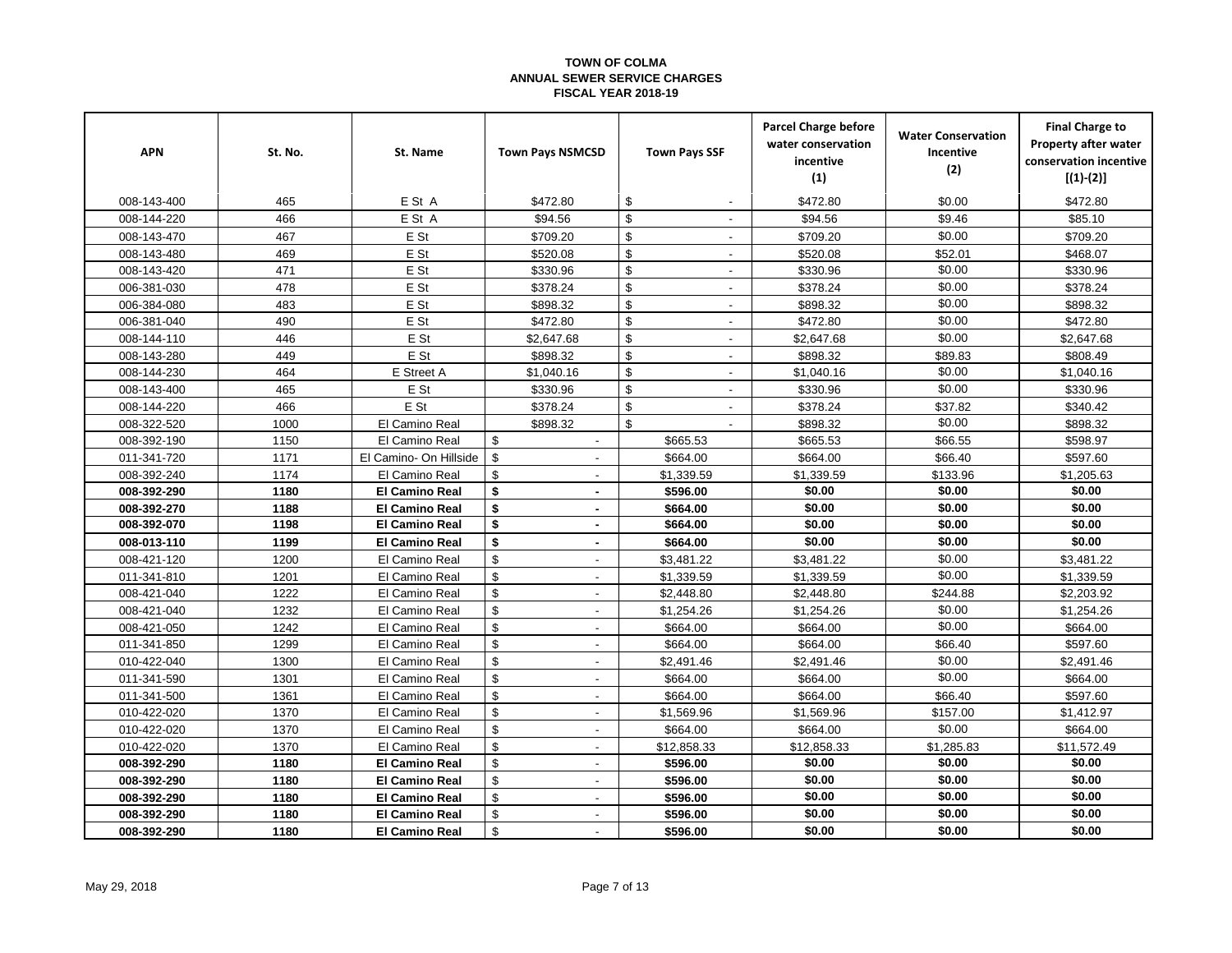| <b>APN</b>  | St. No. | St. Name              | <b>Town Pays NSMCSD</b>               | <b>Town Pays SSF</b>           | <b>Parcel Charge before</b><br>water conservation<br>incentive<br>(1) | <b>Water Conservation</b><br><b>Incentive</b><br>(2) | <b>Final Charge to</b><br><b>Property after water</b><br>conservation incentive<br>$[(1)-(2)]$ |
|-------------|---------|-----------------------|---------------------------------------|--------------------------------|-----------------------------------------------------------------------|------------------------------------------------------|------------------------------------------------------------------------------------------------|
| 008-392-290 | 1180    | <b>El Camino Real</b> | \$                                    | \$596.00                       | \$0.00                                                                | \$0.00                                               | \$0.00                                                                                         |
| 008-392-290 | 1180    | <b>El Camino Real</b> | $\sqrt[6]{\frac{1}{2}}$               | \$596.00                       | \$0.00                                                                | \$0.00                                               | \$0.00                                                                                         |
| 008-392-290 | 1180    | <b>El Camino Real</b> | \$                                    | \$596.00                       | \$0.00                                                                | \$0.00                                               | \$0.00                                                                                         |
| 008-392-290 | 1180    | <b>El Camino Real</b> | $\,$<br>$\blacksquare$                | \$596.00                       | \$0.00                                                                | \$0.00                                               | \$0.00                                                                                         |
| 008-392-290 | 1180    | <b>El Camino Real</b> | \$<br>$\sim$                          | \$596.00                       | \$0.00                                                                | \$0.00                                               | \$0.00                                                                                         |
| 008-392-290 | 1180    | <b>El Camino Real</b> | $\sqrt[6]{\frac{1}{2}}$               | \$596.00                       | \$0.00                                                                | \$0.00                                               | \$0.00                                                                                         |
| 008-392-290 | 1180    | <b>El Camino Real</b> | $\mathfrak s$<br>$\ddot{\phantom{a}}$ | \$596.00                       | \$0.00                                                                | \$0.00                                               | \$0.00                                                                                         |
| 008-392-290 | 1180    | <b>El Camino Real</b> | $\sqrt[6]{\frac{1}{2}}$<br>$\sim$     | \$596.00                       | \$0.00                                                                | \$0.00                                               | \$0.00                                                                                         |
| 008-392-290 | 1180    | <b>El Camino Real</b> | $\sqrt[6]{\frac{1}{2}}$<br>$\sim$     | \$596.00                       | \$0.00                                                                | \$0.00                                               | \$0.00                                                                                         |
| 008-392-290 | 1180    | <b>El Camino Real</b> | \$                                    | \$596.00                       | \$0.00                                                                | \$0.00                                               | \$0.00                                                                                         |
| 008-392-290 | 1180    | <b>El Camino Real</b> | $\mathfrak s$<br>$\sim$               | \$596.00                       | \$0.00                                                                | \$0.00                                               | \$0.00                                                                                         |
| 008-392-290 | 1180    | <b>El Camino Real</b> | $\mathfrak s$                         | \$596.00                       | \$0.00                                                                | \$0.00                                               | \$0.00                                                                                         |
| 008-144-150 | 417     | F St                  | \$1,465.68                            | \$<br>$\blacksquare$           | \$1,465.68                                                            | \$146.57                                             | \$1,319.11                                                                                     |
| 008-144-270 | 419     | F St                  | \$567.36                              | \$                             | \$567.36                                                              | \$0.00                                               | \$567.36                                                                                       |
| 008-144-260 | 421     | F St                  | \$945.60                              | \$<br>$\sim$                   | \$945.60                                                              | \$0.00                                               | \$945.60                                                                                       |
| 008-144-180 | 429     | F St                  | \$330.96                              | \$<br>$\blacksquare$           | \$0.00                                                                | \$0.00                                               | \$0.00                                                                                         |
| 008-144-190 | 433     | F St                  | \$898.32                              | \$<br>$\blacksquare$           | \$898.32                                                              | \$0.00                                               | \$898.32                                                                                       |
| 008-144-200 | 437     | F St                  | \$283.68                              | \$<br>$\blacksquare$           | \$283.68                                                              | \$28.37                                              | \$255.31                                                                                       |
| 008-144-210 | 439     | F St                  | \$87.44                               | \$<br>$\overline{\phantom{a}}$ | \$87.44                                                               | \$8.74                                               | \$78.70                                                                                        |
| 008-144-210 | 441     | F St                  | \$520.08                              | \$<br>$\sim$                   | \$520.08                                                              | \$0.00                                               | \$520.08                                                                                       |
| 011-341-110 | 540     | F St                  | \$87.44                               | \$<br>$\blacksquare$           | \$87.44                                                               | \$8.74                                               | \$78.70                                                                                        |
| 006-388-540 | 601     | F St                  | \$709.20                              | \$<br>$\blacksquare$           | \$0.00                                                                | \$0.00                                               | \$0.00                                                                                         |
| 006-388-400 | 609     | F St                  | \$803.76                              | \$<br>$\blacksquare$           | \$803.76                                                              | \$80.38                                              | \$723.38                                                                                       |
| 006-388-410 | 611     | F St                  | \$189.12                              | \$<br>$\blacksquare$           | \$189.12                                                              | \$18.91                                              | \$170.21                                                                                       |
| 006-388-420 | 613     | F St                  | \$141.84                              | \$<br>$\blacksquare$           | \$141.84                                                              | \$14.18                                              | \$127.66                                                                                       |
| 006-388-430 | 615     | F St                  | \$87.44                               | \$<br>$\blacksquare$           | \$87.44                                                               | \$8.74                                               | \$78.70                                                                                        |
| 006-388-530 | 619     | F St                  | \$472.80                              | \$<br>$\overline{\phantom{a}}$ | \$472.80                                                              | \$47.28                                              | \$425.52                                                                                       |
| 006-388-450 | 621     | F St                  | \$330.96                              | \$<br>$\blacksquare$           | \$330.96                                                              | \$0.00                                               | \$330.96                                                                                       |
| 006-388-460 | 623     | F St                  | \$898.32                              | \$<br>$\blacksquare$           | \$898.32                                                              | \$0.00                                               | \$898.32                                                                                       |
| 006-388-460 | 625     | F St                  | \$189.12                              | \$<br>$\blacksquare$           | \$189.12                                                              | \$0.00                                               | \$189.12                                                                                       |
| 006-388-580 | 627     | F St                  | \$283.68                              | \$<br>$\overline{\phantom{a}}$ | \$283.68                                                              | \$28.37                                              | \$255.31                                                                                       |
| 006-388-600 | 629     | F St                  | \$1,229.28                            | \$<br>$\blacksquare$           | \$1,229.28                                                            | \$0.00                                               | \$1,229.28                                                                                     |
| 008-144-200 | 435     | F St                  | \$94.56                               | \$<br>$\overline{\phantom{a}}$ | \$94.56                                                               | \$9.46                                               | \$85.10                                                                                        |
| 006-388-580 | 627     | F St A                | \$378.24                              | \$<br>$\blacksquare$           | \$378.24                                                              | \$0.00                                               | \$378.24                                                                                       |
| 006-388-610 | 1450    | Hillside Blvd         | \$2,742.24                            | \$<br>$\overline{\phantom{a}}$ | \$2,742.24                                                            | \$0.00                                               | \$2,742.24                                                                                     |
| 011-341-530 | 1500    | <b>Hillside Blvd</b>  | \$87.44                               | \$<br>$\blacksquare$           | \$0.00                                                                | \$0.00                                               | \$0.00                                                                                         |
| 011-341-740 | 1520    | <b>Hillside Blvd</b>  | \$1,087.44                            | \$<br>$\blacksquare$           | \$0.00                                                                | \$0.00                                               | \$0.00                                                                                         |
| 011-331-180 | 1601    | Hillside Blvd         | \$87.44                               | $\mathbb{S}$                   | \$87.44                                                               | \$8.74                                               | \$78.70                                                                                        |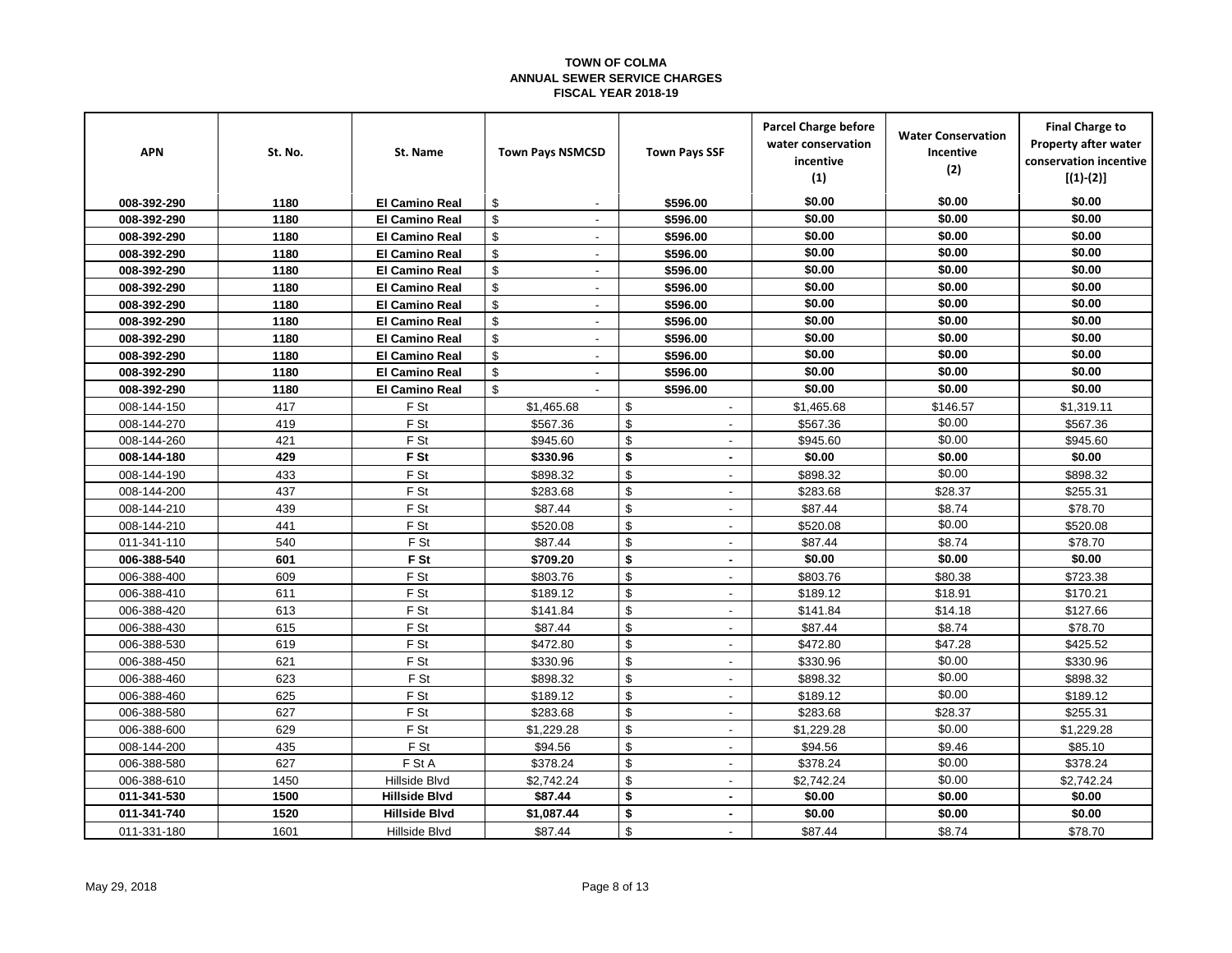| <b>APN</b>  | St. No.   | St. Name            |                | <b>Town Pays NSMCSD</b>  | <b>Town Pays SSF</b>           | <b>Parcel Charge before</b><br>water conservation<br>incentive<br>(1) | <b>Water Conservation</b><br><b>Incentive</b><br>(2) | <b>Final Charge to</b><br><b>Property after water</b><br>conservation incentive<br>$[(1)-(2)]$ |
|-------------|-----------|---------------------|----------------|--------------------------|--------------------------------|-----------------------------------------------------------------------|------------------------------------------------------|------------------------------------------------------------------------------------------------|
| 011-341-400 | 1700      | Hillside Blvd       | \$             |                          | \$246,925.41                   | \$246,925.41                                                          | \$24,692.54                                          | \$222,232.87                                                                                   |
| 011-440-060 | 1701      | Hillside Blvd       |                | \$87.44                  | \$                             | \$87.44                                                               | \$8.74                                               | \$78.70                                                                                        |
| 011-015-010 | 1801      | Hillside Blvd       |                | \$87.44                  | \$<br>$\blacksquare$           | \$87.44                                                               | \$8.74                                               | \$78.70                                                                                        |
| 011-341-140 | 1900      | Hillside Blvd       |                | \$520.08                 | \$<br>$\blacksquare$           | \$520.08                                                              | \$52.01                                              | \$468.07                                                                                       |
| 011-014-080 | 1901      | Hillside Blvd       |                | \$803.76                 | \$<br>$\overline{a}$           | \$803.76                                                              | \$0.00                                               | \$803.76                                                                                       |
| 011-014-110 | 1903-1905 | Hillside Blvd       |                | \$803.76                 | \$<br>$\blacksquare$           | \$803.76                                                              | \$80.38                                              | \$723.38                                                                                       |
| 011-440-040 | 2003      | Hillside Blvd       |                | \$87.44                  | \$<br>$\overline{a}$           | \$87.44                                                               | \$8.74                                               | \$78.70                                                                                        |
| 011-440-040 | 2005      | Hillside Blvd       |                | \$87.44                  | \$<br>$\blacksquare$           | \$87.44                                                               | \$8.74                                               | \$78.70                                                                                        |
| 011-440-030 | 2101      | Hillside Blvd       |                | \$87.44                  | \$<br>$\overline{\phantom{a}}$ | \$87.44                                                               | \$8.74                                               | \$78.70                                                                                        |
| 011-154-090 | 2700      | Hillside Blvd       | \$             |                          | \$664.00                       | \$664.00                                                              | \$66.40                                              | \$597.60                                                                                       |
| 011-154-090 | 2702      | Hillside Blvd       | \$             | $\sim$                   | \$664.00                       | \$664.00                                                              | \$0.00                                               | \$664.00                                                                                       |
| 011-154-100 | 2704      | Hillside Blvd       | \$             |                          | \$664.00                       | \$664.00                                                              | \$0.00                                               | \$664.00                                                                                       |
| 011-154-100 | 2706      | Hillside Blvd       | \$             | $\overline{\phantom{a}}$ | \$664.00                       | \$664.00                                                              | \$0.00                                               | \$664.00                                                                                       |
| 011-154-110 | 2708      | Hillside Blvd       | \$             |                          | \$664.00                       | \$664.00                                                              | \$0.00                                               | \$664.00                                                                                       |
| 011-154-110 | 2710      | Hillside Blvd       | \$             | $\overline{\phantom{a}}$ | \$664.00                       | \$664.00                                                              | \$0.00                                               | \$664.00                                                                                       |
| 008-322-080 | 3601      | Junipero Serra Blvd |                | \$1,891.20               | \$                             | \$1,891.20                                                            | \$189.12                                             | \$1,702.08                                                                                     |
| 008-373-240 | 4915      | Junipero Serra Blvd | \$             | $\overline{\phantom{a}}$ | \$664.00                       | \$664.00                                                              | \$66.40                                              | \$597.60                                                                                       |
| 008-373-210 | 4925      | Junipero Serra Blvd | \$             |                          | \$1,211.60                     | \$1,211.60                                                            | \$121.16                                             | \$1,090.44                                                                                     |
| 008-373-500 | 4927      | Junipero Serra Blvd | \$             | $\overline{\phantom{a}}$ | \$15,080.46                    | \$15,080.46                                                           | \$0.00                                               | \$15,080.46                                                                                    |
| 008-373-520 | 4929      | Junipero Serra Blvd | \$             |                          | \$664.00                       | \$664.00                                                              | \$66.40                                              | \$597.60                                                                                       |
| 008-373-520 | 4931      | Junipero Serra Blvd | \$             |                          | \$5,989.26                     | \$5,989.26                                                            | \$598.93                                             | \$5,390.34                                                                                     |
| 008-373-520 | 4933      | Junipero Serra Blvd | \$             |                          | \$664.00                       | \$664.00                                                              | \$66.40                                              | \$597.60                                                                                       |
| 008-373-520 | 4935      | Junipero Serra Blvd | \$             | $\sim$                   | \$3,843.27                     | \$3,843.27                                                            | \$384.33                                             | \$3,458.95                                                                                     |
| 008-373-520 | 4937      | Junipero Serra Blvd | \$             | $\overline{\phantom{a}}$ | \$664.00                       | \$664.00                                                              | \$66.40                                              | \$597.60                                                                                       |
| 008-373-510 | 4939/4943 | Junipero Serra Blvd | $\mathbb S$    |                          | \$664.00                       | \$664.00                                                              | \$66.40                                              | \$597.60                                                                                       |
| 008-373-520 | 4945      | Junipero Serra Blvd | \$             | $\sim$                   | \$1,177.47                     | \$1,177.47                                                            | \$117.75                                             | \$1,059.72                                                                                     |
| 008-373-530 | 5001      | Junipero Serra Blvd | \$             | $\sim$                   | \$26,586.96                    | \$26,586.96                                                           | \$2,658.70                                           | \$23,928.26                                                                                    |
| 008-373-440 | 5025      | Junipero Serra Blvd | \$             | $\overline{\phantom{a}}$ | \$22,201.24                    | \$22,201.24                                                           | \$2,220.12                                           | \$19,981.12                                                                                    |
| 008-373-380 | 5045      | Junipero Serra Blvd | $\mathbb{S}$   |                          | \$664.00                       | \$664.00                                                              | \$66.40                                              | \$597.60                                                                                       |
| 008-373-180 | 5075      | Junipero Serra Blvd | \$             | $\overline{a}$           | \$664.00                       | \$664.00                                                              | \$66.40                                              | \$597.60                                                                                       |
| 010-182-110 | 1427      | Mission Rd          | $\,$           | $\overline{a}$           | \$708.19                       | \$708.19                                                              | \$70.82                                              | \$637.37                                                                                       |
| 010-182-130 | 1431      | Mission Rd R        | $$\mathbb{S}$$ | $\overline{\phantom{a}}$ | \$664.00                       | \$664.00                                                              | \$0.00                                               | \$664.00                                                                                       |
| 010-182-130 | 1433      | Mission Rd          | \$             |                          | \$664.00                       | \$664.00                                                              | \$66.40                                              | \$597.60                                                                                       |
| 010-182-040 | 1439      | Mission Rd          | \$             |                          | \$664.00                       | \$664.00                                                              | \$66.40                                              | \$597.60                                                                                       |
| 010-182-100 | 1445      | Mission Rd          | \$             | $\overline{\phantom{a}}$ | \$664.00                       | \$664.00                                                              | \$0.00                                               | \$664.00                                                                                       |
| 010-182-100 | 1451      | Mission Rd          | \$             | $\overline{\phantom{a}}$ | \$664.00                       | \$664.00                                                              | \$66.40                                              | \$597.60                                                                                       |
| 010-182-090 | 1455      | <b>Mission Rd</b>   | \$             |                          | \$664.00                       | \$664.00                                                              | \$0.00                                               | \$664.00                                                                                       |
| 010-182-100 | 1457      | Mission Rd          | $\,$           |                          | \$664.00                       | \$664.00                                                              | \$0.00                                               | \$664.00                                                                                       |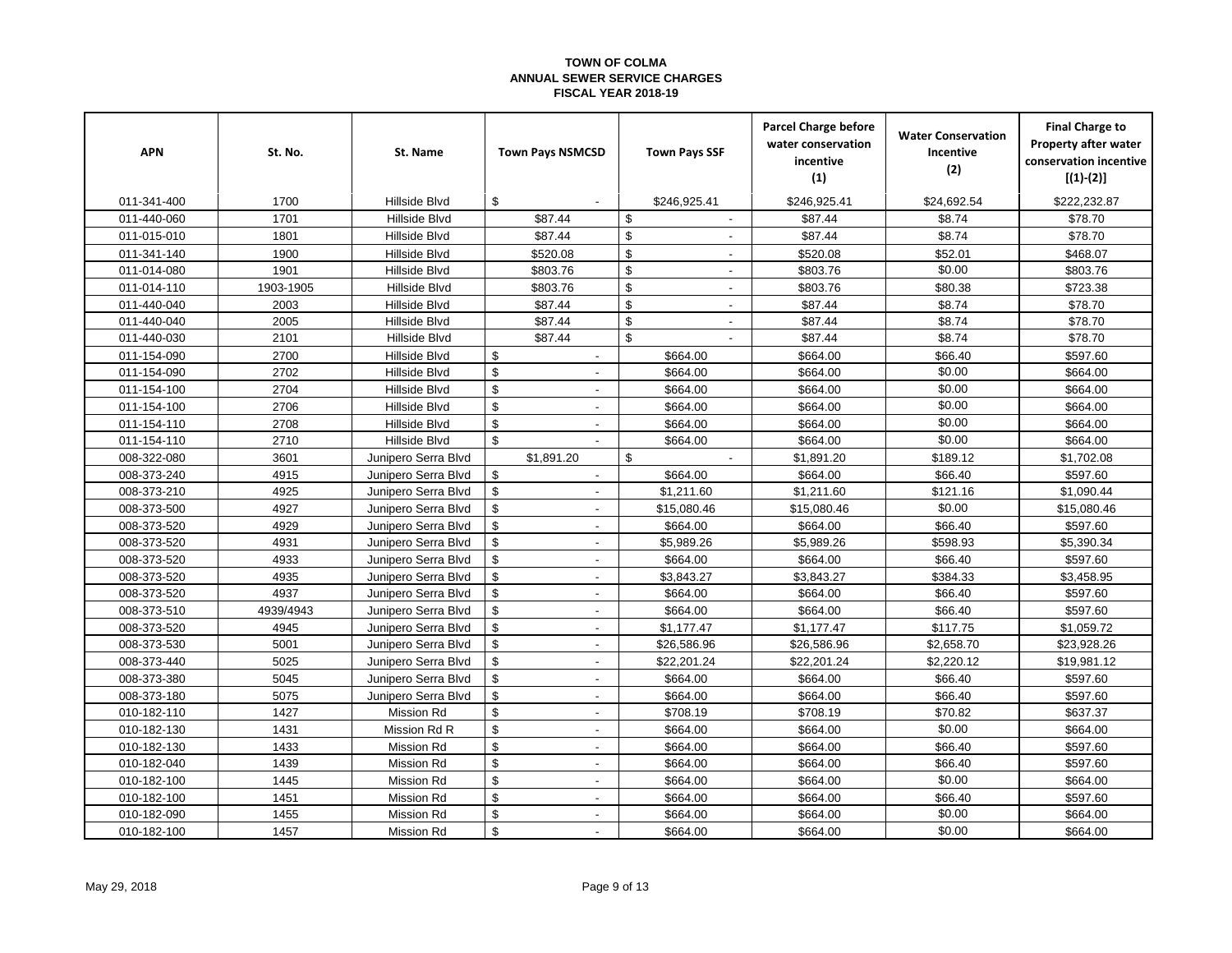| <b>APN</b>  | St. No.   | St. Name                 |                         | <b>Town Pays NSMCSD</b>  | <b>Town Pays SSF</b>           | <b>Parcel Charge before</b><br>water conservation<br>incentive<br>(1) | <b>Water Conservation</b><br><b>Incentive</b><br>(2) | <b>Final Charge to</b><br><b>Property after water</b><br>conservation incentive<br>$[(1)-(2)]$ |
|-------------|-----------|--------------------------|-------------------------|--------------------------|--------------------------------|-----------------------------------------------------------------------|------------------------------------------------------|------------------------------------------------------------------------------------------------|
| 011-370-180 | 1500      | <b>Mission Rd</b>        | \$                      |                          | \$2,909.55                     | \$2,909.55                                                            | \$290.95                                             | \$2,618.59                                                                                     |
| 010-182-080 | 1537      | Mission Rd A             | $\sqrt{2}$              |                          | \$0.00                         | \$0.00                                                                | \$0.00                                               | \$0.00                                                                                         |
| 010-182-080 | 1537      | Mission Rd B             | $\$$                    |                          | \$664.00                       | \$664.00                                                              | \$0.00                                               | \$664.00                                                                                       |
| 010-182-080 | 1537      | Mission Rd C             | $\,$                    | $\overline{\phantom{a}}$ | \$664.00                       | \$664.00                                                              | \$0.00                                               | \$664.00                                                                                       |
| 010-182-080 | 1537      | Mission Rd D             | $\$$                    |                          | \$664.00                       | \$664.00                                                              | \$66.40                                              | \$597.60                                                                                       |
| 010-142-080 | 1635      | Mission Rd               | $\sqrt{2}$              |                          | \$3,711.59                     | \$3,711.59                                                            | \$0.00                                               | \$3,711.59                                                                                     |
| 010-142-080 | 1655      | Mission Rd               | $\sqrt[6]{\frac{1}{2}}$ |                          | \$1,843.00                     | \$1,843.00                                                            | \$0.00                                               | \$1,843.00                                                                                     |
| 010-142-070 | 1675      | Mission Rd               | \$                      |                          | \$664.00                       | \$664.00                                                              | \$66.40                                              | \$597.60                                                                                       |
| 010-142-110 | 1681      | Mission Rd               | $\$$                    |                          | \$1,279.86                     | \$1,279.86                                                            | \$127.99                                             | \$1,151.87                                                                                     |
| 010-142-050 | 1685      | Mission Rd               | $\sqrt[6]{\frac{1}{2}}$ |                          | \$699.66                       | \$699.66                                                              | \$0.00                                               | \$699.66                                                                                       |
| 010-142-040 | 1707      | Mission Rd               | $\sqrt[6]{\frac{1}{2}}$ | $\sim$                   | \$664.00                       | \$664.00                                                              | \$0.00                                               | \$664.00                                                                                       |
| 010-142-030 | 1711      | Mission Rd               | \$                      |                          | \$664.00                       | \$664.00                                                              | \$66.40                                              | \$597.60                                                                                       |
| 010-142-020 | 1715      | Mission Rd               | \$                      | $\overline{\phantom{a}}$ | \$664.00                       | \$664.00                                                              | \$66.40                                              | \$597.60                                                                                       |
| 010-142-100 | 1725      | Mission Rd               | $\sqrt{2}$              |                          | \$7,424.16                     | \$7,424.16                                                            | \$0.00                                               | \$7,424.16                                                                                     |
| 010-423-050 | 1755      | Mission Rd               | $\sqrt[6]{\frac{1}{2}}$ | $\overline{\phantom{a}}$ | \$664.00                       | \$664.00                                                              | \$66.40                                              | \$597.60                                                                                       |
| 010-423-040 | 1773      | Mission Rd               | $\sqrt{2}$              |                          | \$664.00                       | \$664.00                                                              | \$66.40                                              | \$597.60                                                                                       |
| 010-423-030 | 1787      | Mission Rd               | $\mathfrak{s}$          |                          | \$664.00                       | \$664.00                                                              | \$0.00                                               | \$664.00                                                                                       |
| 103-190-080 | 7621      | <b>Mission St</b>        |                         | \$425.52                 | \$                             | \$425.52                                                              | \$0.00                                               | \$425.52                                                                                       |
| 103-190-070 | 7623      | <b>Mission St</b>        |                         | \$992.88                 | \$<br>$\overline{\phantom{a}}$ | \$992.88                                                              | \$0.00                                               | \$992.88                                                                                       |
| 103-190-060 | 7625      | Mission St               |                         | \$330.96                 | \$<br>$\overline{\phantom{0}}$ | \$330.96                                                              | \$33.10                                              | \$297.86                                                                                       |
| 103-190-050 | 7627      | <b>Mission St</b>        |                         | \$378.24                 | \$<br>$\overline{\phantom{a}}$ | \$378.24                                                              | \$0.00                                               | \$378.24                                                                                       |
| 008-126-190 | 7651      | <b>Mission St</b>        |                         | \$94.56                  | \$<br>$\blacksquare$           | \$94.56                                                               | \$0.00                                               | \$94.56                                                                                        |
| 008-126-150 | 7685/7687 | Aission St/El Camino Rea |                         | \$94.56                  | \$<br>$\overline{\phantom{a}}$ | \$94.56                                                               | \$9.46                                               | \$85.10                                                                                        |
| 008-127-010 | 7701      | <b>Mission St</b>        |                         | \$661.92                 | \$<br>$\sim$                   | \$661.92                                                              | \$66.19                                              | \$595.73                                                                                       |
| 008-143-010 | 7741-7751 | lission St/El Camino Rea |                         | \$1,843.92               | \$                             | \$1,843.92                                                            | \$0.00                                               | \$1,843.92                                                                                     |
| 008-144-140 | 7801      | <b>Mission St</b>        |                         | \$94.56                  | \$                             | \$94.56                                                               | \$0.00                                               | \$94.56                                                                                        |
| 010-142-080 | 1655      | Mission Rd A             | \$                      | $\overline{\phantom{a}}$ | \$664.00                       | \$664.00                                                              | \$66.40                                              | \$597.60                                                                                       |
| 010-142-080 | 1655      | Mission Rd B             | \$                      |                          | \$664.00                       | \$664.00                                                              | \$0.00                                               | \$664.00                                                                                       |
| 010-142-080 | 1655      | Mission Rd D             | $\sqrt[6]{\frac{1}{2}}$ |                          | \$664.00                       | \$664.00                                                              | \$0.00                                               | \$664.00                                                                                       |
| 011-341-960 | 445       | Serramonte Blvd          | $\sqrt{2}$              |                          | \$664.00                       | \$664.00                                                              | \$0.00                                               | \$664.00                                                                                       |
| 011-341-330 | 475       | Serramonte Blvd          | $$\mathbb{S}$$          | $\overline{\phantom{a}}$ | \$39,938.22                    | \$39,938.22                                                           | \$0.00                                               | \$39,938.22                                                                                    |
| 011-341-830 | 485       | Serramonte Blvd          | \$                      |                          | \$5,434.59                     | \$5,434.59                                                            | \$543.46                                             | \$4,891.13                                                                                     |
| 008-392-140 | 600       | Serramonte Blvd          | $\sqrt{2}$              |                          | \$776.45                       | \$776.45                                                              | \$77.64                                              | \$698.80                                                                                       |
| 008-392-260 | 650       | Serramonte Blvd          | $\,$                    |                          | \$17,465.46                    | \$17,465.46                                                           | \$0.00                                               | \$17,465.46                                                                                    |
| 008-373-200 | 700       | Serramonte Blvd          | $\,$                    | $\blacksquare$           | \$45,346.11                    | \$45,346.11                                                           | \$4,534.61                                           | \$40,811.50                                                                                    |
| 008-413-030 | 707-711   | Serramonte Blvd          | \$                      |                          | \$18,827.45                    | \$18,827.45                                                           | \$0.00                                               | \$18,827.45                                                                                    |
| 008-374-040 | 775       | Serramonte Blvd          | $\sqrt[6]{\frac{1}{2}}$ |                          | \$2,133.10                     | \$2,133.10                                                            | \$0.00                                               | \$2,133.10                                                                                     |
| 008-373-190 | 780       | Serramonte Blvd          | $\sqrt[6]{\frac{1}{2}}$ |                          | \$5,768.41                     | \$5,768.41                                                            | \$0.00                                               | \$5,768.41                                                                                     |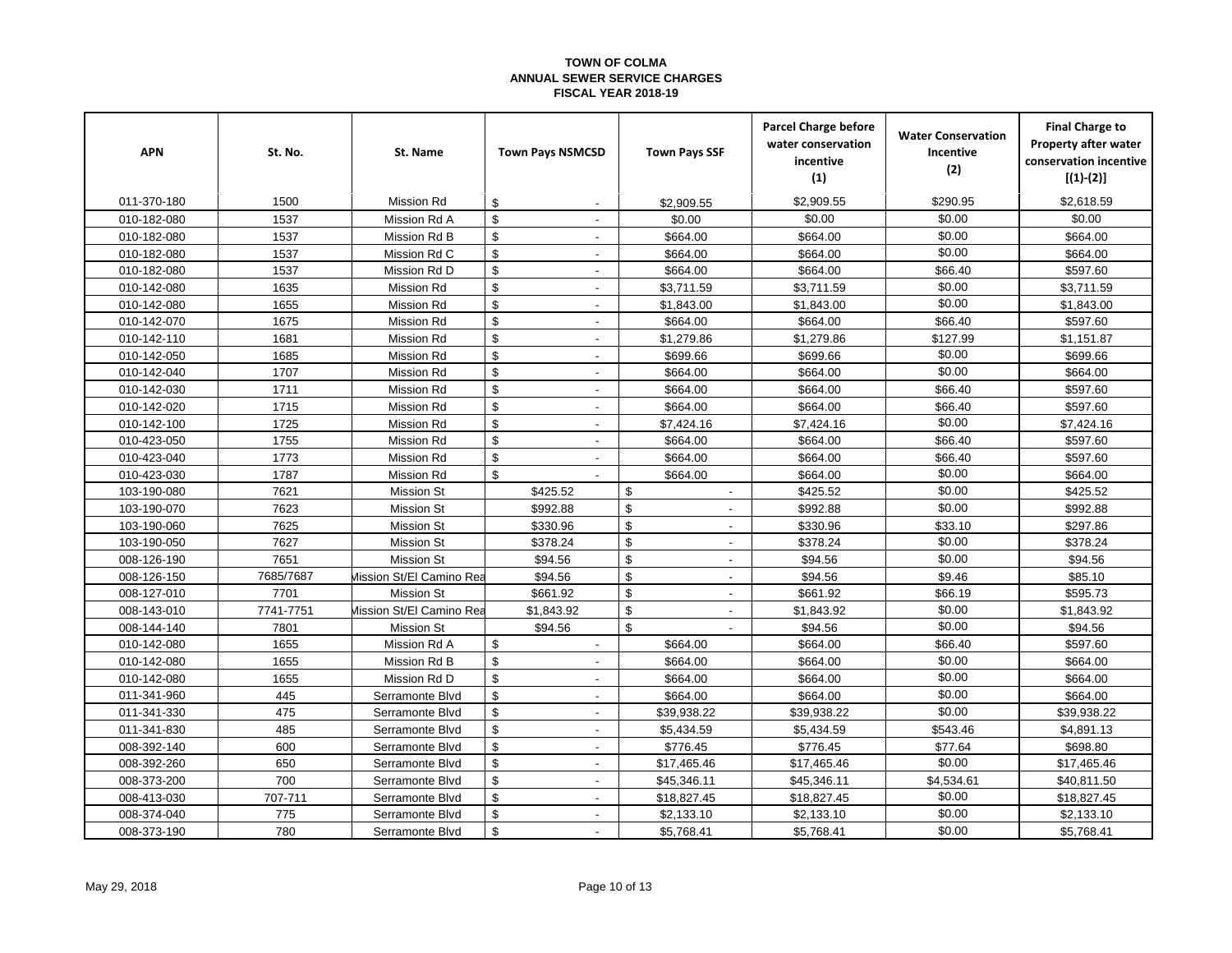| <b>APN</b>  | St. No. | <b>St. Name</b>     | <b>Town Pays NSMCSD</b>                             | <b>Town Pays SSF</b>            | <b>Parcel Charge before</b><br>water conservation<br>incentive<br>(1) | <b>Water Conservation</b><br><b>Incentive</b><br>(2) | <b>Final Charge to</b><br><b>Property after water</b><br>conservation incentive<br>$[(1)-(2)]$ |
|-------------|---------|---------------------|-----------------------------------------------------|---------------------------------|-----------------------------------------------------------------------|------------------------------------------------------|------------------------------------------------------------------------------------------------|
| 008-374-050 | 785     | Serramonte Blvd     | \$                                                  | \$2,721.84                      | \$2,721.84                                                            | \$272.18                                             | \$2,449.65                                                                                     |
| 008-373-340 | 970     | Serramonte Blvd     | $$\mathbb{S}$$                                      | \$11,139.64                     | \$11,139.64                                                           | \$1,113.96                                           | \$10,025.68                                                                                    |
| 008-373-550 | 990     | Serramonte Blvd     | $\sqrt[6]{\frac{1}{2}}$                             | \$6,828.15                      | \$6,828.15                                                            | \$0.00                                               | \$6,828.15                                                                                     |
| 008-373-550 | 990     | Serramonte Blvd     | $\,$<br>$\overline{\phantom{a}}$                    | \$10,134.78                     | \$10,134.78                                                           | \$1,013.48                                           | \$9,121.30                                                                                     |
| 008-373-550 | 990     | Serramonte Blvd     | $\,$<br>$\overline{a}$                              | \$5,349.81                      | \$5,349.81                                                            | \$0.00                                               | \$5,349.81                                                                                     |
| 008-373-550 | 990     | Serramonte Blvd     | $$\mathbb{S}$$                                      | \$1,373.72                      | \$1,373.72                                                            | \$0.00                                               | \$1,373.72                                                                                     |
| 008-374-020 | 999     | Serramonte Blvd     | \$                                                  | \$7,838.09                      | \$7,838.09                                                            | \$783.81                                             | \$7,054.28                                                                                     |
| 008-374-020 | 999     | Serramonte Blvd     | $$\mathbb{S}$$                                      | \$2,832.76                      | \$2,832.76                                                            | \$0.00                                               | \$2,832.76                                                                                     |
| 011-420-010 | 301     | <b>HOFFMAN ST</b>   | \$425.52                                            | \$<br>$\overline{\phantom{a}}$  | \$425.52                                                              | \$42.55                                              | \$382.97                                                                                       |
| 011-420-150 | 302     | <b>HOFFMAN ST</b>   | \$709.20                                            | \$                              | \$709.20                                                              | \$0.00                                               | \$709.20                                                                                       |
| 011-420-020 | 303     | <b>HOFFMAN ST</b>   | \$1,229.28                                          | \$<br>$\blacksquare$            | \$1,229.28                                                            | \$0.00                                               | \$1,229.28                                                                                     |
| 011-420-160 | 304     | <b>HOFFMAN ST</b>   | \$520.08                                            | \$<br>$\blacksquare$            | \$520.08                                                              | \$52.01                                              | \$468.07                                                                                       |
| 011-420-030 | 305     | <b>HOFFMAN CT</b>   | \$614.64                                            | \$<br>$\sim$                    | \$614.64                                                              | \$61.46                                              | \$553.18                                                                                       |
| 011-420-170 | 306     | <b>HOFFMAN ST</b>   | \$1,418.40                                          | \$<br>$\overline{a}$            | \$1,418.40                                                            | \$141.84                                             | \$1,276.56                                                                                     |
| 011-420-040 | 307     | <b>HOFFMAN ST</b>   | \$472.80                                            | \$<br>$\overline{\phantom{a}}$  | \$472.80                                                              | \$47.28                                              | \$425.52                                                                                       |
| 011-420-180 | 308     | <b>HOFFMAN ST</b>   | \$1,134.72                                          | \$<br>$\blacksquare$            | \$1,134.72                                                            | \$113.47                                             | \$1,021.25                                                                                     |
| 011-420-050 | 309     | <b>HOFFMAN ST</b>   | \$425.52                                            | \$<br>$\overline{\phantom{a}}$  | \$425.52                                                              | \$42.55                                              | \$382.97                                                                                       |
| 011-420-060 | 311     | <b>HOFFMAN ST</b>   | \$614.64                                            | \$<br>$\overline{a}$            | \$614.64                                                              | \$61.46                                              | \$553.18                                                                                       |
| 011-420-070 | 313     | <b>HOFFMAN ST</b>   | \$425.52                                            | \$<br>$\overline{\phantom{a}}$  | \$425.52                                                              | \$42.55                                              | \$382.97                                                                                       |
| 011-420-080 | 315     | <b>HOFFMAN ST</b>   | \$992.88                                            | \$<br>$\blacksquare$            | \$992.88                                                              | \$0.00                                               | \$992.88                                                                                       |
| 011-420-120 | 316     | <b>HOFFMAN ST</b>   | \$1,418.40                                          | \$<br>$\overline{\phantom{a}}$  | \$1,418.40                                                            | \$0.00                                               | \$1,418.40                                                                                     |
| 011-420-090 | 317     | <b>HOFFMAN ST</b>   | \$1,040.16                                          | \$<br>$\overline{a}$            | \$1,040.16                                                            | \$0.00                                               | \$1,040.16                                                                                     |
| 011-420-130 | 318     | <b>HOFFMAN ST</b>   | \$425.52                                            | \$<br>$\overline{\phantom{a}}$  | \$425.52                                                              | \$42.55                                              | \$382.97                                                                                       |
| 011-420-100 | 319     | <b>HOFFMAN ST</b>   | \$851.04                                            | \$<br>$\overline{a}$            | \$851.04                                                              | \$0.00                                               | \$851.04                                                                                       |
| 011-420-140 | 320     | <b>HOFFMAN ST</b>   | \$709.20                                            | \$<br>$\sim$                    | \$709.20                                                              | \$70.92                                              | \$638.28                                                                                       |
| 011-420-110 | 321     | <b>HOFFMAN ST</b>   | \$567.36                                            | \$<br>$\overline{a}$            | \$567.36                                                              | \$56.74                                              | \$510.62                                                                                       |
| 008-125-400 | 435     | <b>B STREET</b>     | \$189.12                                            | \$<br>$\overline{\phantom{a}}$  | \$189.12                                                              | \$18.91                                              | \$170.21                                                                                       |
| 008-125-390 | 437     | <b>B STREET</b>     | \$330.96                                            | \$<br>$\sim$                    | \$330.96                                                              | \$33.10                                              | \$297.86                                                                                       |
| 008-125-380 | 439     | <b>B STREET</b>     | \$330.96                                            | \$<br>$\overline{\phantom{a}}$  | \$330.96                                                              | \$0.00                                               | \$330.96                                                                                       |
| 008-125-420 | 429     | <b>B STREET</b>     | \$992.88                                            | \$<br>$\blacksquare$            | \$992.88                                                              | \$99.29                                              | \$893.59                                                                                       |
| 008-125-430 | 431     | <b>B</b> St         | \$94.56                                             | \$<br>$\blacksquare$            | \$94.56                                                               | \$9.46                                               | \$85.10                                                                                        |
| 008-125-440 | 433     | <b>B</b> St         | \$1,465.68                                          | \$<br>$\overline{\phantom{a}}$  | \$1,465.68                                                            | \$0.00                                               | \$1,465.68                                                                                     |
| 008-127-300 | 429     | <b>D STREET</b>     | \$283.68                                            | \$                              | \$283.68                                                              | \$0.00                                               | \$283.68                                                                                       |
| 008-127-290 | 431     | <b>D STREET</b>     | \$87.44                                             | \$<br>$\mathbb{Z}^{\mathbb{Z}}$ | \$87.44                                                               | \$8.74                                               | \$78.70                                                                                        |
| 010-460-560 | 1221    | <b>ISABELLE CIR</b> | $\$$                                                | \$664.00                        | \$664.00                                                              | \$66.40                                              | \$597.60                                                                                       |
| 010-460-570 | 1223    | <b>ISABELLE CIR</b> | \$                                                  | \$664.00                        | \$664.00                                                              | \$0.00                                               | \$664.00                                                                                       |
| 010-460-580 | 1225    | <b>ISABELLE CIR</b> | $\sqrt[6]{\frac{1}{2}}$                             | \$664.00                        | \$664.00                                                              | \$0.00                                               | \$664.00                                                                                       |
| 010-460-590 | 1227    | <b>ISABELLE CIR</b> | $\sqrt[6]{\frac{1}{2}}$<br>$\overline{\phantom{a}}$ | \$664.00                        | \$664.00                                                              | \$66.40                                              | \$597.60                                                                                       |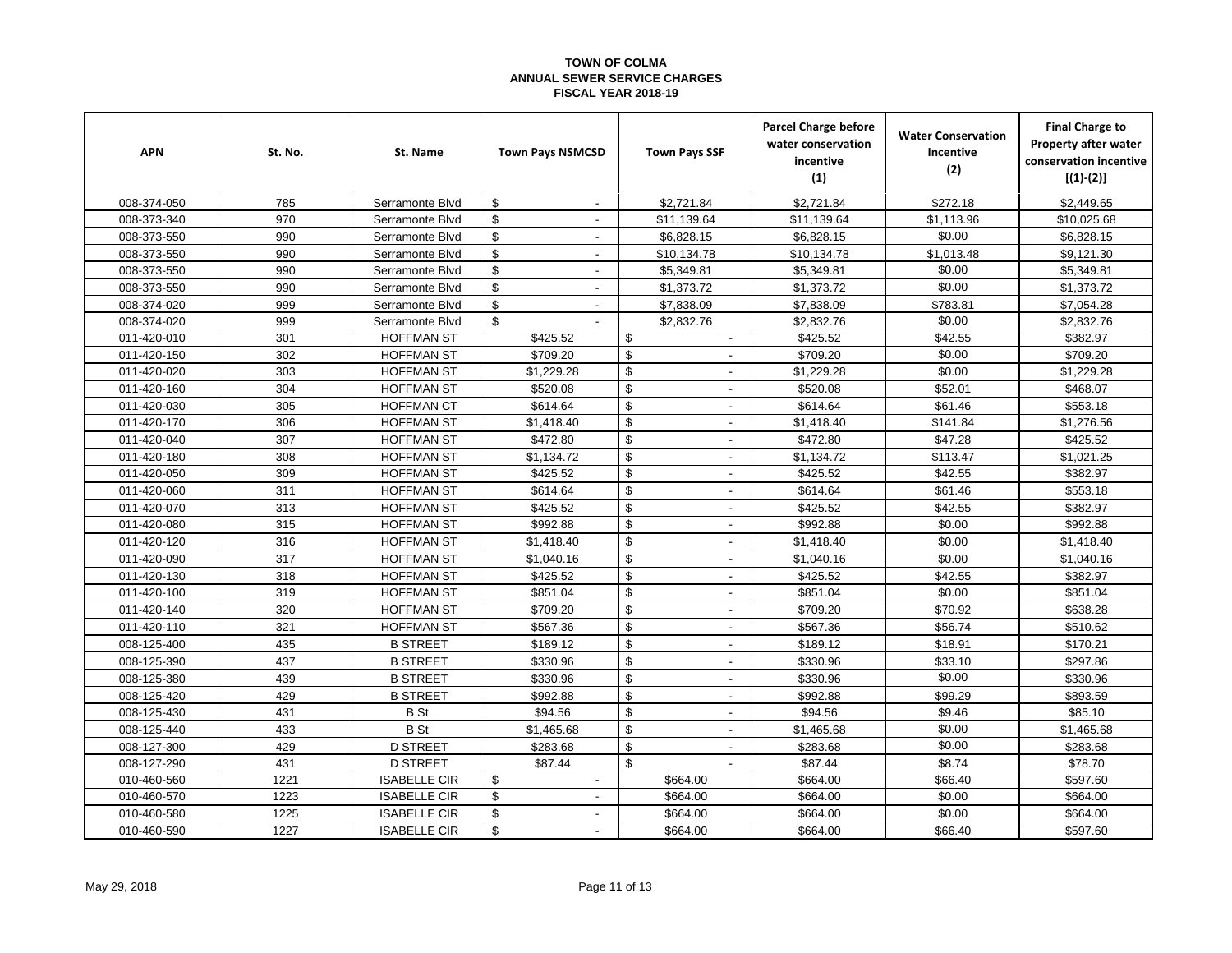| <b>APN</b>  | St. No. | St. Name            | <b>Town Pays NSMCSD</b>          | <b>Town Pays SSF</b> | <b>Parcel Charge before</b><br>water conservation<br>incentive<br>(1) | <b>Water Conservation</b><br><b>Incentive</b><br>(2) | <b>Final Charge to</b><br>Property after water<br>conservation incentive<br>$[(1)-(2)]$ |
|-------------|---------|---------------------|----------------------------------|----------------------|-----------------------------------------------------------------------|------------------------------------------------------|-----------------------------------------------------------------------------------------|
| 010-460-520 | 1229    | <b>ISABELLE CIR</b> | \$                               | \$664.00             | \$664.00                                                              | \$66.40                                              | \$597.60                                                                                |
| 010-460-530 | 1231    | <b>ISABELLE CIR</b> | \$                               | \$664.00             | \$664.00                                                              | \$66.40                                              | \$597.60                                                                                |
| 010-460-540 | 1233    | <b>ISABELLE CIR</b> | \$                               | \$664.00             | \$664.00                                                              | \$66.40                                              | \$597.60                                                                                |
| 010-460-420 | 1237    | <b>ISABELLE CIR</b> | \$<br>$\overline{\phantom{a}}$   | \$664.00             | \$664.00                                                              | \$66.40                                              | \$597.60                                                                                |
| 010-460-430 | 1239    | <b>ISABELLE CIR</b> | \$                               | \$664.00             | \$664.00                                                              | \$0.00                                               | \$664.00                                                                                |
| 010-460-440 | 1241    | <b>ISABELLE CIR</b> | \$                               | \$664.00             | \$664.00                                                              | \$66.40                                              | \$597.60                                                                                |
| 010-460-450 | 1243    | <b>ISABELLE CIR</b> | \$<br>$\sim$                     | \$664.00             | \$664.00                                                              | \$66.40                                              | \$597.60                                                                                |
| 010-460-380 | 1245    | <b>ISABELLE CIR</b> | \$                               | \$664.00             | \$664.00                                                              | \$0.00                                               | \$664.00                                                                                |
| 010-460-390 | 1247    | <b>ISABELLE CIR</b> | $\,$<br>$\overline{\phantom{a}}$ | \$664.00             | \$664.00                                                              | \$66.40                                              | \$597.60                                                                                |
| 010-460-400 | 1249    | <b>ISABELLE CIR</b> | \$                               | \$664.00             | \$664.00                                                              | \$66.40                                              | \$597.60                                                                                |
| 010-460-410 | 1251    | <b>ISABELLE CIR</b> | \$<br>$\blacksquare$             | \$664.00             | \$664.00                                                              | \$66.40                                              | \$597.60                                                                                |
| 010-460-330 | 1321    | <b>ISABELLE CIR</b> | \$                               | \$664.00             | \$664.00                                                              | \$0.00                                               | \$664.00                                                                                |
| 010-460-340 | 1323    | <b>ISABELLE CIR</b> | \$<br>$\overline{\phantom{a}}$   | \$664.00             | \$664.00                                                              | \$66.40                                              | \$597.60                                                                                |
| 010-460-350 | 1325    | <b>ISABELLE CIR</b> | \$                               | \$664.00             | \$664.00                                                              | \$0.00                                               | \$664.00                                                                                |
| 010-460-360 | 1327    | <b>ISABELLE CIR</b> | $\,$<br>$\overline{\phantom{a}}$ | \$664.00             | \$664.00                                                              | \$0.00                                               | \$664.00                                                                                |
| 010-460-370 | 1329    | <b>ISABELLE CIR</b> | \$                               | \$664.00             | \$664.00                                                              | \$0.00                                               | \$664.00                                                                                |
| 010-460-280 | 1331    | <b>ISABELLE CIR</b> | $\,$<br>$\overline{\phantom{a}}$ | \$664.00             | \$664.00                                                              | \$0.00                                               | \$664.00                                                                                |
| 010-460-290 | 1333    | <b>ISABELLE CIR</b> | $\overline{\mathbf{S}}$          | \$664.00             | \$664.00                                                              | \$66.40                                              | \$597.60                                                                                |
| 010-460-300 | 1335    | <b>ISABELLE CIR</b> | $\,$<br>$\sim$                   | \$664.00             | \$664.00                                                              | \$66.40                                              | \$597.60                                                                                |
| 010-460-550 | 1235    | <b>ISABELLE CIR</b> | \$                               | \$664.00             | \$664.00                                                              | \$0.00                                               | \$664.00                                                                                |
| 010-460-310 | 1337    | <b>ISABELLE CIR</b> | \$<br>$\overline{\phantom{a}}$   | \$664.00             | \$664.00                                                              | \$66.40                                              | \$597.60                                                                                |
| 010-460-320 | 1339    | <b>ISABELLE CIR</b> | \$                               | \$664.00             | \$664.00                                                              | \$66.40                                              | \$597.60                                                                                |
| 010-460-120 | 1341    | <b>ISABELLE CIR</b> | \$<br>$\sim$                     | \$664.00             | \$664.00                                                              | \$0.00                                               | \$664.00                                                                                |
| 010-460-130 | 1343    | <b>ISABELLE CIR</b> | \$<br>$\overline{\phantom{a}}$   | \$664.00             | \$664.00                                                              | \$66.40                                              | \$597.60                                                                                |
| 010-460-140 | 1345    | <b>ISABELLE CIR</b> | \$                               | \$664.00             | \$664.00                                                              | \$66.40                                              | \$597.60                                                                                |
| 010-460-150 | 1347    | <b>ISABELLE CIR</b> | \$                               | \$664.00             | \$664.00                                                              | \$66.40                                              | \$597.60                                                                                |
| 010-460-160 | 1349    | <b>ISABELLE CIR</b> | \$<br>$\overline{\phantom{a}}$   | \$664.00             | \$664.00                                                              | \$0.00                                               | \$664.00                                                                                |
| 010-460-070 | 1351    | <b>ISABELLE CIR</b> | \$<br>$\overline{\phantom{a}}$   | \$664.00             | \$664.00                                                              | \$0.00                                               | \$664.00                                                                                |
| 010-460-080 | 1353    | <b>ISABELLE CIR</b> | \$                               | \$664.00             | \$664.00                                                              | \$66.40                                              | \$597.60                                                                                |
| 010-460-090 | 1355    | <b>ISABELLE CIR</b> | $\,$                             | \$664.00             | \$664.00                                                              | \$0.00                                               | \$664.00                                                                                |
| 010-460-100 | 1357    | <b>ISABELLE CIR</b> | \$<br>$\overline{\phantom{a}}$   | \$664.00             | \$664.00                                                              | \$0.00                                               | \$664.00                                                                                |
| 010-460-110 | 1359    | <b>ISABELLE CIR</b> | \$<br>$\overline{\phantom{a}}$   | \$664.00             | \$664.00                                                              | \$66.40                                              | \$597.60                                                                                |
| 010-460-630 | 1263    | Mission Rd          | \$                               | \$664.00             | \$664.00                                                              | \$66.40                                              | \$597.60                                                                                |
| 010-460-620 | 1267    | <b>Mission Rd</b>   | \$                               | \$664.00             | \$664.00                                                              | \$66.40                                              | \$597.60                                                                                |
| 010-460-610 | 1271    | Mission Rd          | \$<br>$\overline{\phantom{a}}$   | \$664.00             | \$664.00                                                              | \$0.00                                               | \$664.00                                                                                |
| 010-460-600 | 1275    | Mission Rd          | $\,$                             | \$664.00             | \$664.00                                                              | \$66.40                                              | \$597.60                                                                                |
| 010-460-510 | 1279    | Mission Rd          | \$                               | \$664.00             | \$664.00                                                              | \$0.00                                               | \$664.00                                                                                |
| 010-460-500 | 1283    | Mission Rd          | \$                               | \$664.00             | \$664.00                                                              | \$66.40                                              | \$597.60                                                                                |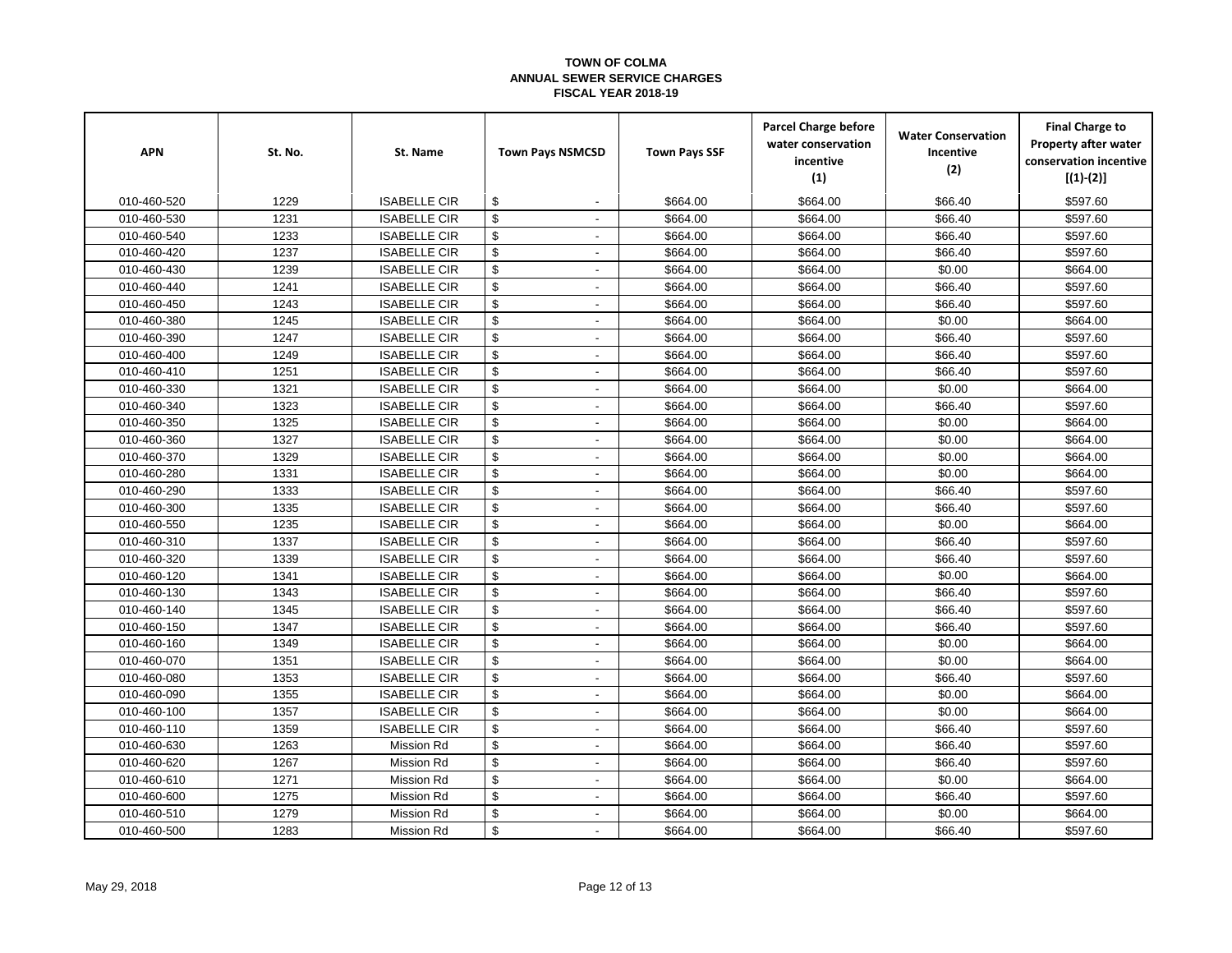| <b>APN</b>  | St. No.      | St. Name                                                               | <b>Town Pays NSMCSD</b>                    | <b>Town Pays SSF</b> | <b>Parcel Charge before</b><br>water conservation<br>incentive<br>(1) | <b>Water Conservation</b><br><b>Incentive</b><br>(2) | <b>Final Charge to</b><br>Property after water<br>conservation incentive<br>$[(1)-(2)]$ |
|-------------|--------------|------------------------------------------------------------------------|--------------------------------------------|----------------------|-----------------------------------------------------------------------|------------------------------------------------------|-----------------------------------------------------------------------------------------|
| 010-460-490 | 1287         | <b>Mission Rd</b>                                                      | \$<br>$\blacksquare$                       | \$664.00             | \$664.00                                                              | \$66.40                                              | \$597.60                                                                                |
| 010-460-480 | 1291         | <b>Mission Rd</b>                                                      | $\mathfrak{S}$<br>$\blacksquare$           | \$664.00             | \$664.00                                                              | \$0.00                                               | \$664.00                                                                                |
| 010-460-470 | 1295         | <b>Mission Rd</b>                                                      | $\mathfrak{S}$<br>$\overline{\phantom{0}}$ | \$664.00             | \$664.00                                                              | \$0.00                                               | \$664.00                                                                                |
| 010-460-460 | 1299         | Mission Rd                                                             | $\sqrt{2}$<br>$\blacksquare$               | \$664.00             | \$664.00                                                              | \$66.40                                              | \$597.60                                                                                |
| 010-460-270 | 1303         | <b>Mission Rd</b>                                                      | $\mathfrak{S}$<br>$\blacksquare$           | \$664.00             | \$664.00                                                              | \$66.40                                              | \$597.60                                                                                |
| 010-460-260 | 1307         | <b>Mission Rd</b>                                                      | $\mathfrak{S}$<br>$\blacksquare$           | \$664.00             | \$664.00                                                              | \$0.00                                               | \$664.00                                                                                |
| 010-460-250 | 1311         | <b>Mission Rd</b>                                                      | $\mathfrak{S}$<br>$\blacksquare$           | \$664.00             | \$664.00                                                              | \$66.40                                              | \$597.60                                                                                |
| 010-460-240 | 1315         | Mission Rd                                                             | $\sqrt{2}$<br>$\overline{\phantom{a}}$     | \$664.00             | \$664.00                                                              | \$66.40                                              | \$597.60                                                                                |
| 010-460-230 | 1319         | Mission Rd                                                             | $\sqrt[6]{\frac{1}{2}}$<br>$\blacksquare$  | \$664.00             | \$664.00                                                              | \$0.00                                               | \$664.00                                                                                |
| 010-460-220 | 1323         | <b>Mission Rd</b>                                                      | $\sqrt{2}$<br>$\blacksquare$               | \$664.00             | \$664.00                                                              | \$0.00                                               | \$664.00                                                                                |
| 010-460-210 | 1327         | <b>Mission Rd</b>                                                      | $\mathfrak{S}$<br>$\blacksquare$           | \$664.00             | \$664.00                                                              | \$66.40                                              | \$597.60                                                                                |
| 010-460-200 | 1341         | <b>Mission Rd</b>                                                      | $\sqrt{2}$<br>$\blacksquare$               | \$664.00             | \$664.00                                                              | \$66.40                                              | \$597.60                                                                                |
| 010-460-190 | 1345         | Mission Rd                                                             | $\sqrt[6]{\frac{1}{2}}$<br>$\blacksquare$  | \$664.00             | \$664.00                                                              | \$66.40                                              | \$597.60                                                                                |
| 010-460-180 | 1349         | <b>Mission Rd</b>                                                      | $\sqrt{2}$<br>$\blacksquare$               | \$664.00             | \$664.00                                                              | \$66.40                                              | \$597.60                                                                                |
| 010-460-170 | 1353         | <b>Mission Rd</b>                                                      | $\sqrt{2}$<br>$\blacksquare$               | \$664.00             | \$664.00                                                              | \$66.40                                              | \$597.60                                                                                |
| 010-460-060 | 1357         | <b>Mission Rd</b>                                                      | $\mathbf{\$}$<br>$\blacksquare$            | \$664.00             | \$664.00                                                              | \$66.40                                              | \$597.60                                                                                |
| 010-460-050 | 1361         | Mission Rd                                                             | $\mathfrak{s}$<br>$\blacksquare$           | \$664.00             | \$664.00                                                              | \$66.40                                              | \$597.60                                                                                |
| 010-460-040 | 1365         | <b>Mission Rd</b>                                                      | \$<br>$\blacksquare$                       | \$664.00             | \$0.00                                                                | \$0.00                                               | \$0.00                                                                                  |
| 010-460-030 | 1369         | <b>Mission Rd</b>                                                      | $\mathfrak{s}$<br>$\blacksquare$           | \$664.00             | \$664.00                                                              | \$0.00                                               | \$664.00                                                                                |
| 010-460-020 | 1373         | <b>Mission Rd</b>                                                      | $\sqrt{2}$<br>$\blacksquare$               | \$664.00             | \$664.00                                                              | \$0.00                                               | \$664.00                                                                                |
| 010-460-010 | 1377         | Mission Rd                                                             | $\sqrt{2}$<br>$\blacksquare$               | \$664.00             | \$664.00                                                              | \$0.00                                               | \$664.00                                                                                |
|             |              |                                                                        |                                            |                      |                                                                       |                                                      |                                                                                         |
|             |              |                                                                        | <b>NSMCSD</b>                              | <b>SSF</b>           |                                                                       | <b>Water Conservation</b><br>Incentive               | <b>Final Parcel Charges</b>                                                             |
|             |              |                                                                        | \$166,966.48                               | \$731,959.04         | \$883,326.48                                                          | \$57,385.95                                          | \$825,940.53                                                                            |
|             |              |                                                                        |                                            |                      |                                                                       |                                                      |                                                                                         |
|             |              | Village Serramonte (Daly City Sub-Division Flows to SSF through Colma) |                                            |                      |                                                                       |                                                      |                                                                                         |
| 177 Units   | \$644/unit   |                                                                        | $-$117,528.00$                             | \$117,528.00         |                                                                       |                                                      |                                                                                         |
|             | <b>TOTAL</b> |                                                                        | <b>NSMCSD</b>                              | <b>SSF</b>           |                                                                       | <b>Final Parcel Charges</b>                          |                                                                                         |
|             |              |                                                                        | \$49,438.48                                | \$849,487.04         |                                                                       |                                                      | \$825,940.53                                                                            |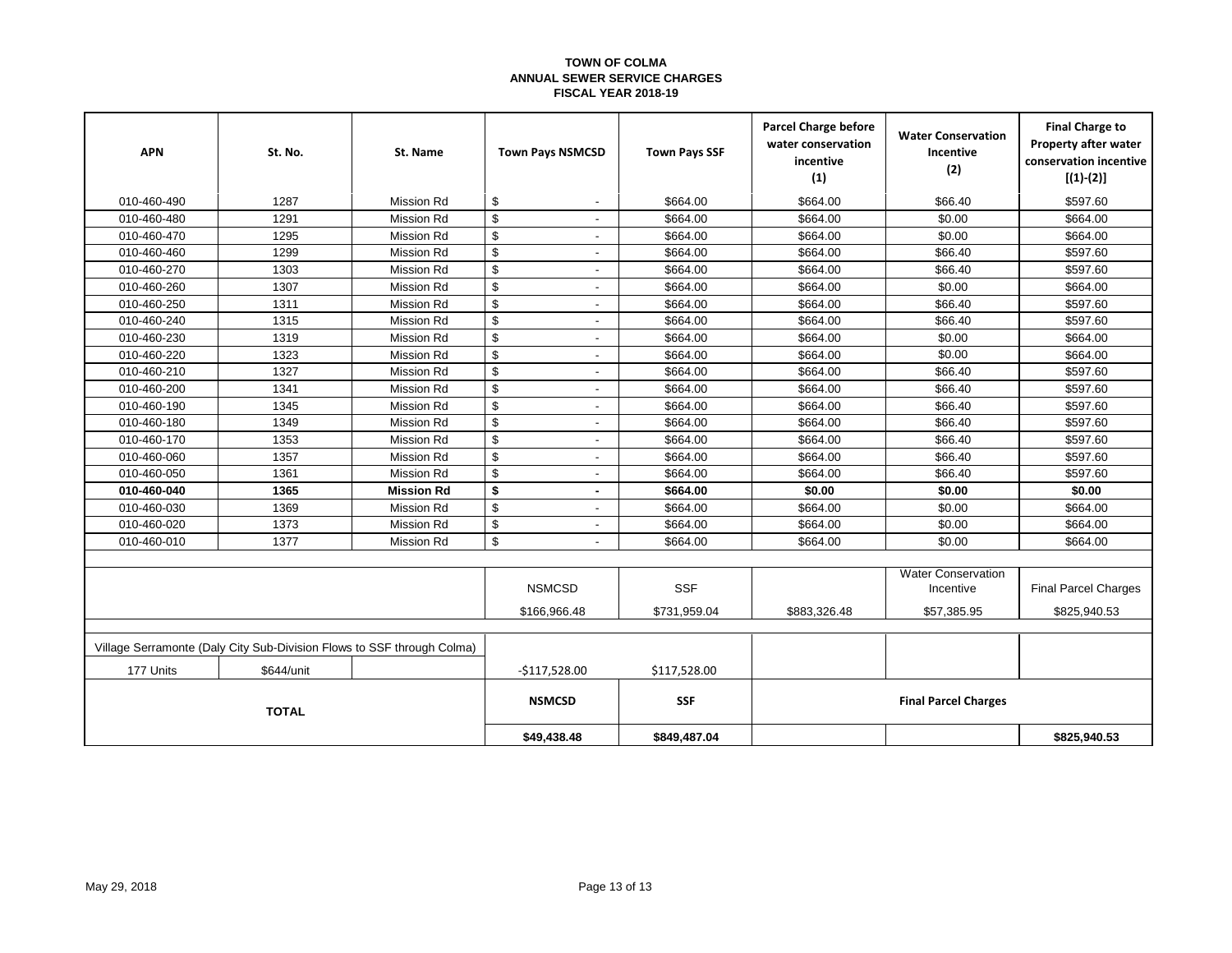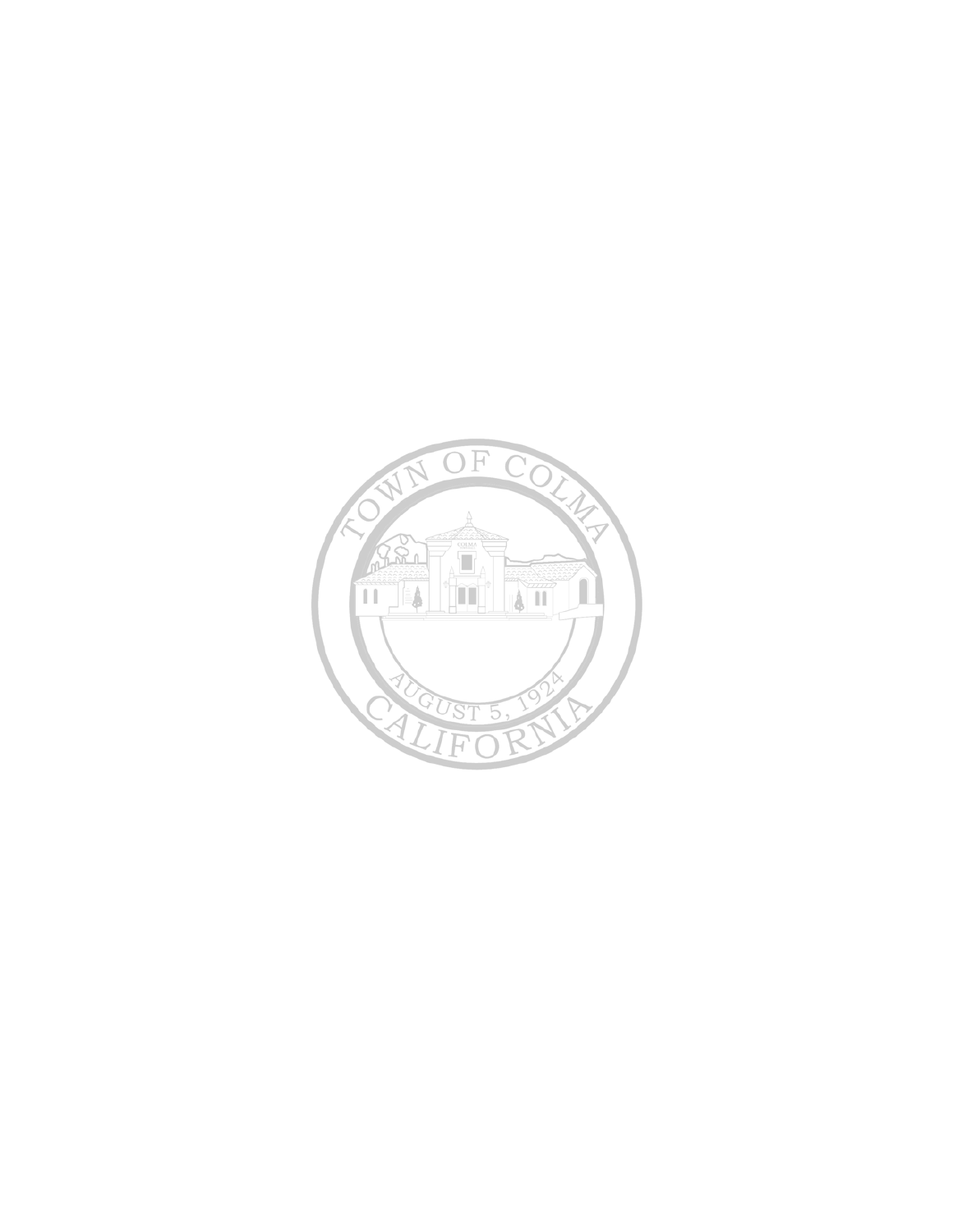## Attachment C

|                |                        |                       | ATTACHMENT C - INQUIRIES AND PROTESTS LOG FY18-19 |                                                                                                                                                                                                                                                        |                                                                                                                                                                                                                                                                                                               |                         |
|----------------|------------------------|-----------------------|---------------------------------------------------|--------------------------------------------------------------------------------------------------------------------------------------------------------------------------------------------------------------------------------------------------------|---------------------------------------------------------------------------------------------------------------------------------------------------------------------------------------------------------------------------------------------------------------------------------------------------------------|-------------------------|
| No.            | <b>Inquiry/Protest</b> | Date                  | <b>Address</b>                                    | <b>Reason for Inquiry</b>                                                                                                                                                                                                                              | Response                                                                                                                                                                                                                                                                                                      | <b>Resolved/Pending</b> |
| 1              | Phone Inquiry          | 5/29/2018             | 483 B St.                                         | Need to know when to pay for the<br>sewer charge bill                                                                                                                                                                                                  | Through the Tax Roll of San Mateo<br>County                                                                                                                                                                                                                                                                   | Resolved                |
| $\overline{2}$ | Phone Inquiry          | 5/30/2018             | 515 C St.                                         | Asked if there will be any increase in<br>sewer rate this year and when the<br>bill should be paid                                                                                                                                                     | The pass-through rate of sewer<br>service will be increased 8% for<br>FY18-19 by NSMCSD. The sewer<br>charge will be collected through the<br>Tax Roll of San Mateo County                                                                                                                                    | Resolved                |
| 3              | Phone Inquiry/Letter * | 5/31/2018<br>6/8/2018 | 446 E St.                                         | Had a major water leak in Jan & Feb<br>2018 . Asked if Town can calculate<br>the sewer charge based on water<br>usage of other months rather than<br>Jan & Feb 2018 when the leak<br>occurred. Calwater credited the<br>owner some money for that leak | Since the leak was recognized by<br>Calwater, Town proposed to<br>calculate the sewer charge based on<br>Jan & Feb water usage for the<br>previous three years instead of this<br>year. The owner was happy about<br>the proposed adjustment to the<br>sewer charge                                           | Resolved                |
| $\overline{4}$ | Phone Inquiry          | 6/12/2018             | 990 Serramonte Boulevard                          | Asked about the percentage of<br>sewer rate increase for this year,<br>and commercial rates used for<br>business properties                                                                                                                            | SSF sewer rates will be increased by<br>13% for FY18-19. Different rates<br>are used for businesses including;<br>light commercial, moderate<br>commercial and resturants                                                                                                                                     | Resolved                |
| 5              | Phone Inquiry          | 6/14/2018             | 1307 Mission Road                                 | Asked why they did not get a water<br>conservation incentive this year<br>despite their low consumption of<br>water                                                                                                                                    | In order to be eligible for water<br>incentive, the water usage of this<br>year should be equal or less than<br>the avarage of the prior three<br>years. Their water amount this year<br>was higher than the average of<br>previous three years, so they were<br>not elgible for water incentive this<br>vear | Resolved                |
|                |                        |                       |                                                   |                                                                                                                                                                                                                                                        |                                                                                                                                                                                                                                                                                                               |                         |
|                |                        |                       |                                                   |                                                                                                                                                                                                                                                        |                                                                                                                                                                                                                                                                                                               |                         |
|                |                        |                       |                                                   |                                                                                                                                                                                                                                                        |                                                                                                                                                                                                                                                                                                               |                         |
|                |                        |                       |                                                   |                                                                                                                                                                                                                                                        |                                                                                                                                                                                                                                                                                                               |                         |

\* The written protest is attached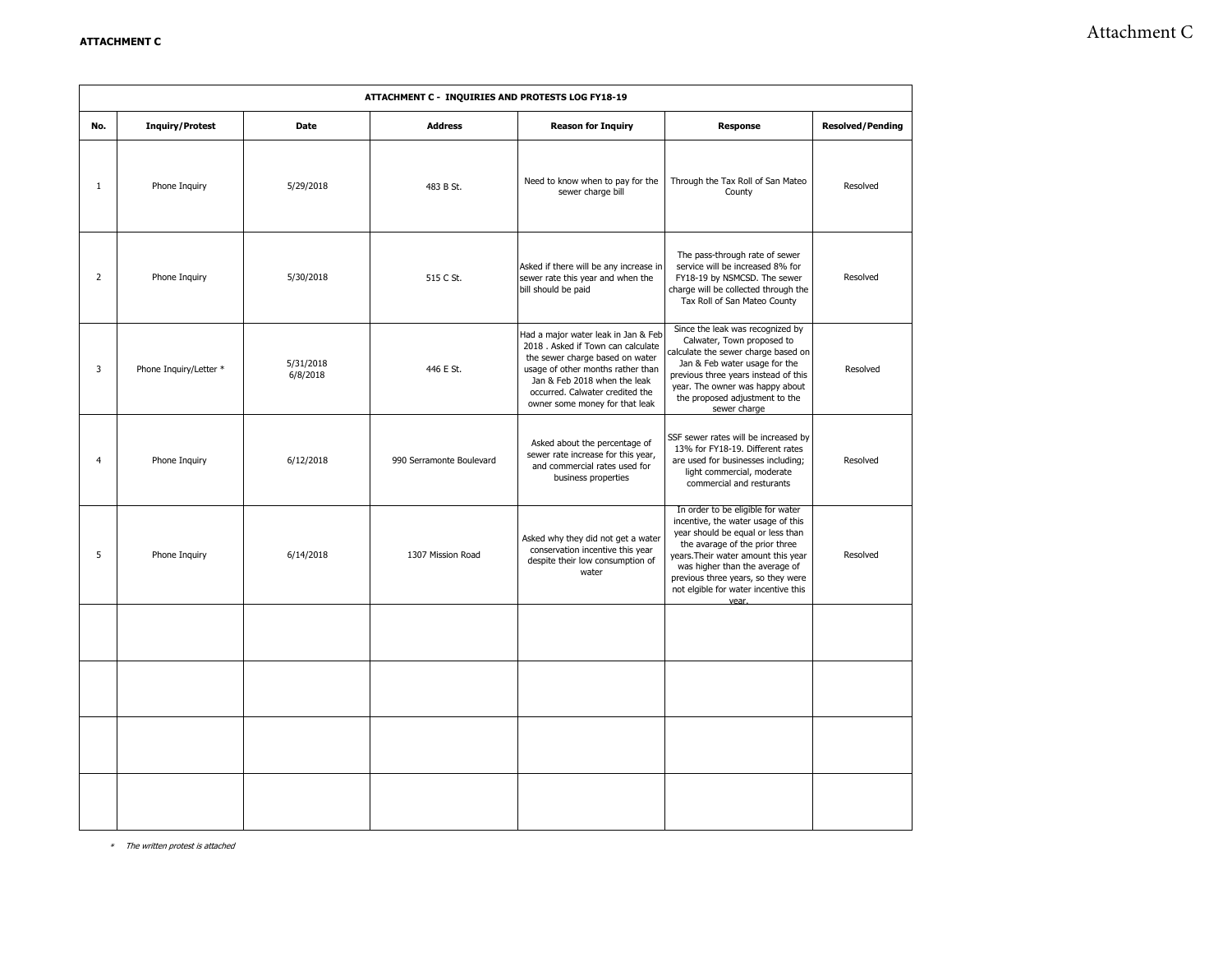California Water Service 341 North Delaware San Mateo, CA 94401-18727 June 8, 2018

Re: 446 E Street, Colma

Ladies and/or gentlemen;

Due to the Sewer Rate Increase notice we received, I contacted the Colma Engineering Department and learned that the rates for our sewer re-assessment would be based upon water usage for the months of January and February 2018.

During that time we had some very high water bills due to undetected water leaks which began in December and peaked in January before we were notified. A notice was placed under the tenants' front mat, but they did not contact us. (Since that incident, we have requested a call from your office directly to handle water leakage issues.) We found and fixed the leak toward the end of January.

A technician from CalWater came out and noted that the meter was still creeping steadily. We searched again and discovered a second small leak. We fixed that right away.

As you can see from the enclosed water bill, CalWater acknowledged the incidents during those months and granted a credit of \$87.09 on the March bill.

I am writing to request that our 2018 re-assessment be based upon January & February average usage **for the previous three years** instead of 2018. This would more accurately represent common water usage for this property. Our tenants have been making a commendable effort in reducing their water consumption every month.

Thank you for your consideration.

Sincerely,

Mark & Susan Corbelli (650) 201-6598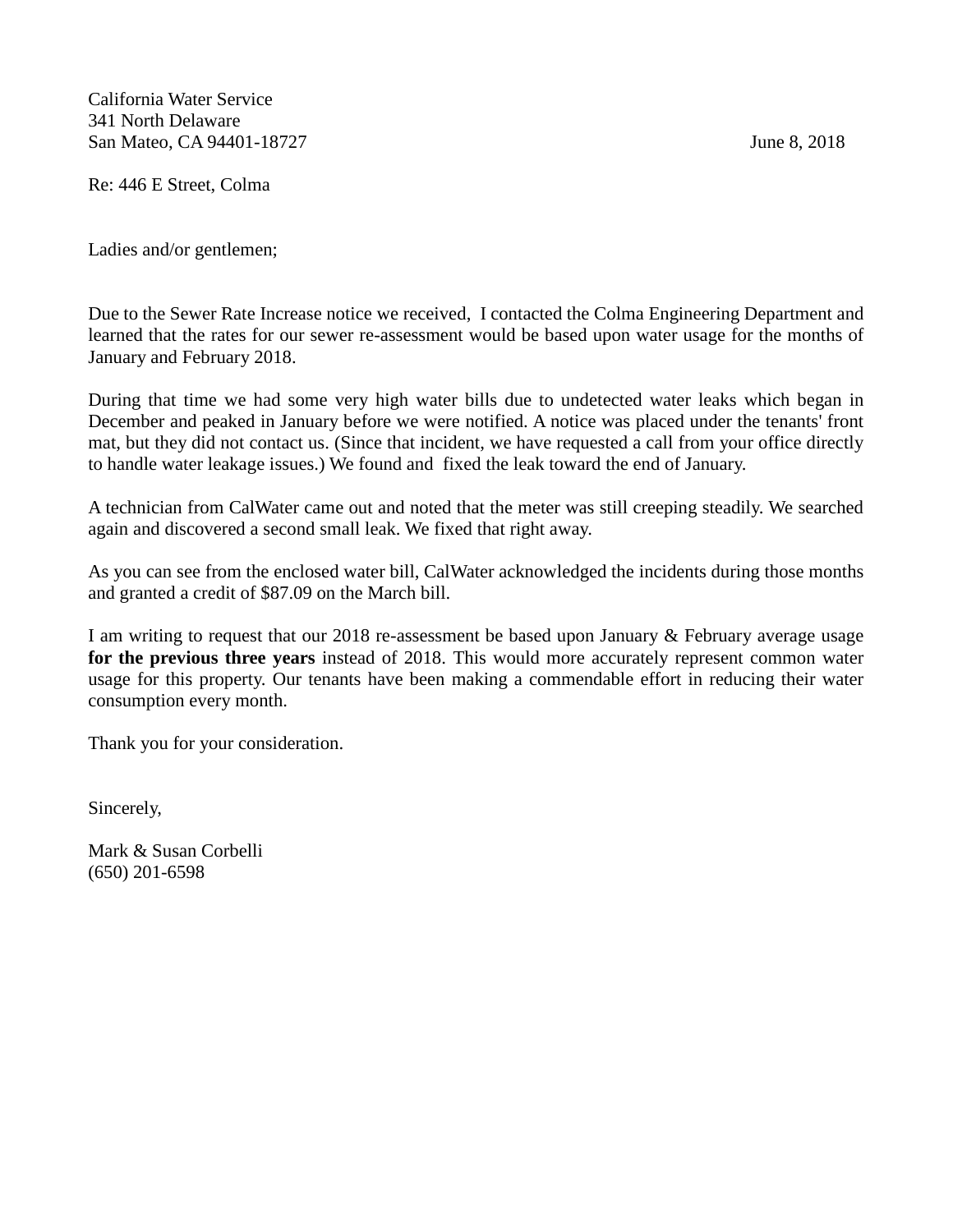

For text telephone (TTY) services, call 559-625-4889.

The State's prohibited uses of water remain in effect. Visit calwater.com/conservation for these restrictions

and tools to help Cal Water customers reduce water use.



andary the wareho

#### 446 E St, Daly City, CA 94014 **Service Address:**

| Cal Water services detail<br>from 2/27/18 - 3/26/18 |          |
|-----------------------------------------------------|----------|
| 5/8" service charge                                 | \$16.44  |
| 7.00 CCF at \$6.635 per CCF                         | 546.45   |
| 5.00 CCF at \$7.144 per CCF                         | \$35.72  |
| 1.00 CCF at \$8.8508 per CCF                        | \$8.85   |
| WRAM charges or credits                             | \$1.51   |
| <b>CPUC Fee</b>                                     | \$1.52   |
| <b>Other Charges &amp; Credits</b>                  | $-50.18$ |
| <b>Public Purpose Programs</b>                      | \$2.65   |
| Charges, Fees and Taxes Total                       | \$112.96 |

#### Conservation target\* 1554, 935 , 2007년 12월 7일 전 전쟁의 전쟁이 있습니다

| Usage         |  |
|---------------|--|
| 13 CCF        |  |
| 9.724 Gallons |  |

Target 14 CCF 10,472 Gallons

| 플라는 사람은 아프로 오른 문화가 있으면 그만든 사람은 언어가는 소문 지방이 아직 사람들이 아무리 아니라 사람이 아이다.<br>Over-Target | Under-Target | Next Month's Target |
|------------------------------------------------------------------------------------|--------------|---------------------|
| $\pm 0$ CCF.                                                                       | 1 CCF        | 13 CCF              |
| 0 Gallons                                                                          | 748 Gallons  | 9.724 Gallons       |

\* The voluntary conservation target in your district is 10% compared to The volumery conservation rarget in your ustite is 10% compared to<br>2013, Exceeding this target does not impact your water bill, as drought<br>surcharges were eliminated in 2016.



**Adjustments** 

| Courtesy adjustment                           | $-587.09$ |
|-----------------------------------------------|-----------|
| 03/08/2018<br><b>Adjustment Details Total</b> | \$87.09   |